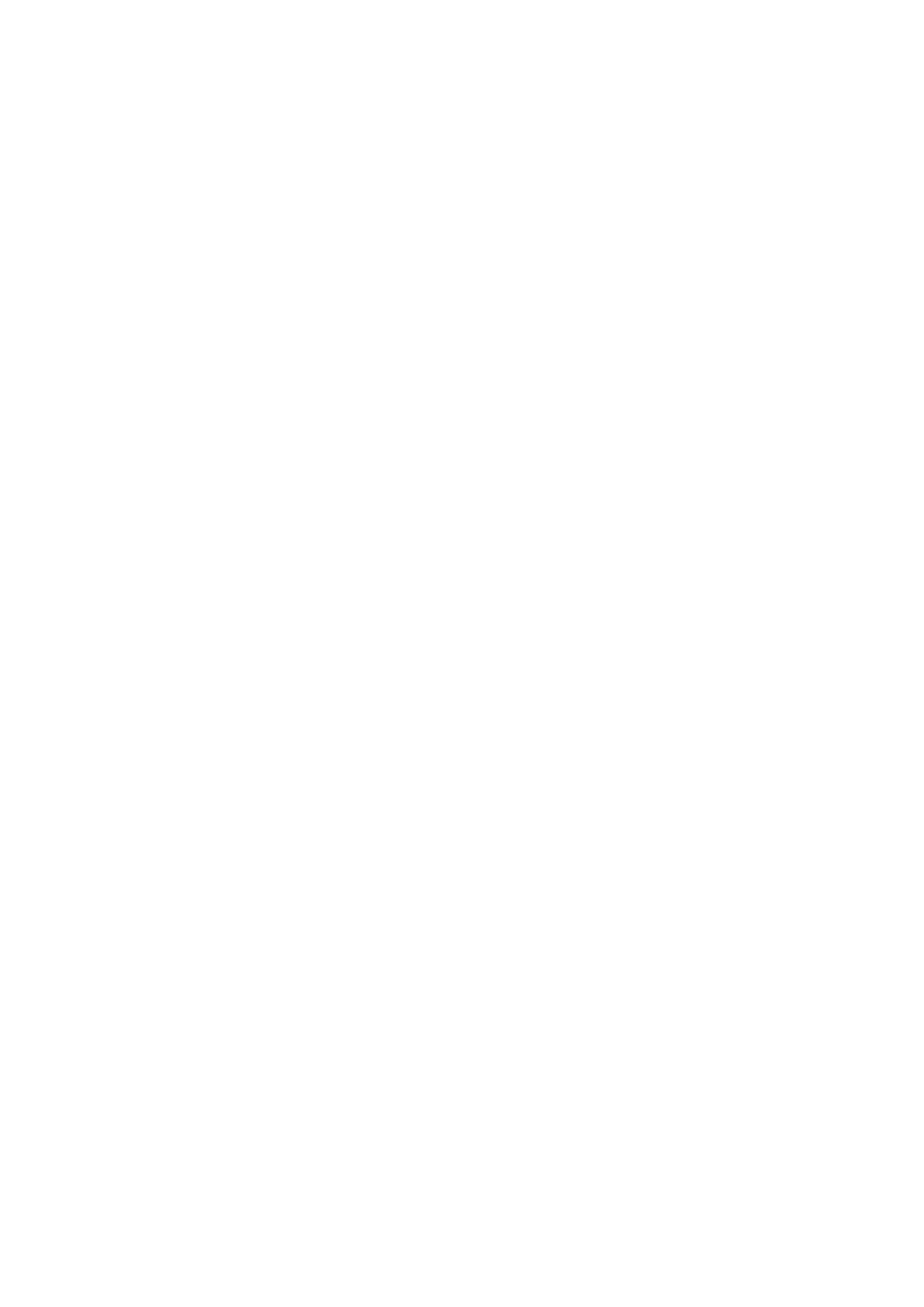## **Contents**

|   | <b>Introduction</b>                                                              | 3                       |  |  |  |
|---|----------------------------------------------------------------------------------|-------------------------|--|--|--|
|   | About this guidance                                                              | 3                       |  |  |  |
|   | Who it is for?                                                                   | 4                       |  |  |  |
|   | Targeted Mental Health in Schools programme - an overview                        | 5                       |  |  |  |
| 1 | <b>Delivering Targeted Mental Health in Schools (TaMHS)</b>                      | $\overline{\mathbf{z}}$ |  |  |  |
|   | The three-wave TaMHS intervention model                                          | $\, 8$                  |  |  |  |
|   | Delivering TaMHS - other important considerations                                | 9                       |  |  |  |
| 2 | How to commission targeted mental health and emotional                           |                         |  |  |  |
|   | wellbeing services in schools                                                    | 12                      |  |  |  |
|   | Schools as commissioners                                                         | 12                      |  |  |  |
|   | What do we mean by commissioning, procuring and contracting?                     | 13                      |  |  |  |
|   | Practical Stages for Commissioning and Procuring services                        | 13                      |  |  |  |
|   | Stage 1 - Assessing the needs of service users                                   | 14                      |  |  |  |
|   | Stage 2 - Evaluating the evidence on what will work best                         | 15                      |  |  |  |
|   | Stage 3 - Finding out about and developing the local market of provision         | 16                      |  |  |  |
|   | Stage 4 - Assessing and assuring the quality of your services                    | 17                      |  |  |  |
|   | Stage 5 - Planning the services                                                  | 19                      |  |  |  |
|   | Stage 6 - Procuring the services                                                 | 20                      |  |  |  |
|   | <b>Top Tips</b>                                                                  | 23                      |  |  |  |
| 3 | <b>Learning from TaMHS phase 1 and schools</b>                                   | 26                      |  |  |  |
|   | Case study 1 - Southwark TaMHS                                                   | 26                      |  |  |  |
|   | Case study 2 - Northumberland TaMHS                                              | 27                      |  |  |  |
|   | Case study 3 - Sunderland TaMHS                                                  | 29                      |  |  |  |
|   | Case study 4 - Norfolk TaMHS                                                     | 31                      |  |  |  |
|   | Case study 5 - Luton TaMHS                                                       | 31                      |  |  |  |
|   | Case study 6 - Gloucestershire TaMHS                                             | 33                      |  |  |  |
|   | Case study 7 - Specialist children's mental health provision in a special school | 35                      |  |  |  |
|   |                                                                                  |                         |  |  |  |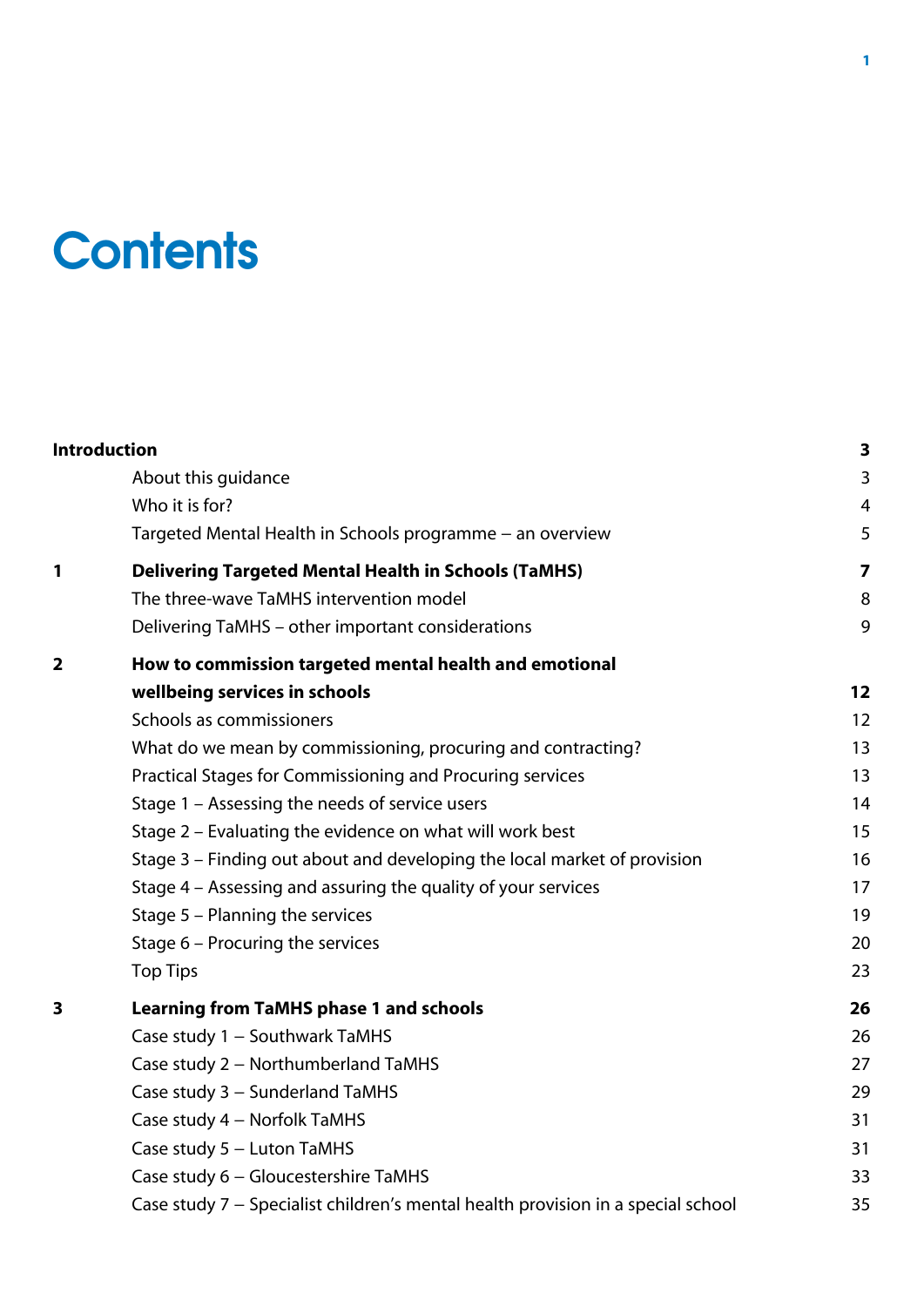| Annex 1: Understanding third sector and non-statutory providers                   | 36 |
|-----------------------------------------------------------------------------------|----|
| <b>Annex 2: Top tips for procurement</b>                                          | 38 |
| Annex 3: Top tips for effective partnership with providers                        | 41 |
| Annex 4: Where to find out more on commissioning                                  | 43 |
| Annex 5: How emotional health (including NI50) can contribute to other priorities | 45 |
| <b>Annex 6: TaMHS commissioning action plan</b>                                   | 47 |
| Annex 7: Organisations involved in developing this guidance                       | 49 |
| <b>References</b>                                                                 | 51 |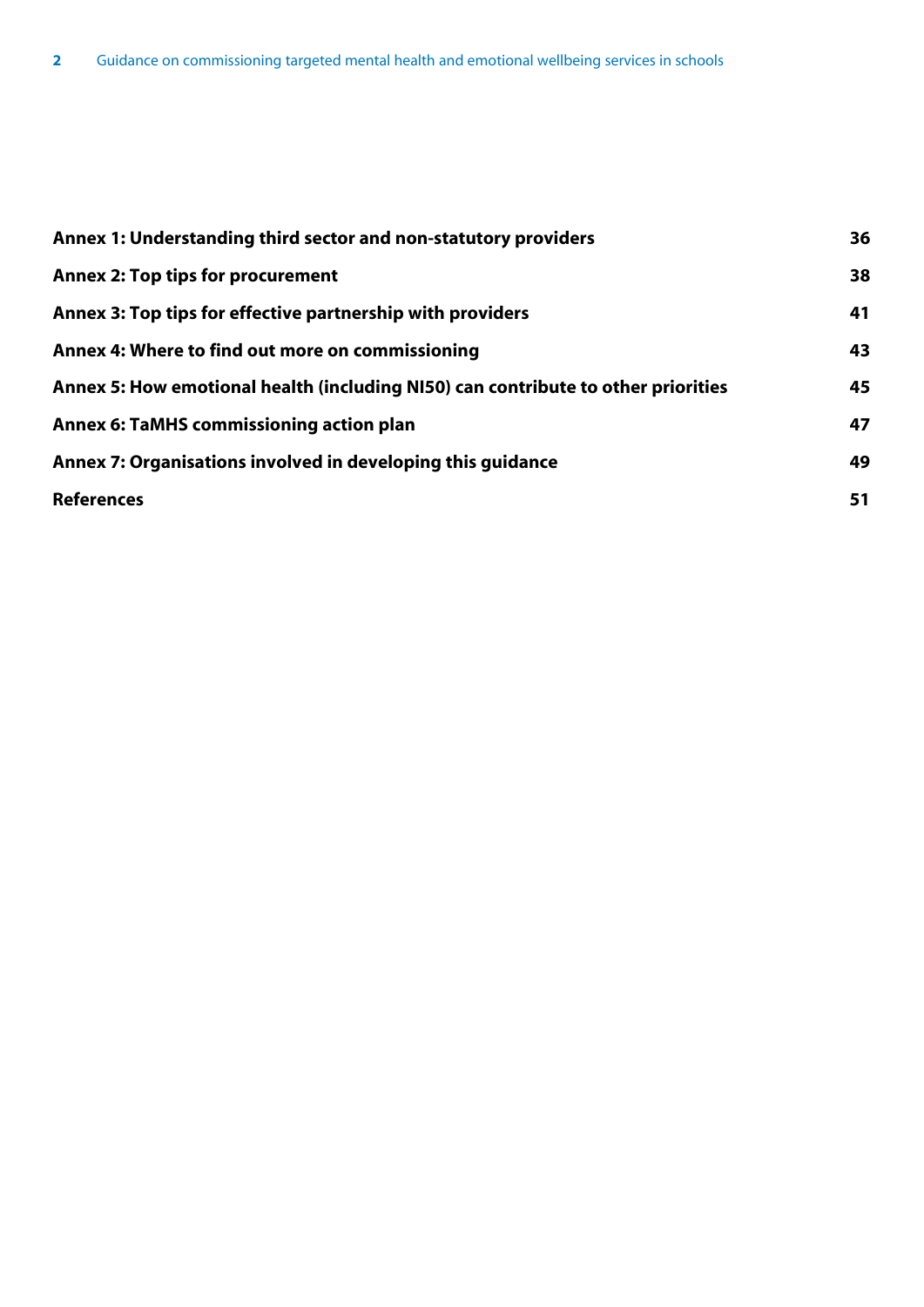## **Introduction**

## **About this guidance**

This publication is intended to provide guidance on commissioning targeted mental health services for children and young people in schools. We have identified a clear demand for this product through working closely with local authorities, schools and delivery partners in our Targeted Mental Health in Schools pathfinders. It gives information about the services themselves and the commissioning process. We then take commissioners through the steps to follow when commissioning these services. This guidance should always be used in conjunction with your organisation's own governance, policy and frameworks for commissioning services. Any contract for the purchase of goods or services must be let in accordance with the provisions of the Public Contracts Regulations 2006 and/or the relevant provisions of the EU Treaties, where applicable. This is non-statutory guidance but it will help local areas implementing TaMHS to meet the conditions of their TaMHS grants.

We have not assumed any prior knowledge and experience of commissioning, so you may find that you are already familiar with certain sections.

We have assumed that you will already be familiar with the Targeted Mental Health in Schools (TaMHS) programme, either through being part of a TaMHS local project or as a service provider or strategic partner associated with a TaMHS project.

This guidance is particularly useful for:

- TaMHS phase 3 LAs as they commission services
- TaMHS phase 1 and 2 LAs who might be recommissioning services

This document should be seen as part of wider framework to support the children and young people's emotional wellbeing and mental health through schools including a duty on schools to promote the wellbeing of its pupils. The White Paper *Your Child, Your Schools, Our Future and Implementation Plan* builds on this by setting the aspiration that every pupil should receive Personal, Social, Health and Economic (PSHE) education and that all schools should be Healthy Schools which promote emotional health and wellbeing. There is already evidence which suggests that schoolbased emotional health and peer support programmes have been shown to reduce bullying and that engagement with programmes which promote emotional health (e.g. some social and emotional skills development programmes; nurture groups) can lead to improvements in levels of achievement. Brain research shows that it is difficult for someone to learn if they are feeling angry, while other emotions (such as a sense of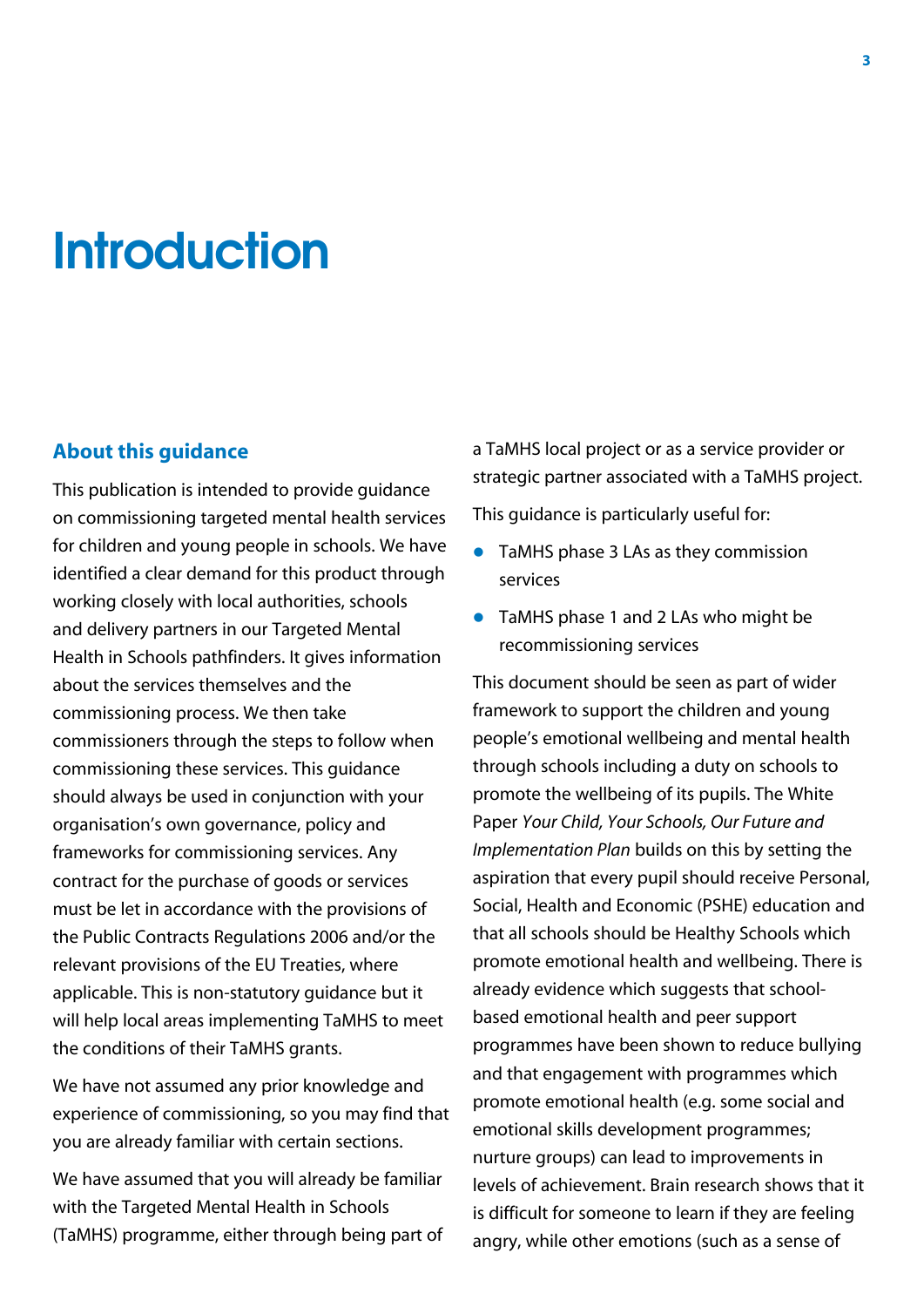wellbeing and feeling valued) can promote learning.

This TaMHS guidance has been developed by the National CAMHS Support Service (NCSS), drawing on the experience of TaMHS pathfinders, which include NHS providers of CAMHS within their delivery partnerships. It has also been developed in close consultation with a number of national and local third sector organisations who provide children's mental health and emotional wellbeing services in schools either as part of a TaMHS model or independently. A full list of organisations involved in producing this guidance can be found in **Annex 7.**

## **Who it is for?**

These commissioning guidelines will support anyone working to improve services for children, young people and their families and carers. They are mainly aimed at people who carry out the commissioning for the Targeted Mental Health in Schools programme in particular, phase 3 TaMHS local areas. They may be school leaders, school business managers or TaMHS project managers, working jointly with the primary care trust (PCT) and local authority children's services commissioners.

The guidance could also be used by the following stakeholders who will be influential in the successful implementation of the TaMHS programme and beyond:

 $\bullet$  TaMHS local area steering group members, who will link in with children's services commissioning groups at higher strategic levels.

- $\bullet$  School leadership teams and governing bodies, so they can effectively link in with and influence the work of the Children's Trust Board and related strategic commissioning on emotional wellbeing and mental health and steer commissioning of relevant services to be delivered in their own schools, as they deliver on their duty to promote pupil wellbeing.
- $\bullet$  Statutory partners, so that they understand better how to link in with and engage with third sector partners and schools − as part of the TaMHS programme and into the future.
- $\bullet$  Third sector service providers, so that they can better link in with different partnership groups for strategic commissioning and operational delivery on this agenda.

For general background information on TaMHS go to: www.everychildmatters.gov.uk/health/ tmhsproject/

## **Targeted Mental Health in Schools programme − an overview**

Targeted Mental Health in Schools (TaMHS) is a £60 million programme, funded by the Department for Children, Schools and Families (DCSF), between 2008 and 2011. TaMHS aims to transform the way that emotional and mental health support is delivered to children aged 5 to 13 years old. It is intended to improve their emotional wellbeing and mental health by tackling problems more quickly, working preventatively and intervening at an earlier stage.

TaMHS complements existing national initiatives such as the Healthy Schools Programme (and in particular the enhancement model) and the Social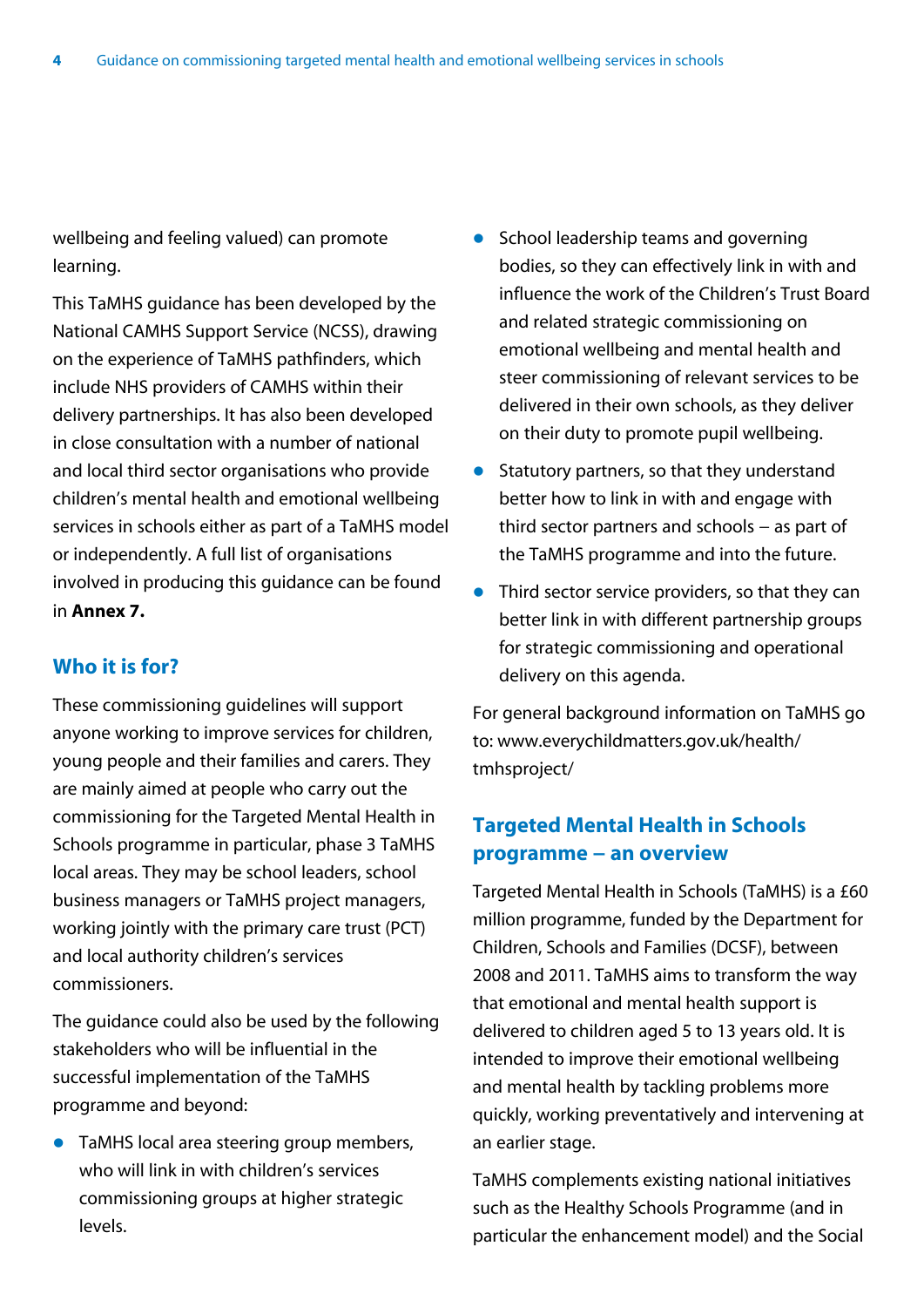and Emotional Aspects of Learning (SEAL) programme by enabling schools to identify children and young people who are at risk of experiencing mental health difficulties and by providing access to more intensive support and therapeutic interventions for those children and young people who need it. The TaMHS programme provides an opportunity for schools to extend and deepen their existing work on promoting mental health and emotional wellbeing and supporting children with problems. For example, the skills-focused work of SEAL can be supplemented by therapeutic support for children and families − something which schools often say they need but are currently unable to offer.

TaMHS emphasises an ecological approach to promoting mental health: children's strengths and needs are viewed in the context of the environments and structures they are part of (family, peer group, class, school, wider community) – not simply in relation to the child themselves. This means that a whole-school approach should be at the heart of every TaMHS area local project.

In 2008, 25 pathfinders LAs were funded to develop and deliver locally-informed, evidencebased, innovative models of mental health support. From April 2009, a further 55 LAs began implementing TaMHS, and by March 2011 every local authority partnership in England should be delivering TaMHS.

The model is made up of two key elements:

- **■** Strategic integration all agencies involved in delivering mental health services for children and young people (for example, local authorities, PCTs, other health trusts, the third sector) working together, strategically and operationally, to deliver flexible, responsive and effective early intervention mental health services for children and young people.
- **■** Evidence-informed practice interventions for children and families at risk of or experiencing mental health problems are planned according to local needs, grounded in our increasing knowledge of 'what works', and delivered in and through schools.

In this document, 'schools' refers to special schools, pupil referral units (PRUs)\* and other settings where children are being educated, as well as mainstream schools. Special schools and PRUs should be given special consideration, in terms of what services to commission, as the pupils attending these settings are significantly more likely to experience mental health problems than pupils in mainstream schools.

The TaMHS programme has a strong focus on learning about what works and on embedding and sustaining the approaches across each local area. To achieve this, an independent national evaluation has been commissioned to study the impact of TaMHS. The national evaluation aims to find out which evidence-based approaches seem to be the best ways for schools to support children, young people and families. The pathfinders are also carrying out their own local evaluations to help them build their local evidence base.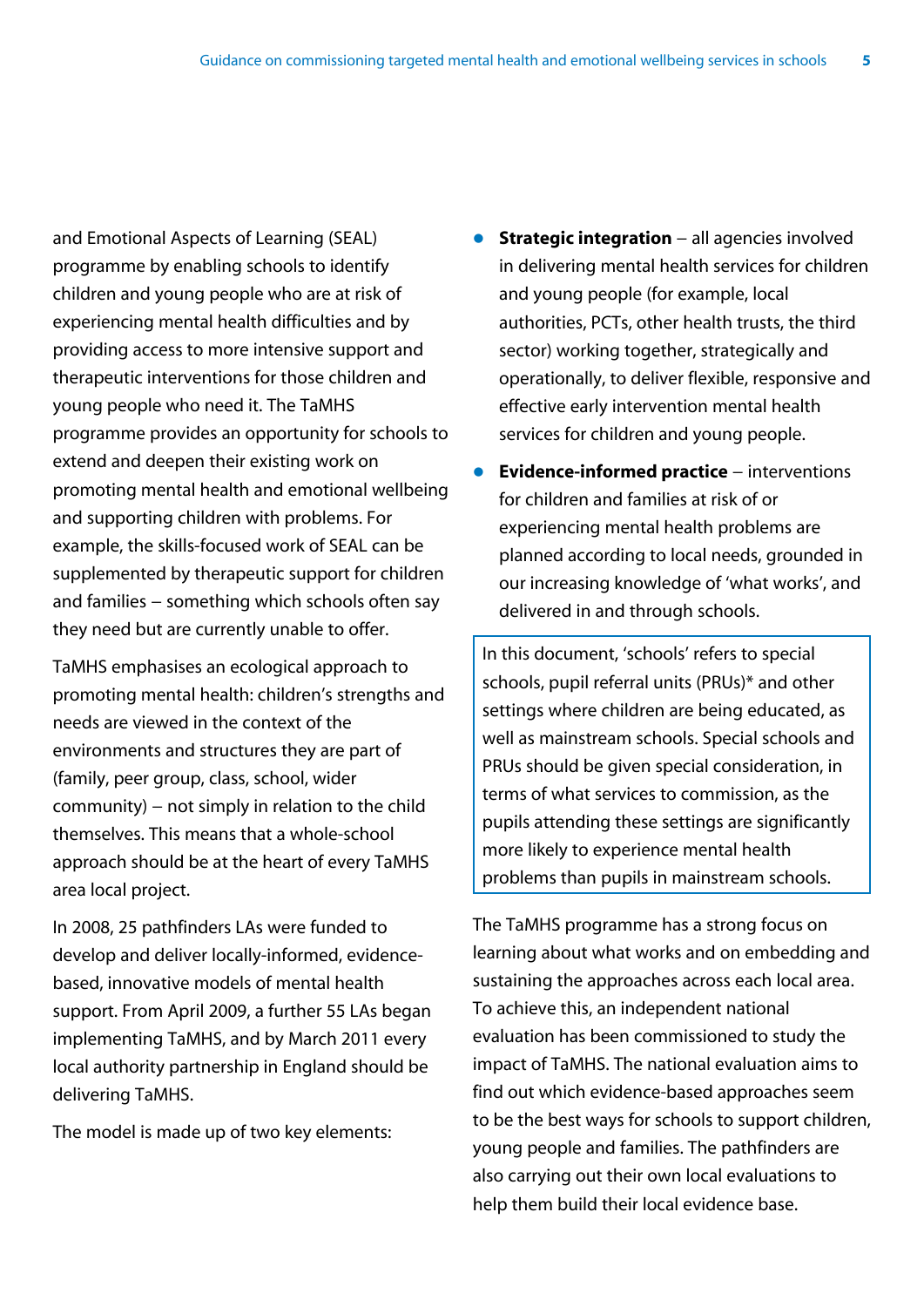To improve outcomes for children and young people, we expect that each local area will:

- $\bullet$  test models of effective early intervention work in school-based settings, which have a clear impact on improving outcomes for children and young people at risk of and experiencing mental health problems, which can be sustained and mainstreamed;
- $\bullet$  integrate effective early intervention models with wider local authority and PCT systems of assessment, intervention and referral work within targeted support services provided by the third, private and statutory sectors, including specialist child and adolescent mental health services (CAMHS);
- $\bullet$  understand the factors promoting the successful implementation of effective models, at strategic and operational levels, so that these lessons can be learnt and disseminated more widely; and
- $\bullet$  understand the barriers (structural, cultural, financial and professional) to successfully implementing effective models of work in schools at strategic and operational levels.

The grant conditions for local areas receiving TaMHS funding require them to:

- $\bullet$  decide what services to offer, from a menu of approaches that the evidence suggests are effective and cost-effective;
- $\bullet$  use a range of providers, including the third sector, to deliver high-quality, evidence-based interventions in schools, that provide value for money;
- $\bullet$  implement these approaches as a coherent part of the local authority's assessment and referral systems, organisational structures, accountability frameworks and commissioning processes for integrated support and specialist CAMHS; and,
- $\bullet$  integrate the practices into existing and emerging models of extended services, integrated and targeted support for children and young people, particularly targeted youth support services.

From 1 September 2010, PRUS will be known as 'short stay schools'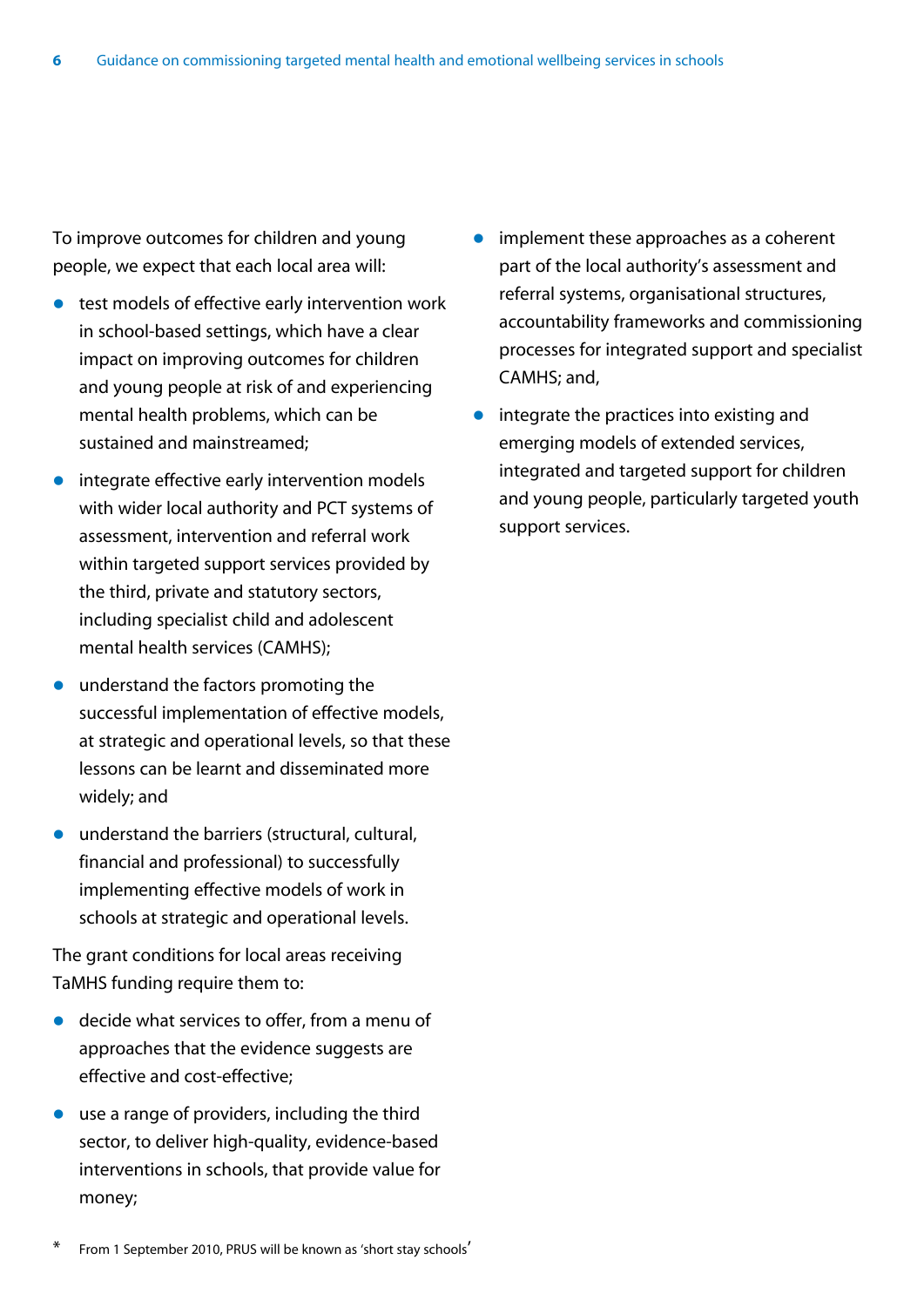## 1 Delivering Targeted Mental Health in Schools (TaMHS)

Local areas will already have strategies to promote the emotional wellbeing and mental health of children and young people through school settings and to offer specific support including through the Healthy Child Programme, the Healthy Schools programme and SEAL. In addition, school collaboration and cluster arrangements, such as through Behaviour and Attendance Partnerships, are bringing together a wide range of support to meet young people's needs.

There are a number of other national programmes that support children and young people's emotional wellbeing. The decision to make PSHE education statutory underlines the key role it has to play in young people's personal development and well-being. It is consistent with the emphasis in the Children's Plan on schools developing young people in the round, as well as ensuring that they receive an excellent education. Subject to the passage of legislation (Children, Schools and Families Bill), statutory PSHE education will be introduced from September 2011.

In addition, opportunities to develop personal, learning and thinking skills (PLTs) have been embedded into the new secondary curriculum programmes of study. There is now stronger emphasis on the development of PLTs – such as initiative, enterprise, ability to work in teams, and the capacity to learn independently – which will be taught across the curriculum. Every curriculum subject has been considered in the light of the contribution it makes to PLTs.

When developing the TaMHS model within a local area, the TaMHS steering group or equivalent should be planning for delivery in light of this wider context. It will need to have a clear vision and model of the targeted service it will offer and how it builds on and complements other local strategies. It will be much easier to develop this vision if all partners in the steering group understand the conceptual models for CAMHS and children's services. This has been one of the main challenges for TaMHS steering group members coming from very different professional backgrounds and working cultures including for example NHS CAMHS, schools and the third sector.

In developing targeted services, it is important to consider how the targeted level of services builds on the universal level – it is not just a case of inventing processes that will enable specialist CAMHS to sit on top of the initiatives and curriculum input delivered in schools at the universal level.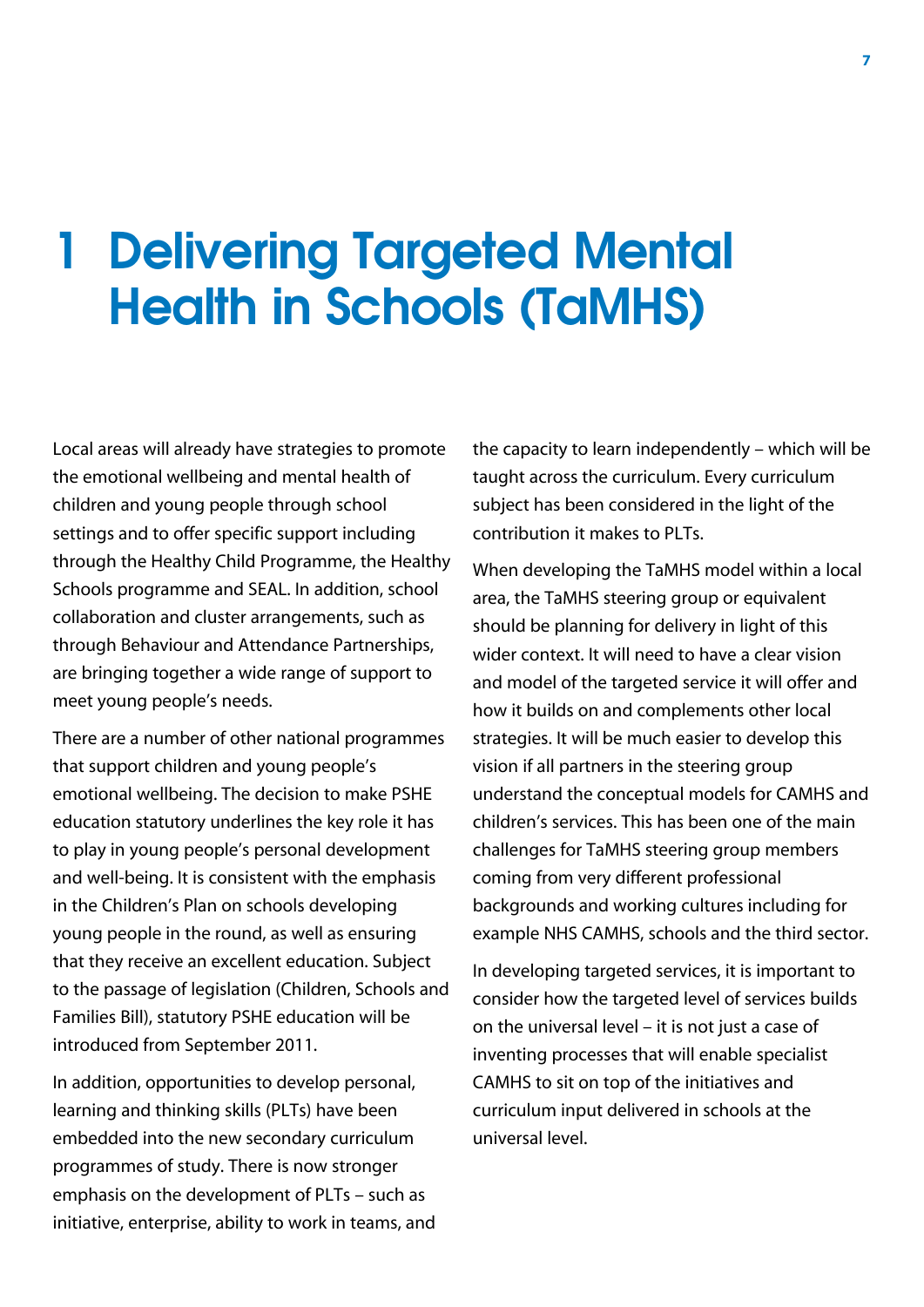The challenge for TaMHS steering groups and commissioners of targeted mental health services in schools is to know what needs to be commissioned. This will be based on:

- assessment of needs
- agreement of the outcomes that the TaMHS service aims to achieve
- knowledge of what existing elements are already in place at universal, targeted and specialist levels, and
- $\bullet$  deciding which new elements need to be added.

The TaMHS guide *Using the Evidence to Inform your Approach* (2008) provides guidance on which evidence-based interventions could be used within a TaMHS service. The guide can be downloaded from: www.dcsf.gov.uk/everychildmatters/ resources-and-practice/IG00345/

## **The three-wave TaMHS intervention model**

Schools will be familiar with the three-wave intervention model from the national literacy and numeracy strategies. The three-wave TaMHS intervention model is given below. The range of interventions is also used in the SEAL programme and is aligned with the recommendations of the National Institute for Health and Clinical Excellence (NICE) on promoting social and emotional wellbeing in primary and secondary schools.

## **The TaMHS model – operational**

*School-based mental health promotion will build on existing SEAL work and in addition will provide easier access to targeted therapeutic work with children and families*

#### **Wave 1**

- **•** Effective whole-school frameworks for promoting emotional wellbeing and mental health
	- Quality first teaching of social and emotional skills to all children through SEAL programme

#### **Wave 2** *Skills-focused interventions*

**•** Small group SEAL for children who need help to develop social and emotional skills ● SEAL-related work with families

#### **Wave 3** *Therapeutic interventions*

**•** Individual and small group interventions • Complementary

to SEAL

*Facilitated by external practitioners (working in integrated children's services) who can train, support and deliver services alongside school staff*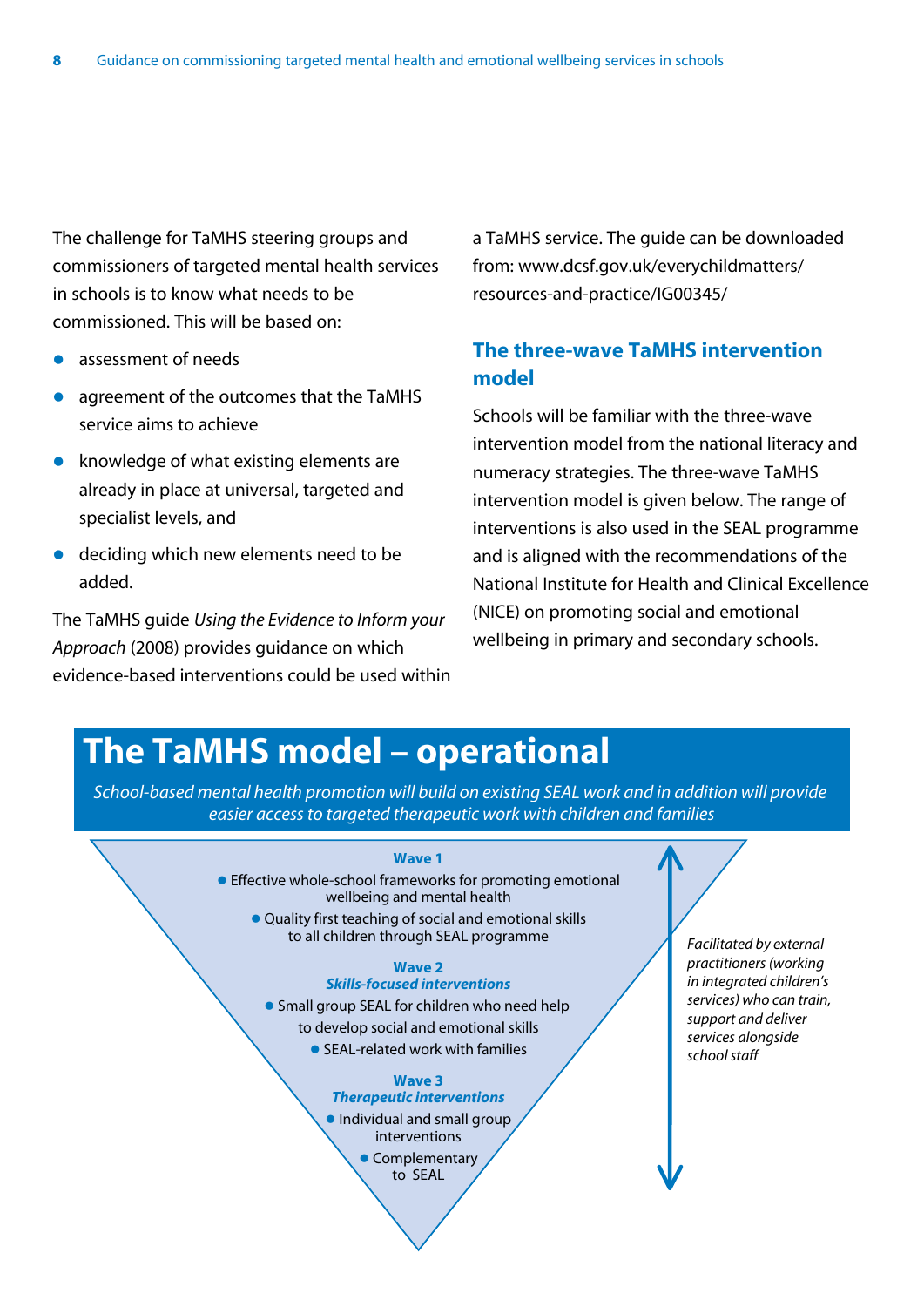TaMHS local areas are required to implement this operational model. This guidance explains particularly how TaMHS local areas can commission services to deliver the Wave 3 therapeutic interventions and how to integrate these with those being offered as part of the Wave 1 universal approach and the Wave 2 skills-focused interventions. Case studies illustrating how TaMHS Phase 1 pathfinders have implemented this operation model are given in **Section 3.**

All staff who work with children and young people in any service should already be able to recognise the contribution they can make to children's emotional wellbeing and social development, and use their professional skills to support children when there is concern about their wellbeing. Staff also need to understand their responsibilities for safeguarding children and for supporting children in difficulty.<sup>1</sup>

*Keeping Children and Young People in Mind*, the Government's full response to independent review of CAMHS (January 2010), provides a description of the effective services that the Government expects all local areas to be working towards.

In addition, the guidance *Promoting the emotional health of children and young people: Guidance for Children's Trust partnerships, including how to deliver NI 50* contains a detailed service specification (using evidence-based approaches) that sets out the core support and services for children, young people and families. This will support Children's Trusts in developing a comprehensive, strategic approach to promoting emotional health.

TaMHS steering groups should already have links to the local authority and PCT children's

commissioners who report through the Children's Trust Board on the achievement of these national indicators. TaMHS steering groups should also be familiar, through the Children's Trust partnership arrangements, with how different partner organisations contribute to the achievement of the national indicators and how the local TaMHS project fits into this.

## **Delivering TaMHS – other important considerations**

It is important to recognise that other local arrangements may be in place to deliver targeted services, for example through existing clusters or Behaviour and Attendance Partnerships. The TaMHS steering group should consider how TaMHS can be delivered to complement and build on these arrangements where they exist, planning TaMHS services in the context of what is already being delivered.

## **TaMHS and safeguarding children**

Both TaMHS commissioners and providers must make sure that anyone who works with children and young people has a clear grasp of the indicators of abuse<sup>2</sup> and what to do if they are concerned that a child or young person is at risk of or experiencing abuse, through mandatory access to training on safeguarding.

There are links to best practice guidance on safeguarding children in *HM Government: What To Do if You're Worried a Child is Being Abused*, which you can find at: www.everychildmatters.gov.uk/ resources-and-practice/IG00182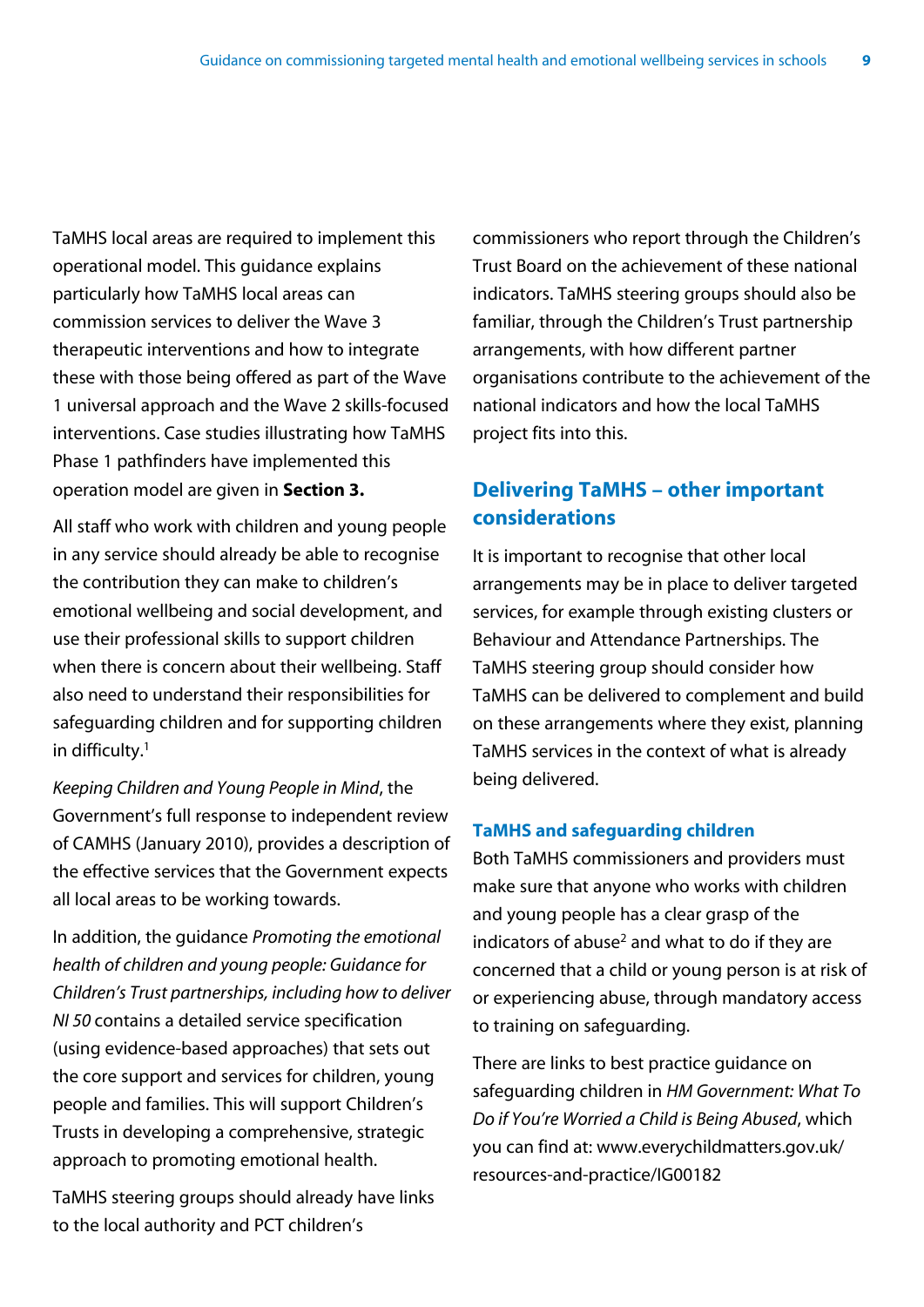#### **TaMHS and Extended Services**

In addition, by 2010, all schools will be providing access to a core offer of extended services. These services include swift and easy access to specialist health and social care services; parenting support provision; childcare in primary schools; a varied range of activities, including study support in a safe place to be for primary and secondary schools; and community use of facilities including adult and family learning and ICT.

Extended services sit at the heart of the vision for the 21st century school, which is increasingly seen as the community's hub for providing joined-up services such as health and social services, co-located alongside schools. It envisages schools providing a universal service of high-quality education and personal development and access to more targeted and specialist support for children with additional needs, while at the same time providing a resource to enable communities to meet wider local needs and aspirations.

## **TaMHS and the importance of commissioning training for staff**

The Government's full response to the independent review of CAMHS, *Keeping Children and Young People in Mind,* emphasises the importance of supporting the workforces to deliver targeted services and sets out that effective local authorities and Primary Care Trusts are working towards the following characteristics of effective practice in delivering targeted services:

- $\bullet$  staff in all services working with children and young people recognise the contribution they can make to emotional wellbeing, social development and mental health and understand their responsibilities for supporting children and young people in difficulties;
- $\bullet$  training and supervision should address strategies for establishing therapeutic relationships and ensuring the high quality relationships necessary for successful intervention;
- $\bullet$  all staff who are likely to be called upon to carry out an initial social and mental health assessment receive specific training;
- training and support are provided for staff in universal services in identifying and responding to children's and young people's emotional wellbeing and mental health needs, including through referral to other services; and
- $\bullet$  staff have the capability to meet different levels of need, for example short or long term needs, and intensive or occasional levels of support.

The TaMHS project plan should therefore include arrangements for delivering basic training and continuing professional development for teaching, non-teaching staff and partner agencies in children's emotional wellbeing and mental health, as well as ensuring that anyone who works in the programme with children has access to safeguarding training to the appropriate level. The emotional wellbeing and mental health training should build on that already delivered to implement the SEAL and Healthy Schools programmes.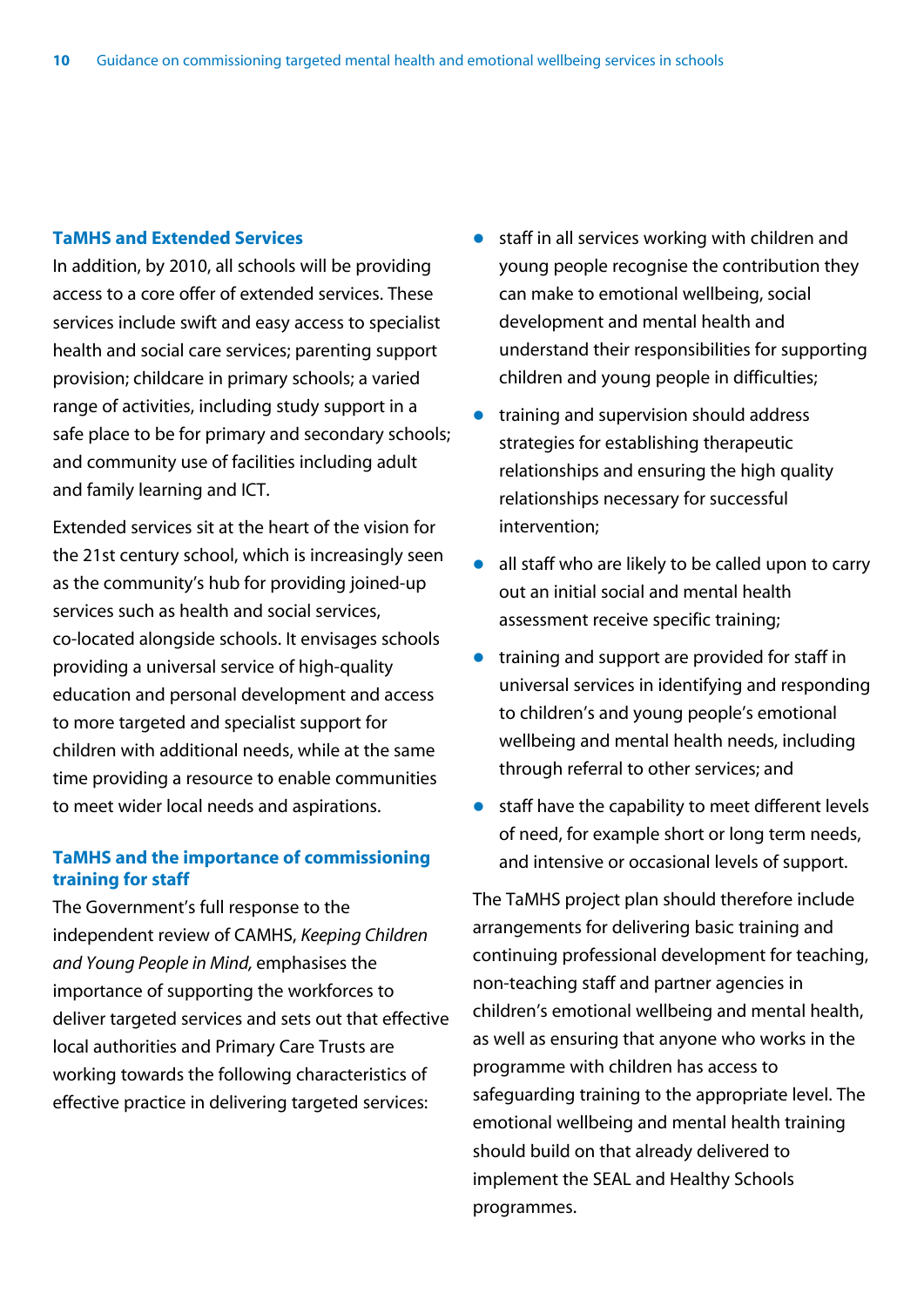Many Phase 1 and Phase 2 TaMHS local areas have taken the opportunity of using TaMHS funding to identify training needs amongst multi-agency staff working at universal level according to their individual TaMHS service model and to commission training from either one of their partner service providers or from an organisation offering training in mental health awareness for universal staff.

In addition to multi-agency training for universal staff in understanding mental health, undertaking mental health promotion and knowing the referral processes for specialist support, some staff will require additional training. Those members of staff undertaking assessments, such as the Strengths and Difficulties Questionnaire (SDQ) or using other locally agreed assessment tools, and those staff delivering small group SEAL or group-based therapeutic interventions will need additional training for the specific aspects of TaMHS that they will be delivering.

For example, in one Phase 1 local area, teaching assistants and teachers who run small group SEAL within nurture groups as part of the TaMHS service model were offered training 'on the-job' by working alongside TaMHS specialist practitioners who ran the first cohort of nurture groups. The TaMHS specialist practitioners then provided ongoing support and professional development in the form of supervision and consultation to the teaching assistants and teachers when they delivered the nurture group themselves.

Commissioning for training services as part of the TaMHS project is done in the same way as commissioning any other element of the integrated TaMHS service. The training that a

specific service provider is being commissioned to deliver should be included in the TaMHS service specification for that provider.

Standards for different training providers will depend on the types of training being commissioned. Training in assessment and in delivering therapeutic interventions at the appropriate level for school staff should be offered by qualified, registered practitioners. The links to the professional and regulatory standards for voluntary and employed practitioners on pages 18 and 19 will give further information about the levels of training that are required and that can be delivered by different types of registered practitioner.

## **TaMHS and spaces in school for counselling and therapeutic work**

Due to the nature of the TaMHS, the need for confidential spaces in schools for counselling and therapeutic work should be understood by all service providers.

Many schools now have this kind of space, but it may be used by many different services so there may be limited availability for the new TaMHS service. Formal arrangements may need to be agreed with other service providers about the access of individual services to the confidential spaces in schools.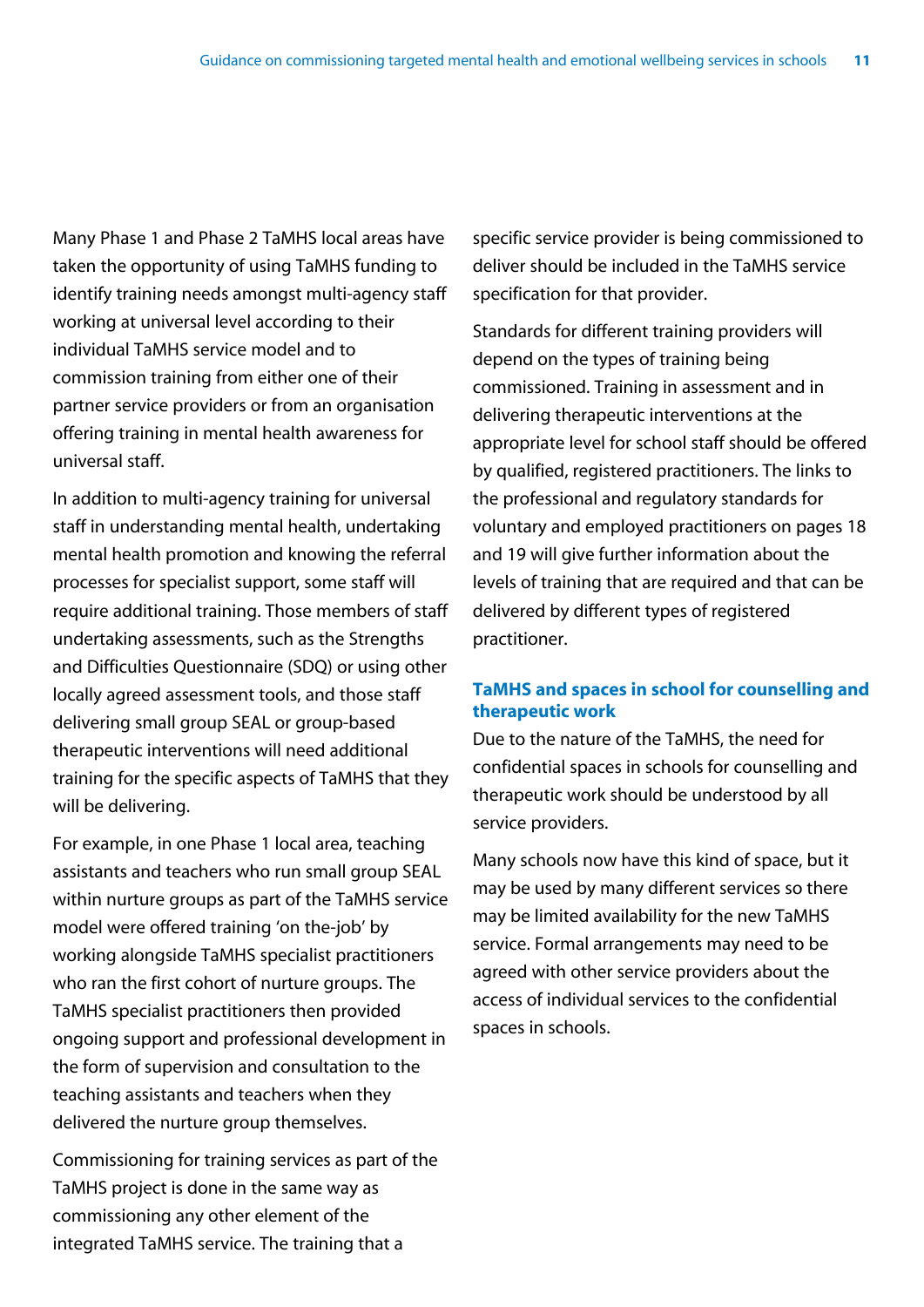## 2 How to commission targeted mental health and emotional wellbeing services in schools

## **Schools as commissioners**

The Apprenticeships, Skills, Children and Learning Act (ASCL) 2009 adds, amongst others, maintained schools, Academies, City Technology Colleges and City Colleges for the Technology of the Arts, non maintained special schools, short stay schools and Further Education institutions to the list of 'relevant partners' of the Children's Trust. This means they are entitled to be represented on the local Children's Trust Board and will have a role in developing, monitoring and reviewing the Children and Young People's Plan (CYPP). This is the joint strategy which sets out how the local partners will co-operate to improve children's 'wellbeing' – i.e. the five ECM outcomes: be healthy, stay safe; enjoy and achieve; make a positive contribution; and enjoy economic well-being (www.dcsf.gov.uk/ consultations/index.cfm?action=consultationDetail s&consultationId=1670&external=no&menu=1).

This is consistent with the role for schools set out in the white paper, *Your Child, Your Schools, Our Future: Building a 21st Century Schools System* (2009), where schools work in partnership to enable every child to succeed (http://publications.dcsf.gov.uk/ eOrderingDownload/21st Century Schools.pdf).

As well as being the main universal providers of services for children, schools can also be

commissioning bodies. Where schools commission services individually or in partnership they will use their own budgets and expertise to identify what their pupils need most. But because they are also statutory 'relevant partners' in the Children's Trust they will contribute and 'have regard' to the CYPP and ensure that their own commissioning fits into the wider strategic commissioning strategy of the Children's Trust Board set out in the CYPP.

Schools already have a duty to promote the wellbeing of their own pupils and can expect support from other Children's Trust partners to meet it. During inspection, schools will be assessed by Ofsted on the effectiveness of partnerships in promoting learning and wellbeing. Inspectors will take account of the effectiveness of the school's work with service providers, commissioned or brokered by the local authority to promote the safety and health of all learners.

This TaMHS guidance on how to commission targeted mental health and wellbeing services in schools will help to develop schools as commissioners and active partners within Children's Trust arrangements.

New statutory guidance on Children's Trusts will be published in March 2010 on the DCSF website: www.dcsf.gov.uk.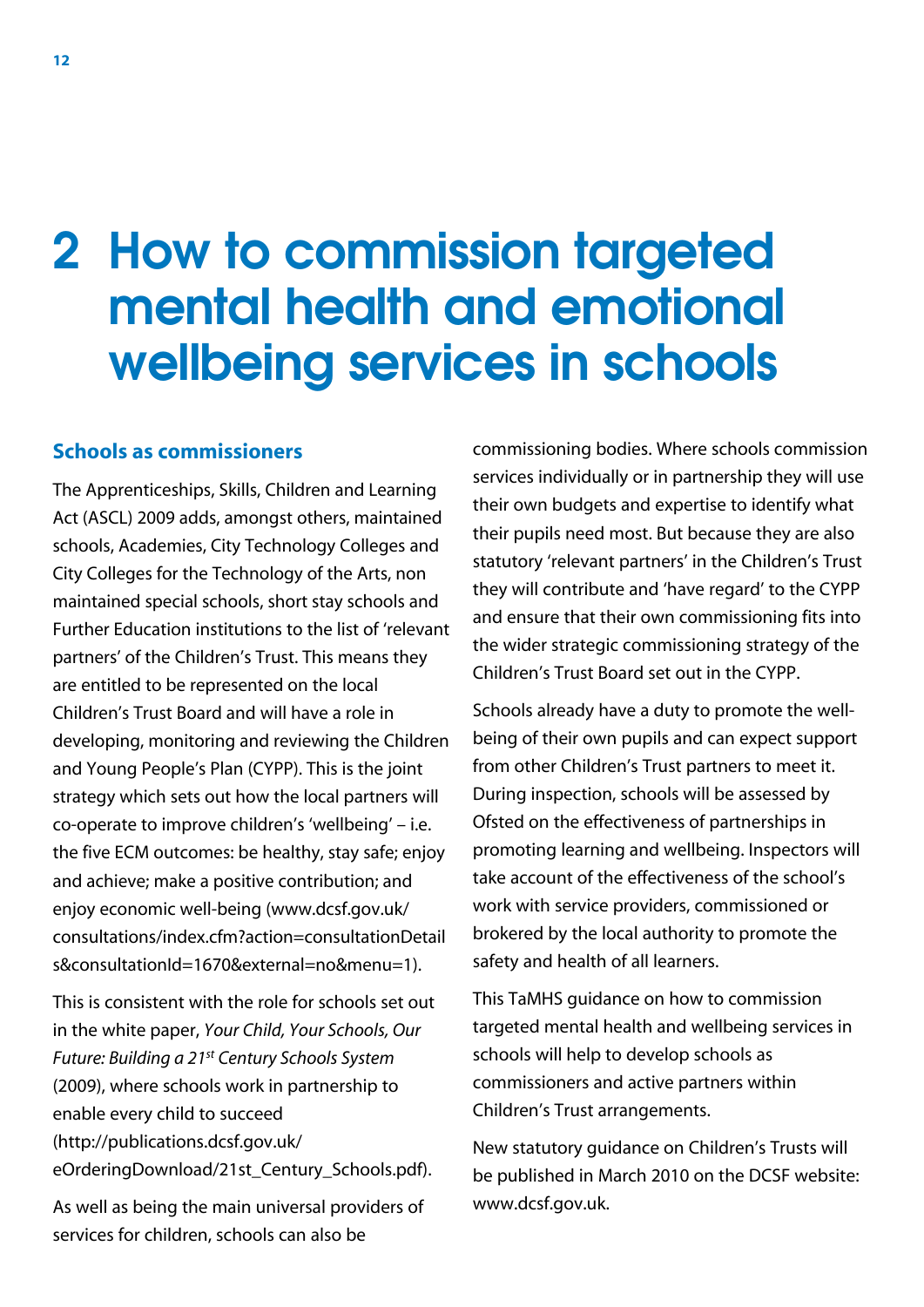## **What do we mean by commissioning, procuring and contracting?**

Commissioning can be defined as 'the process of specifying, securing and monitoring services to meet people's needs at a strategic level. This applies to all services, whether they are provided by the local authority, NHS, other public agencies or by the private or voluntary sectors'.3

Procurement is not the same as commissioning. Procurement is defined as acquiring goods and services from third party suppliers under legally binding contractual terms where all the conditions necessary to form a legally binding contract have been met. The process of procurement is sometimes called purchasing or buying.4 Procurement can also be through grants. Any contract for the purchase of goods or services must be let in accordance with the provisions of the Public Contracts Regulations 2006 and/or the relevant provisions of the EU Treaties, where applicable.

It is helpful to make sure that both commissioning groups and providers know what processes are being used and how the key stages of each process link.

When commissioning TaMHS services for children and young people you must follow guidance on commissioning, procurement and contracting. A robust approach to each of these processes provides certain assurances for improving and modernising services and ensures cost efficiencies, quality and improved outcomes.

Further information on Commissioning can be found at **Annex 4**.

## **Practical Stages for Commissioning and Procuring services**

This section sets out the practical stages that TaMHS steering groups need to understand and undertake to commission children's services.

This section introduces the key stages which should be followed when developing your TaMHS services:

- **1.**  assessing the needs of service users
- **2.**  evaluating the evidence on what will work best
- **3.**  finding out about and developing the local market of provision
- **4.**  assessing and assuring the quality of your services by referring to regulatory and professional standards and governance arrangements.
- **5.**  planning the service
- **6.**  procuring the service

The processes for each of these are described in full below.

School-based commissioners of children's mental health and emotional wellbeing services should also refer to the key markers of good practice in developing services contained in *Keeping Children and Young People in Mind: The Government's full response to the independent review of CAMHS*.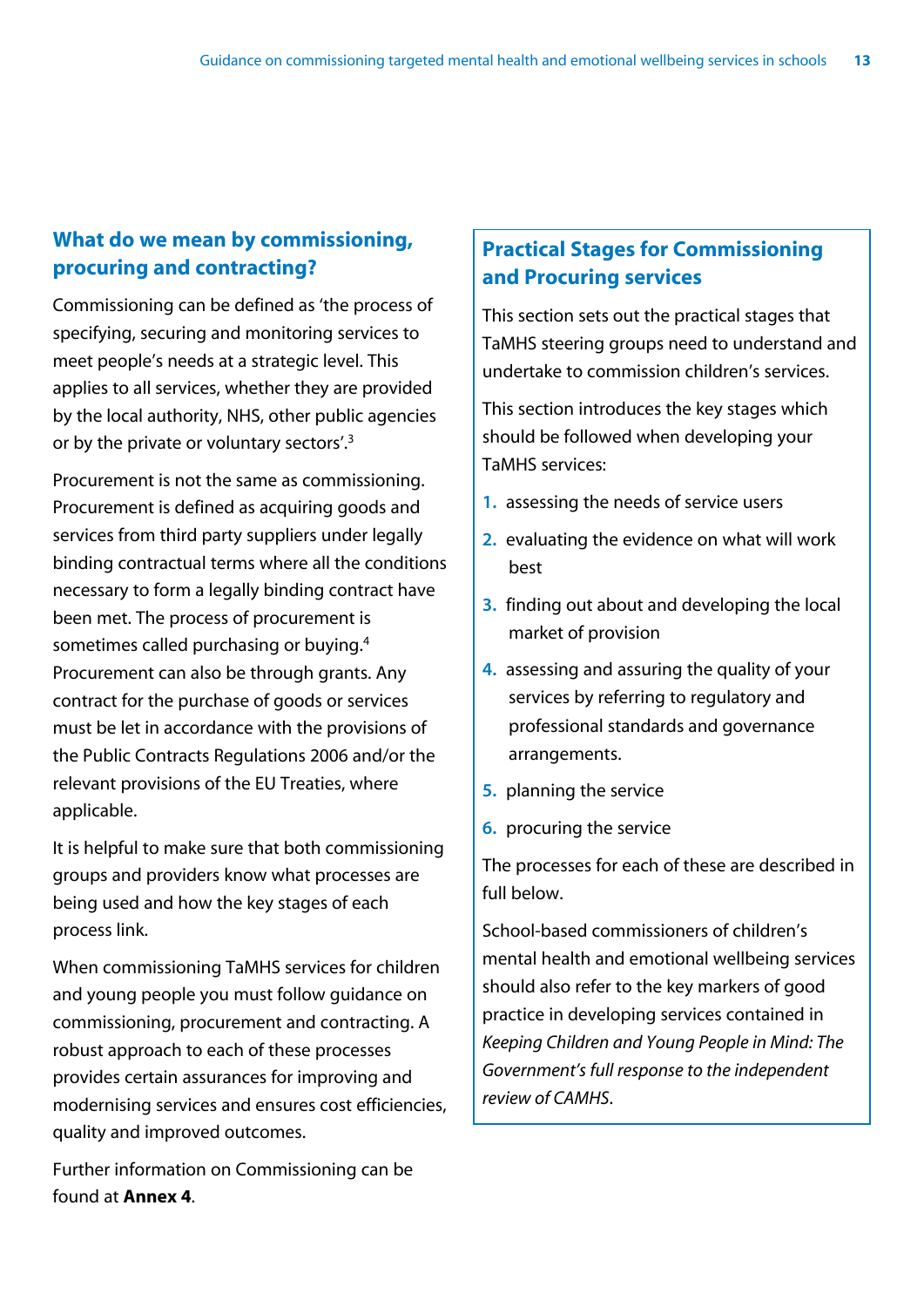## **Stage 1 – Assessing the needs of service users**

The first step is for the TaMHS steering group to gain an understanding of the needs and preferences of present and potential future service users, their families and carers.

The TaMHS needs assessment should both be informed by and itself feed into the Joint Strategic Needs Assessment (JSNA). The Joint Strategic Needs Assessment is jointly sponsored by the Director of Public Health, the Director of Adult Social Services and the Director of Children's Services to identify the health and social care needs of the local area, including commissioning priorities and targets by local area agreements.

The Joint Strategic Needs Assessment will inform and be informed by the Children and Young People's Plan, which also involves a comprehensive needs assessment and wide ranging consultation. From April 2010 the CYPP becomes the responsibility of the Children's Trust Board. The CYPP will be the agreed joint strategy of the partners in the Children's Trust on how they will cooperate to improve children's wellbeing across the five ECM outcomes.

Commissioners of children's services, whether from the local authority or the PCT, will already be taking a lead role in the JSNA and development of the CYPP. However, the wider TaMHS steering group membership may be new to these processes. The TaMHS steering group will need to focus on both assessing the needs of the schoolbased population within its clusters, relevant other clusters, or Behaviour and Attendance Partnerships and also the needs of the local communities which the schools serve.

## *Sources of data and information*

When developing a school based needs analysis, commissioners will want to be aware of the range of risk and protective factors that can impact on children and young people's emotional wellbeing and mental health, and how schools can best support young people to develop greater resilience, social and emotional skills and foster better emotional wellbeing, either individually or through cluster or partnership arrangements. *Promoting the emotional health of children and young people: Guidance for Children's Trust Partnerships including how to deliver NI50* sets these out in detail.

Schools already need to understand the current and projected impact of their existing programmes, such as SEAL, and this is a key element of the needs assessment process. Schools will have access to a wealth of information about their pupils that could be used to inform the needs assessment. The annual schools TellUs survey collects data on a range of issues including on bullying; whether pupils feel supported in managing their feelings; and, whether they have someone to talk to when they are worried. In addition teachers, SENCos and pastoral staff will also be able to offer useful insight.

Further sources of data are set out below:

 $\bullet$  Other school level wellbeing indicators (as appropriate)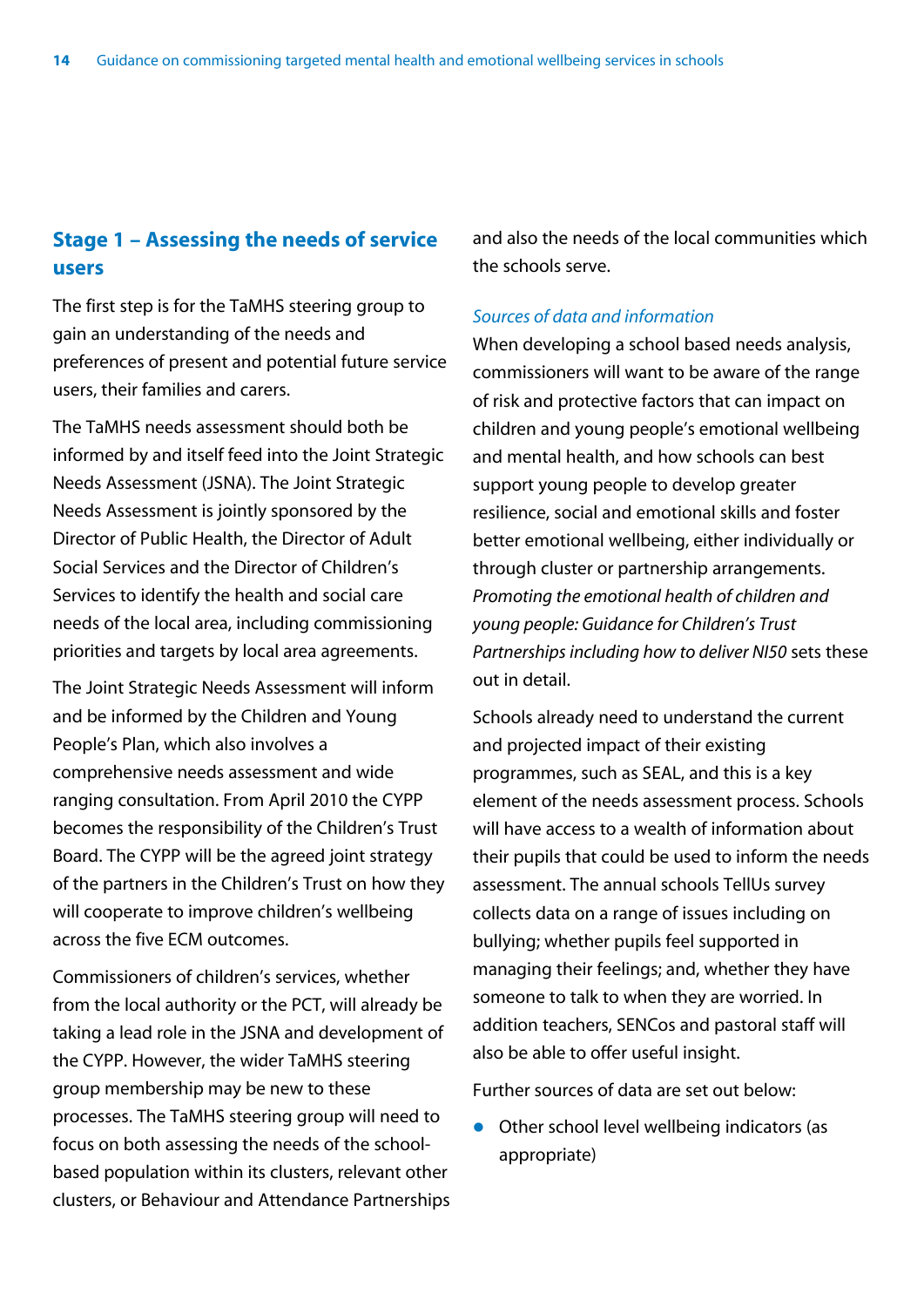- Information on need from related national/ local indicators and surveys such as on bullying, behaviour and attendance, healthy schools, substance misuse, teenage pregnancy and wider public health data
- $\bullet$  National indicators 50, 51 and 58 (as described in Section 1 – Delivering TaMHS)
- $\bullet$  Vital Signs indicators for PCTs

Feedback TaMHS Me and My School National Evaluation can also be useful. Based on the surveys that are completed during the Autumn survey period each year of the TaMHS project between 2008-2011, the Me and My School evaluation team produce an individual feedback form for each school and for each LA for each year of the project. The information provided to LAs is aggregated to a local authority-level to maintain confidentiality of the schools involved in each area.

The local CAMHS partnership will also be able to provide the CAMHS needs assessment report and CAMHS self-assessment matrix which will give an indication of the priorities already identified for the local area.

There are other need assessment tools and child health profiles which can be found at the CHIMAT website (www.atlas.chimat.org.uk). The Children's Service Mapping website also contains relevant information and data (www.childrensmapping.org. uk). Regional public health observatories may have additional data relevant to the local area (www.apho.org.uk).

The TaMHS steering group may decide to carry out a more specific, detailed assessment of needs for the particular school clusters and vulnerable

groups of children for whom they will be delivering targeted mental health services.

Many local and national third sector organisations also carry out an analysis of the needs of their client group. These can be used alongside other needs assessments.

When commissioning TaMHS services, the responsibility for being aware of and incorporating the relevant elements of each of these needs assessments and plans sits with the TaMHS steering group.

## *Consultation and participation*

Children, young people, their families and carers, both current users of services and potential future users, should be given the opportunity to participate fully as part of the needs assessment process to inform service planning.

Service users', their families' and carers' participation gives commissioners direct access to a degree and type of expertise that is not available from professionals. Present service users, their families and their carers know what they want and need, and if there is effective participation they can give informed opinions about the service. It is also important to use participation and consultation processes to feed back to service users the rationale for decisions that have been made.

The Children's Trust Board, which includes the local authority, will have formal participation processes, for example the local Youth Forum, which the TaMHS steering group should use. Most local authorities have participation officers who can advise on local participation processes and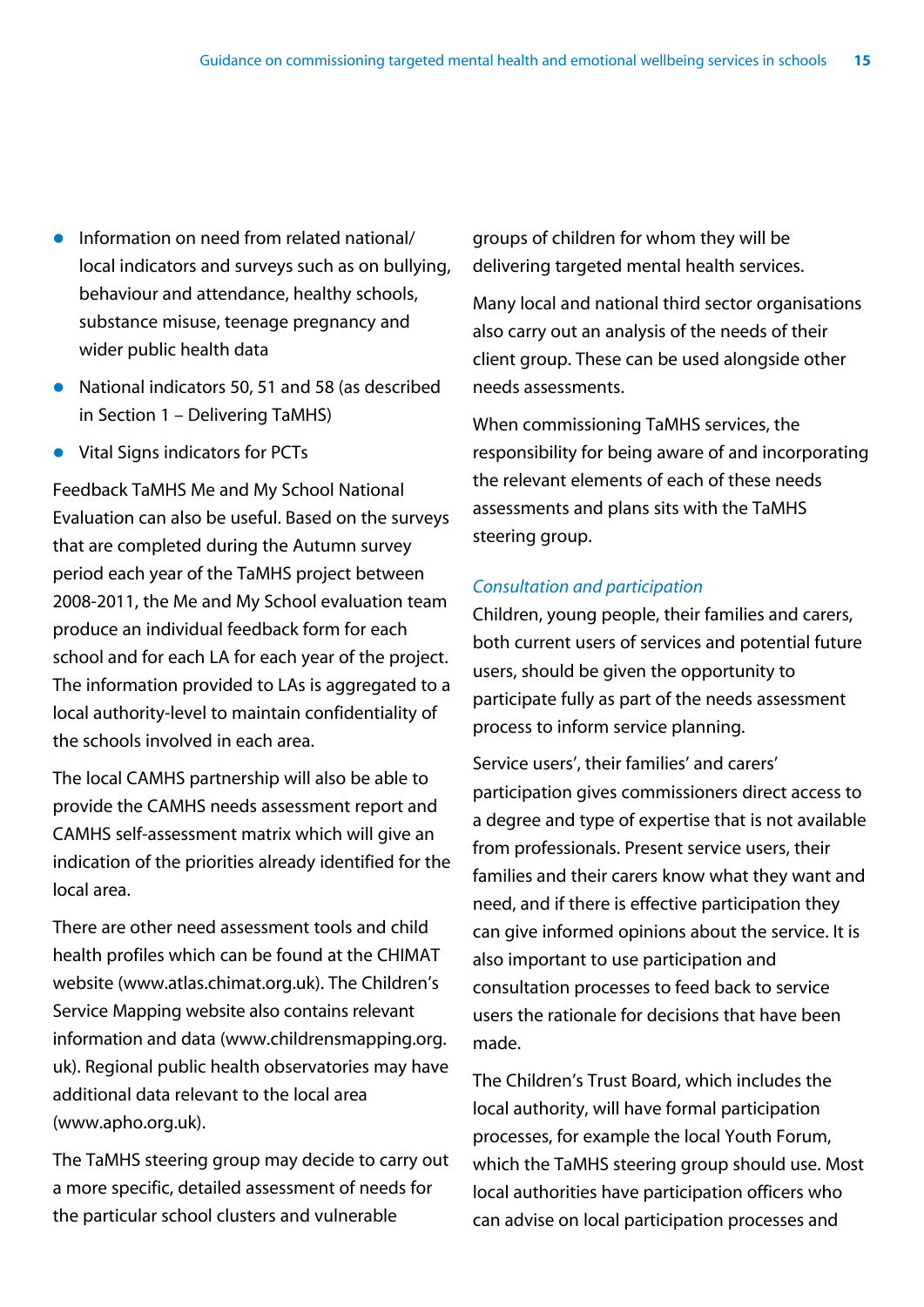support the TaMHS steering group to access these. The TaMHS steering group will also be able to use school councils.

Participation is different from consultation, and commissioners need to be clear about whether participation or consultation methods are being used and the rationale for using these methods.

## **Stage 2 – Evaluating the evidence on what will work best**

Once a needs assessment has been done and the priorities have been identified, the development of the TaMHS service needs to be based on sound evidence and in the context of what schools delivering TaMHS or others in their cluster are already offering. This helps to determine which interventions are most likely to help children, young people and their families.

It is important that TaMHS steering groups consider those intervention programmes and approaches that are evidence-based, building where appropriate on programmes already set in place by schools. Knowledge about what works does change over time, and emerging and new evidence from the experience of practitioners as well as from the academic literature should be considered.<sup>5</sup> The following guidance documents can inform the TaMHS steering group on a range of evidence based approaches:

- z **The TaMHS guide** *Using the Evidence to Inform Your Approach: A Practical Guide for Headteachers and Commissioners* summarises current knowledge about what makes interventions effective. It offers a framework for using this evidence in a local context, building on local strengths and knowledge − available from www.dcsf.gov.uk/everychildmatters/ resources-and-practice/IG00345/.
- **Promoting Children's Social and Emotional** *Wellbeing in Primary Education, published by the National Institute of Clinical Excellence (NICE):* http://guidance.nice.org.uk/PH12
- z *Promoting Young People's Social and Emotional Wellbeing in Secondary Education, published by NICE:* http://guidance.nice.org. uk/PH20

The NICE guidance documents also include costing statements which can support decisions to be made locally about value for money when commissioning services.

**•** The quidance *Promoting the emotional health of children and young people: Guidance for Children's Trust partnerships, including how to deliver NI 50* (January 2010) shows how all the different areas of policy relating to emotional wellbeing come together and offers an evidence-based service specification for targeted services in schools. It is available at www.dcsf.gov.uk/ everychildmatters/resources-and-practice/ IG00639/.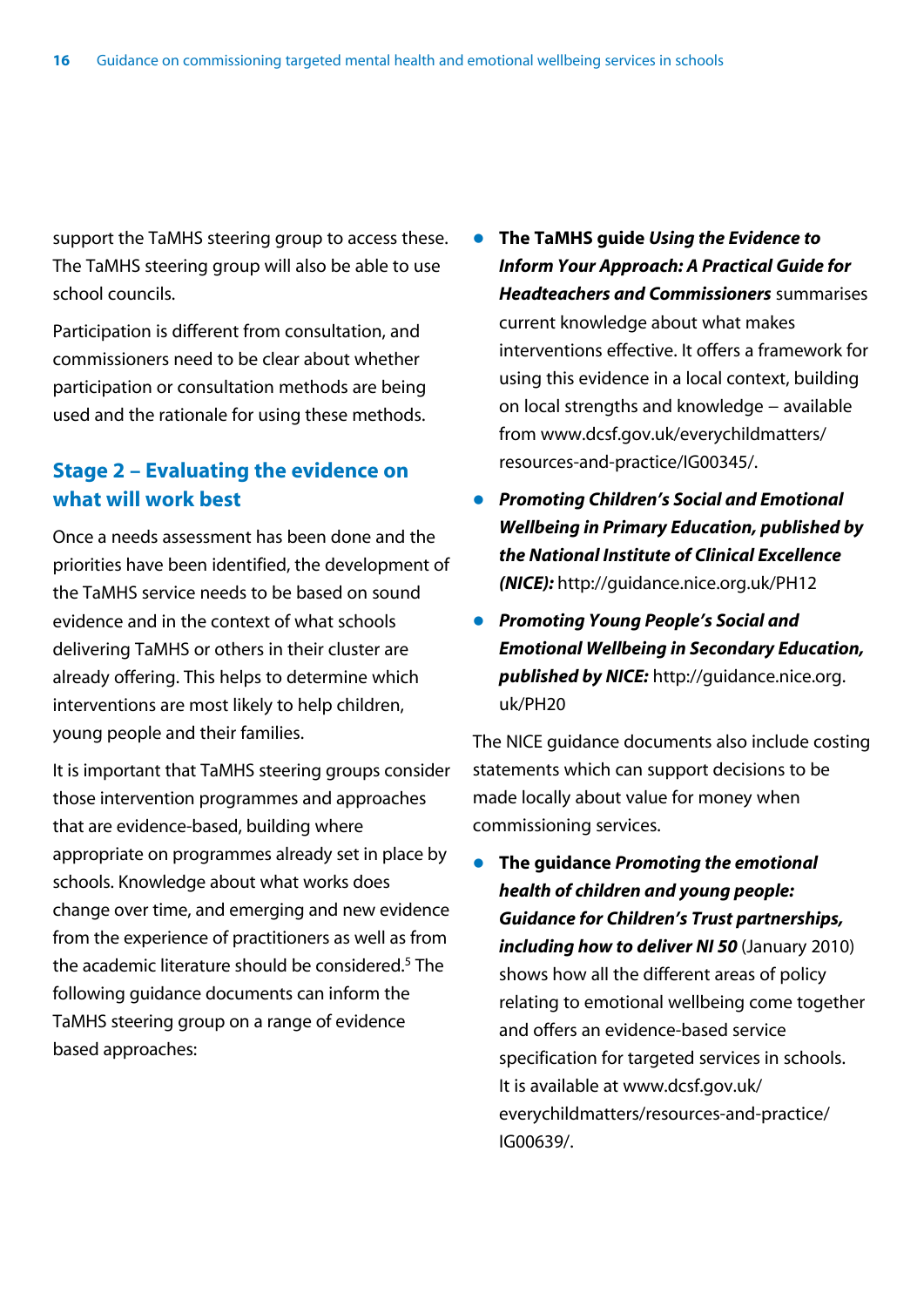## **Stage 3 – Finding out about and developing the local market of provision**

## *Assessing the 'market'*

## **Who can deliver TaMHS services?**

A range of services from a range of providers, including statutory, independent or third sector, can be commissioned. Creating links to specialist CAMHS from NHS partnership providers or independent providers might provide the more specialist, clinical intervention elements, clinical supervision or training. TaMHS funding can be used to commission more elements of a specialist CAMHS service to be delivered in schools as part of TaMHS, but TaMHS funding should not substitute existing funded provision. Schools should also, therefore, take into account existing work that provides targeted support in the locality, such as through Behaviour and Attendance Partnerships, Targeted Youth Support or multi agency teams.

Third sector or independent organisations, for example, might provide a range of early intervention and targeted support services. They can also help provide a voice for children, young people and families and for learners of all ages. They develop services which are innovative and can engage users, especially those who may find it difficult to articulate their needs or who may be harder to reach through mainstream provision.<sup>6</sup>

To support the opportunities for the third sector to develop children's mental health and emotional wellbeing services, there is a need to include and engage with third sector colleagues, children, young people and their families right from the initial stages of commissioning. The third sector is well placed to contribute to local needs analysis,

both by representing local communities and by suggesting innovative service developments. Third sector providers will normally already be working with or alongside specialist CAMHS. Delivering services in schools might mean that arrangements work differently from what happens now.

## **Developing the provider market**

TaMHS steering groups should work within Children's Trust commissioning arrangements to develop the market. Decisions will need to be made locally as to which is the most appropriate market management option in each situation, depending on the current services available and the requirements of the project, in line with the Children and Young People's Plan. The local authority or PCT children's services commissioner will be able to facilitate the appropriate links to the Children's Trust commissioning arrangements where these are not already known to the TaMHS steering group.

Some examples of capacity building and market development will be lead by the local authority and PCT children's commissioner. Below are a couple of examples:

- running procurement 'open days' or 'meet the buyer' events and appointing named officers to follow up from these events
- producing guidance on 'How to do business with the local authority/PCT'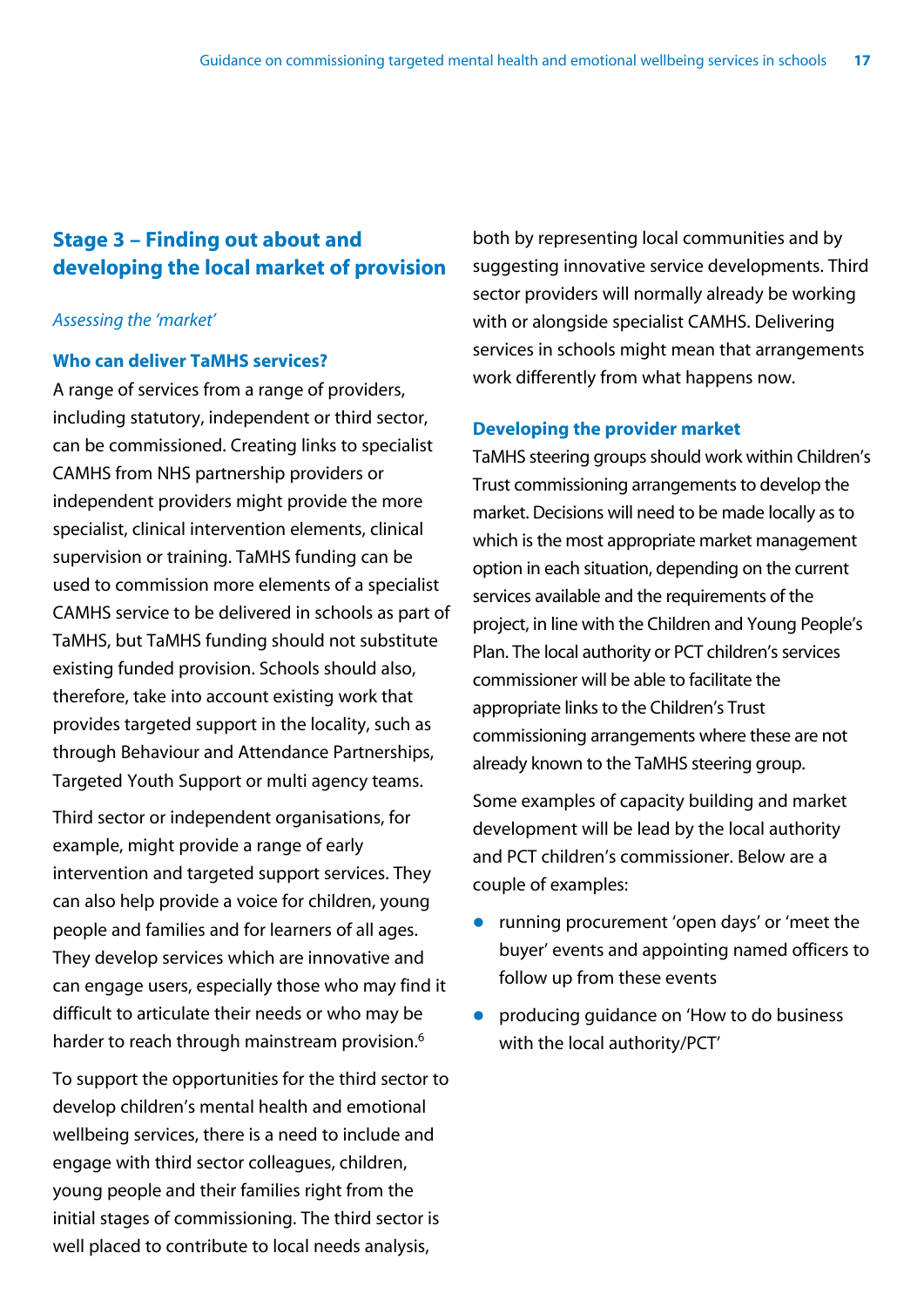## **Stage 4 – Assessing and assuring the quality of your services by referring to regulatory and professional standards and governance arrangements.**

## *Standards of service for organisations providing emotional wellbeing and mental health services*

One of the ways to assess and ensure the quality of TaMHS services is through standards of service. All provider organisations should give evidence showing how they will quality assure their services.

Quality assurance typically consists of three key areas:

- policies and procedures
- quality standards, kite marks and quality systems – both generic and specific for working with children and young people
- $\bullet$  inspection and audit.

## *Policies and procedures*

Another way to ensure the provision of quality services is through policies and procedures. Some policies and procedures are required by legislation, and apply to all organisations. Others are nonstatutory but based on good practice.

- $\bullet$  Providers of emotional wellbeing and mental health and services must have policies on:
	- − data protection and confidentiality
	- − employment, recruitment and induction
	- − equalities, diversity and harassment
	- − health and safety
	- − safeguarding children and vulnerable adults.
- Good practice would also show a provider having policies on:
	- − communications, ICT, email and internet use
	- − complaints, comments and user feedback
	- environment and recycling
	- − office and financial systems
	- − risk assessment
	- − supervision/support and management of staff
	- − training and development
	- − volunteering.

## *Quality standards*

Another point to consider is that of quality standards. Those specific to work with children and young people include:

- **Turning What Young People Say into What** *Services Do: Quality Standards for Children and Young People's Participation in CAMHS –*  launched by the National CAMHS Support Service in March 2009*.* The standards are supported by two other important resources: An *Interactive Annotated Bibliography* and a *Literature Review for Informed Practice*. All three publications can be found on the Participation page on the NCSS website (www.cypf.org.uk/ camhs/participation-in-camhs.html)
- *You're Welcome* − quality assurance for NHS and health services for young people, outlining a set of principles to ensure services are 'young people-friendly'. For more information, see: www.dh.gov.uk/en/Publicationsandstatistics/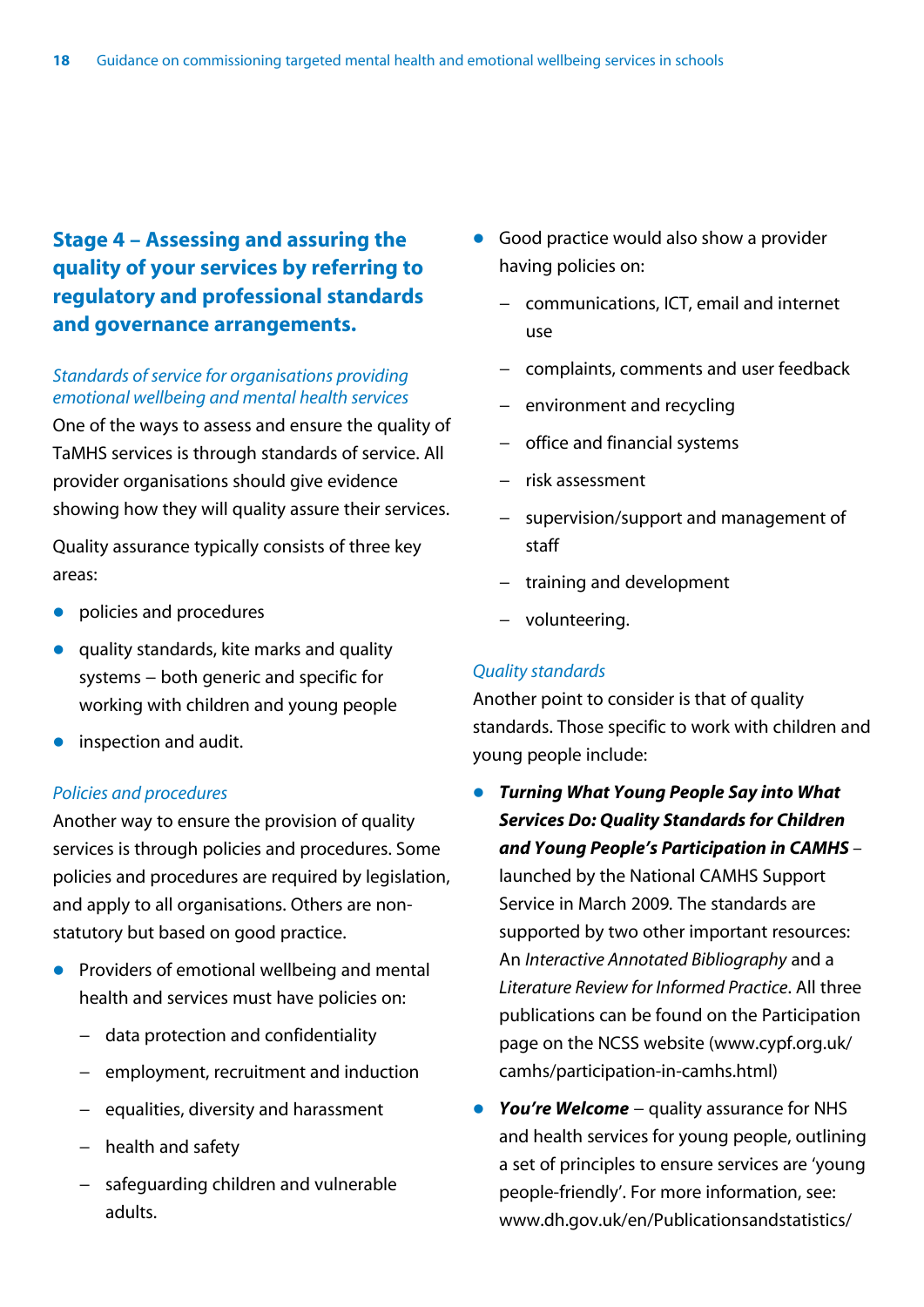Publications/PublicationsPolicyAndGuidance/ DH 4121562

- z *National Quality Improvement Network* − quality assurance for the participation of children and young people. For more information, see: http://partner.ncb.org.uk/ Page.asp?originx\_9086vw\_2762343720985b30 k\_2007525951t
- **The Quality Improvement Network for Multi-***Agency CAMHS (QINMAC)* is part of a programme that brings together disparate standards for the provision of multi-agency services, which should be of relevance. For more information see: http://www.rcpsych.ac. uk/crtu/centreforqualityimprovement/ quinmaccamhs.aspx

#### *Inspection and audit*

Inspection and audit of providers is done both externally and internally. The Charity Commission (www.charity-commission.gov.uk) and Ofsted (www.ofsted.gov.uk) act as regulators and/or inspectors. Ofsted will inspect organisations in their own right, or organisations may be monitored by the local authority when they receive grants for a particular service.

Informal audit would usually include user feedback and references.<sup>8</sup>

## *Professional and regulatory standards for voluntary and employed practitioners*

In addition, all practitioners, whether employed or acting in a voluntary capacity, are bound by professional and regulatory standards.

Further information can be found from the sources listed below:

- **Primary Mental Health Worker competencies** www.pmhw.org.uk
- Social Care Council www.gscc.org.uk
- $\bullet$  Health Professions council www.hpc-uk.org
- Nursing and Midwifery Council www.nmc-uk. org
- **•** British Association for Counselling and Psychotherapy www.bacp.co.uk
- **•** United Kingdom of Registered Counsellors www.ukrconline.org.uk
- Social, Emotional and Behavioural Difficulties Association www.sebda.org
- The National Occupational Standards for Psychological Therapies gives information on national occupational standards for four modalities of psychological therapy: cognitive behaviour therapy, psychoanalytical/ psychodynamic therapy, family and systemic therapy and humanistic therapy (www. skillsforhealth.org.uk/competences/ competences-in-development/psychologicaltherapies.aspx)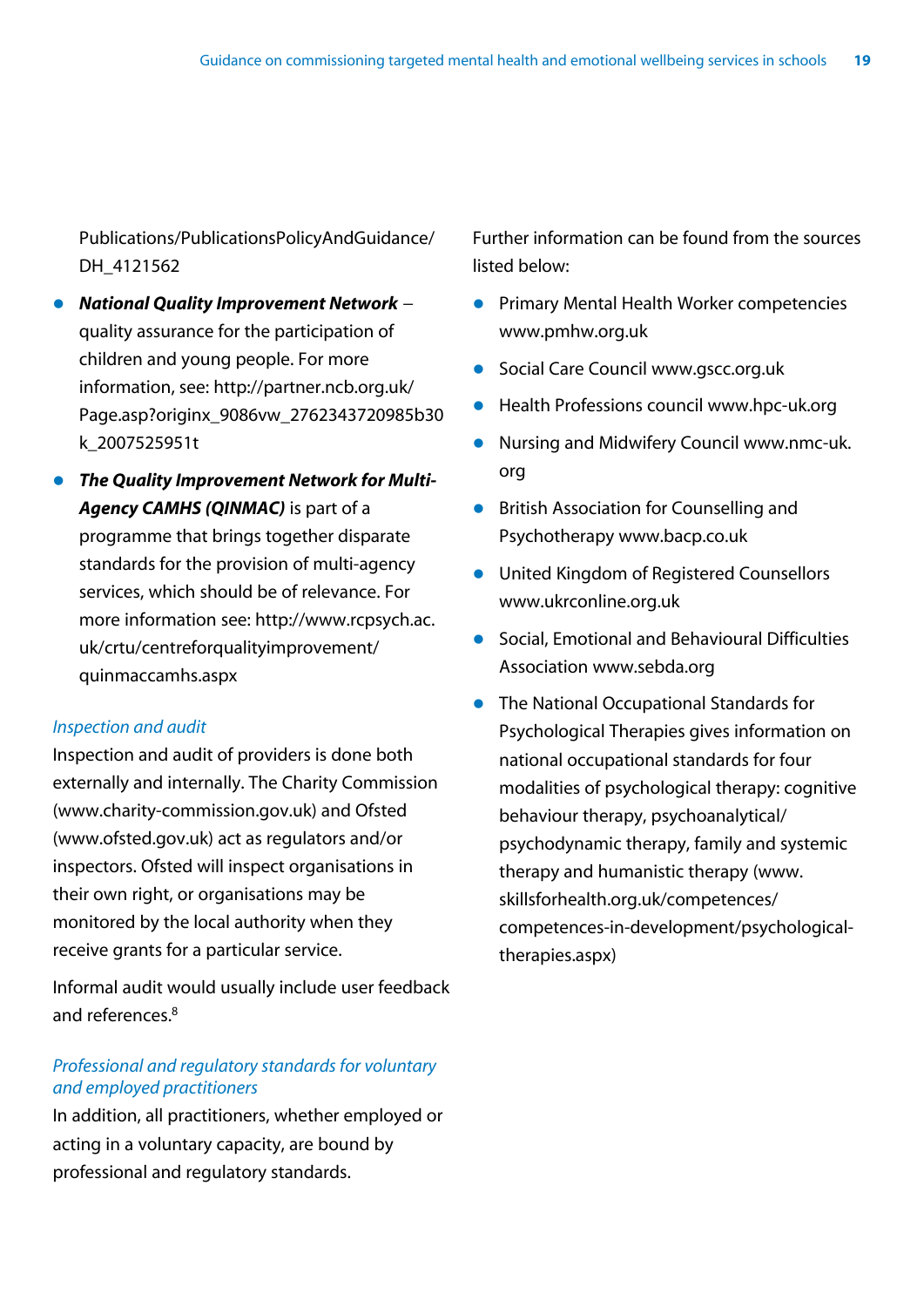• The Professional Standards Programme aims to ensure better and safer care for all, by raising further the standards of everyone who works in health and social care. It will help to deliver the high-quality workforce needed to ensure the safe, respectful and effective care that patients expect, by supporting professional desires for high standards and excellent education, and safely enabling new professional roles to serve the public. Similarly, in social care, it seeks to make sure users of social care services are served safely and respectfully by well-qualified and high-quality professionals and social care workers. To find out further information on the Professional Standards Programme website: www.dh.gov.uk/en/Managingyourorganisation/ Humanresourcesandtraining/ Modernisingprofessionalregulation/ ProfessionalRegulationand PatientSafetyProgramme/DH\_093976

## **Stage 5 – Planning the services**

There will be a range of local provision already funded or in place to support children and young people's emotional wellbeing and mental health at both the universal and targeted level. Examples of this could include SEAL, targeted support delivered through Behaviour and Attendance Partnerships, or support through the range of services offered by tier 1 or 2 CAMHS. TaMHS services should be planned for in this context so they build on existing provision, rather than duplicating existing work, to ensure additionality. Just as evaluating existing provision is a key part of the needs assessment process, making arrangements for

evaluating the impact of any new services should be built into the service planning process.

## **Planning cycles**

Make sure the planning cycle allows a reasonable start-up period for any service. The service will need a reasonable amount of time to put trained staff in place. If the service needs to start immediately, this should be specified in the service delivery criteria.

A sensible notice period (i.e. six months) should be built in towards the end of the contract to either continue or end the provision.

Planning should also take into consideration what service outcomes are expected and how value for money will be measured. This will be relevant in informing the case for sustainability of resources in the future.

#### **Sustainability**

Any service will lose staff over time, so there will be ongoing needs for training and induction of new staff over the life of a service.

Schools will need to retain the expertise, and the nominated expert should be allowed the time to carry out their duties as part of their core duties. If a service is regularly delivered by the same nominated expert, this will help to develop trust and familiarity, and will enable communication to be established. Frequently changing the nominated expert is likely to have a negative impact.

A firm commitment should be offered to service providers when establishing a contract and service level agreement. The school must ensure that the funding for the service is guaranteed to be there for the length of the contract.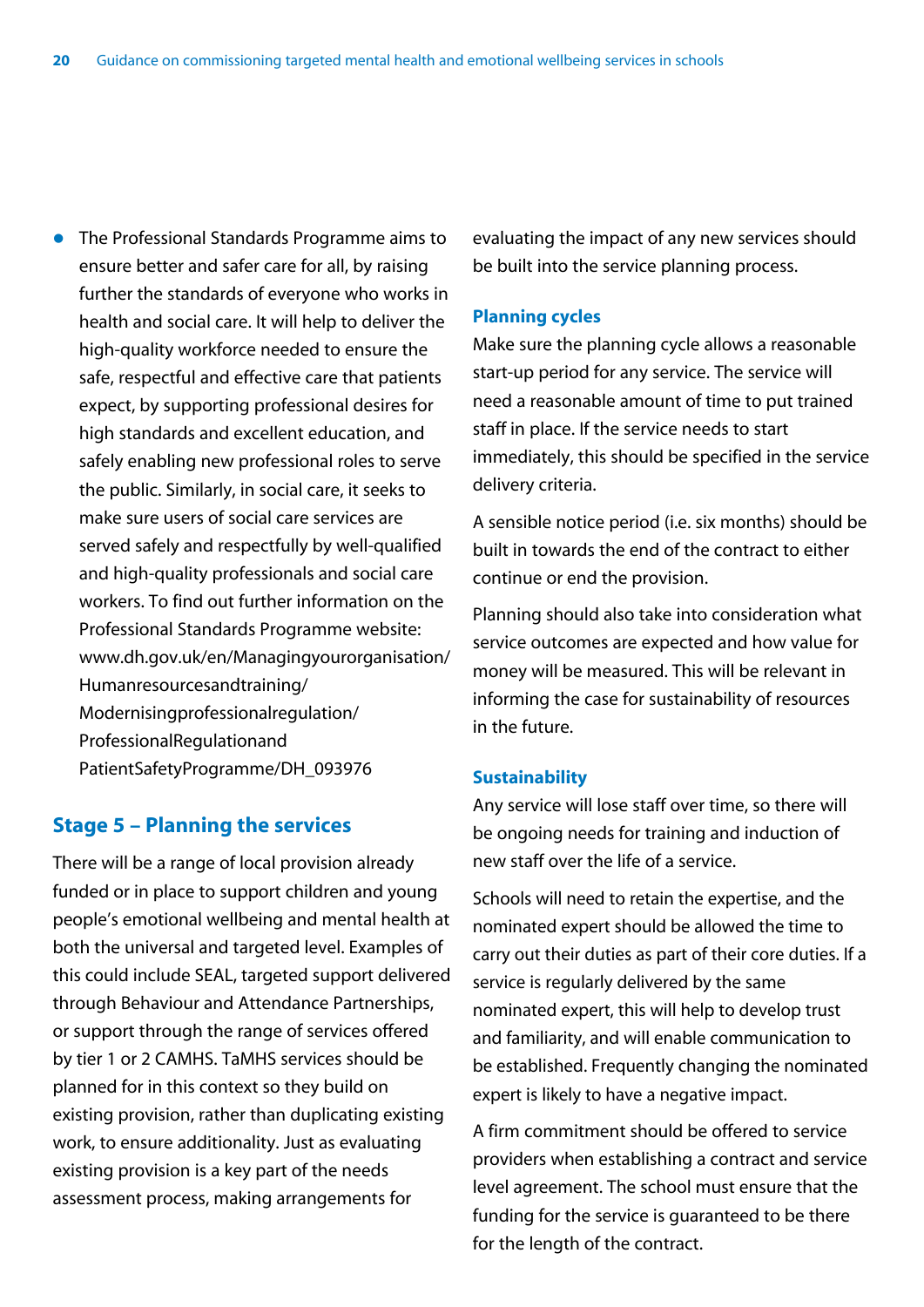## **Funding streams and sustainability of resources**

Local authorities delivering TaMHS should have plans in place which set out how they will mainstream and sustain TaMHS.

However, public sector funding and planning cycles mean that often a local authority, PCT or other partners in the Children's Trust can only make a funding commitment within the current planning cycle.

It is therefore essential that TaMHS local areas are able to monitor and communicate their outputs and outcomes, so that when the time comes to make the case for ongoing funding there is evidence of the service's effectiveness.

The local TaMHS steering group needs to include children's services commissioners, who will be able to advise on local timescales and processes for making bids for funding.

## **Stage 6 – Procuring the services**

## *The Procurement process*

The proper procurement of services is imperative within the commissioning process.

## *Local Areas*

The process given below is taken from the *Guide to Procuring Care and Support Services*, Department for Communities and Local Government, 2006, and is drawn from local authority procurement practices. Find out more on this at: www. communities.gov.uk/publications/corporate/ caresupportservices

*A Primary Care Trust Procurement Guide for Health Services* can be found at: www.dh.gov.uk/en/

Publicationsandstatistics/Publications/ PublicationsPolicyAndGuidance/DH\_084778

## *Schools*

In addition, the **Guide to procurement for schools in England** includes a basic introduction and Top Tips for schools users. http://www.teachernet.gov.uk/management/epc/ Procurement\_Guidance/

BuyWays is a free resource designed for anyone working on any aspect of schools procurement. BuyWays explains procurement basics and best practice through a series of interactive modules, using typical schools-based examples and scenarios.

This resource can be used by anyone who is new to procurement or unsure of how basic procurement skills can help them meet wider objectives. Anyone working in any school in England can register and access the modules at the Buyways site (www.buyways.co.uk).

It is important that the procurement framework used by your own organisation or commissioning partnership is followed. The table below provides general practical steps on procurement.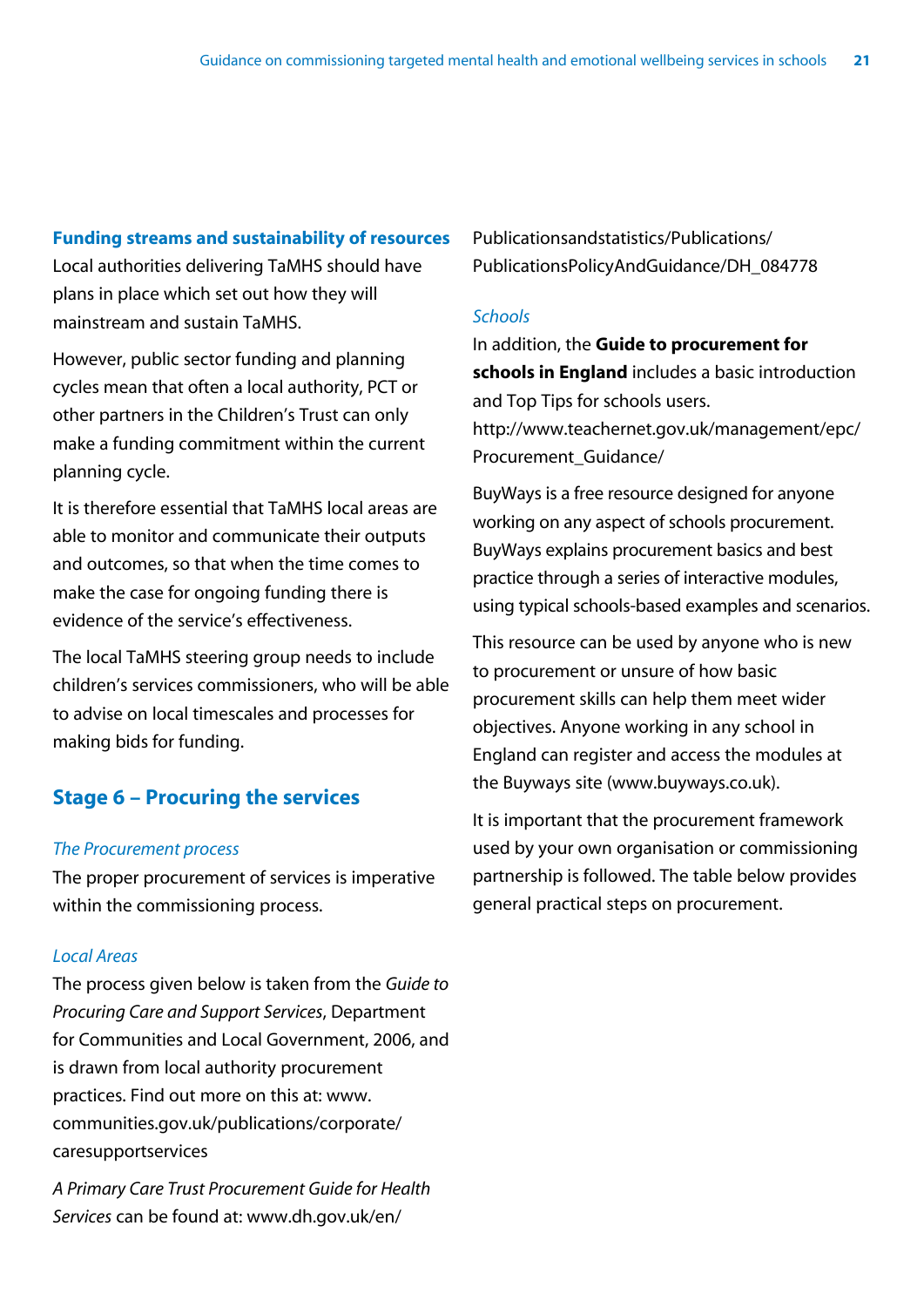### **Five-step guide to procurement**

## *Step 1: Getting started*

The start of the procurement project will include planning and agreeing the resources required to manage and govern the project, and recognising the skills needed for a successful outcome (e.g. financial and legal advice, stakeholder involvement, human resources). The business case will need to be developed and a procurement strategy will be required to support the procedure. The procurement option used will dictate how the process needs to be managed – this usually involves decisions such as whether to use an in-house service or whether to outsource it. It is essential to get guidance and advice on your individual organisation's procurement process.

## *Step 2: Assessing the market*

This involves engaging with providers − both current providers and potential new ones − to make sure there is interest in the procurement project. You will know the scale of the project, the requirements and the timescales involved, which should have enabled you to assess the state of the suppliers. It will be important to have a proactive approach to encouraging providers to submit tenders.

### *Step 3: Producing the specification*

This is a key product − providers need to know what is required of them – so the specification needs to be clear, detailed and specific. Tenders will be evaluated against the specification, so it must be right. You need to set out the outcomes and outputs clearly, but also make sure they are achievable.

## *Step 4: The tendering process*

You need to decide how bids will be evaluated before inviting tenders, and the evaluation process should be explained in the documents to ensure transparency. The process then involves advertising to invite expressions of interest from potential providers – this should be done using a number of sources to maximise interest. The invite should include definitions, introduction, instructions to tenderers, terms and conditions, the specification and schedules.

## *Step 5: Awarding the contract*

The evaluation of the tenders needs to be a rigorous process which is approved by the project board. Once the contract has been awarded it should be executed by the legal team. The contract is then managed to ensure that both parties meet their obligations.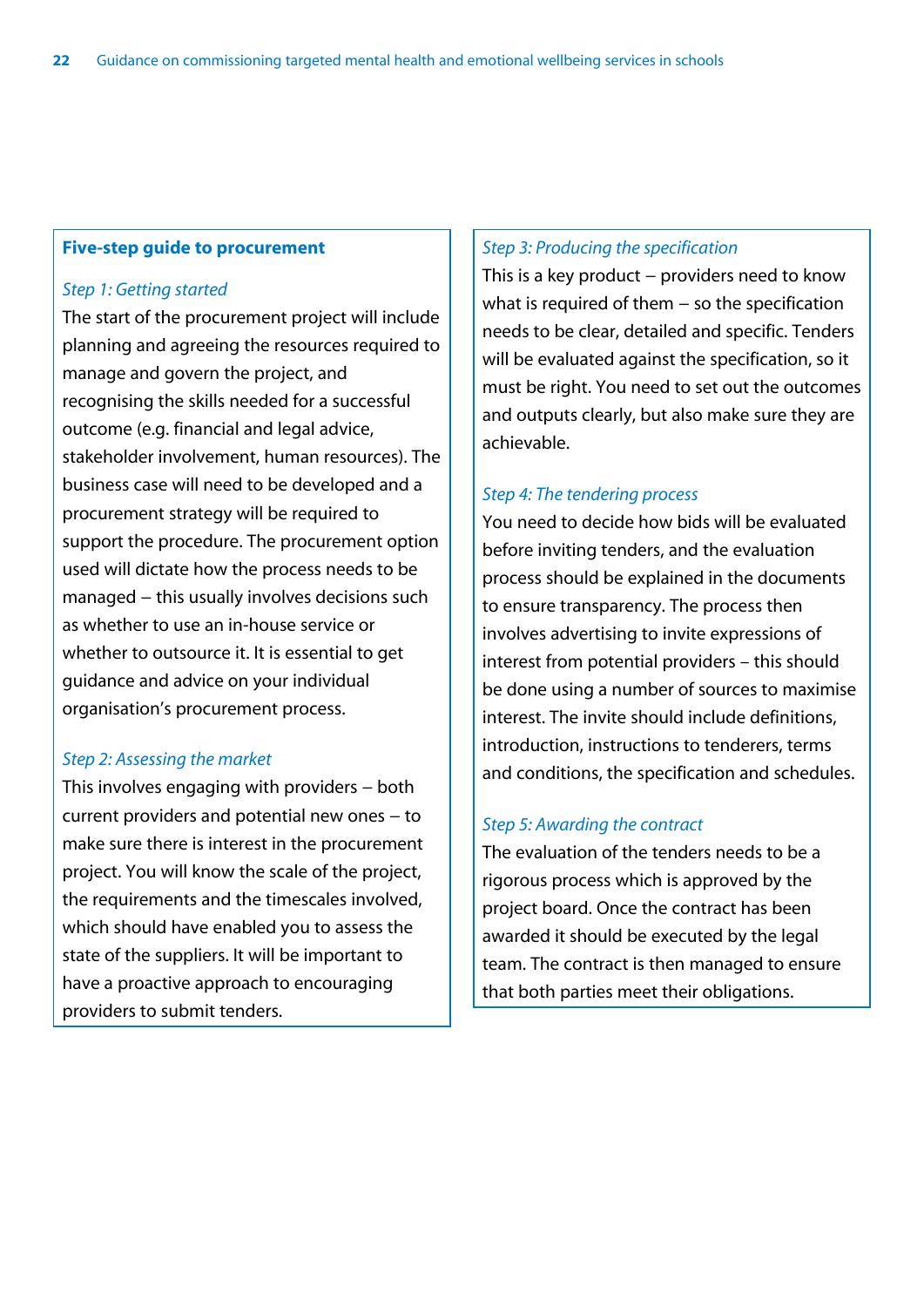## **Top Tips**

## **Top tips for commissioning**

The following table is adapted from *World Class Commissioning – Achieving the Competencies: Practical Tips for NHS Commissioners*.

## **Ensure commitment to the TaMHS programme**

Encourage the TaMHS steering group to talk to staff about their work and how it fits into the overall vision of the TaMHS programme.

## **Build your knowledge of stakeholders and providers who can support the programme**

Build a comprehensive picture about individual stakeholders and providers so that you do not have to go out and ask more questions.

## **Focus on outcomes throughout the commissioning process**

Discussion with stakeholders and providers should focus on health outcomes and links to inputs, outputs and costs − e.g. have referrals to specialist CAMHS decreased and how is this linked to deliverable outputs? What protocols can be agreed about access to specialist services? What services could be delivered in universal settings?

## **Challenge providers**

Meet your providers regularly to discuss the services they provide and challenge their role in contributing to improving public health.

## **Input to the Children's Trust strategy**

Share your TaMHS project within the Children's Trust – be explicit about how each partner contributes to the whole.

## **Ensure representation on the appropriate Children's Trust Board sub-group to its board**

Make sure your organisation has a representative on the appropriate Children's Trust Board sub-group or has established links to the Board. The TaMHS steering group should have formal links to the local Children's Trust Board, usually through the local CAMHS partnership steering group.

## **Develop robust participation**

Engage with current and future service users so that they can participate in commissioning services and planning future developments.

## **Use research to inform practice**

Invest in ways to find out people's views − e.g. using community development workers, 'mapping and gapping', social networking, websites and workshops.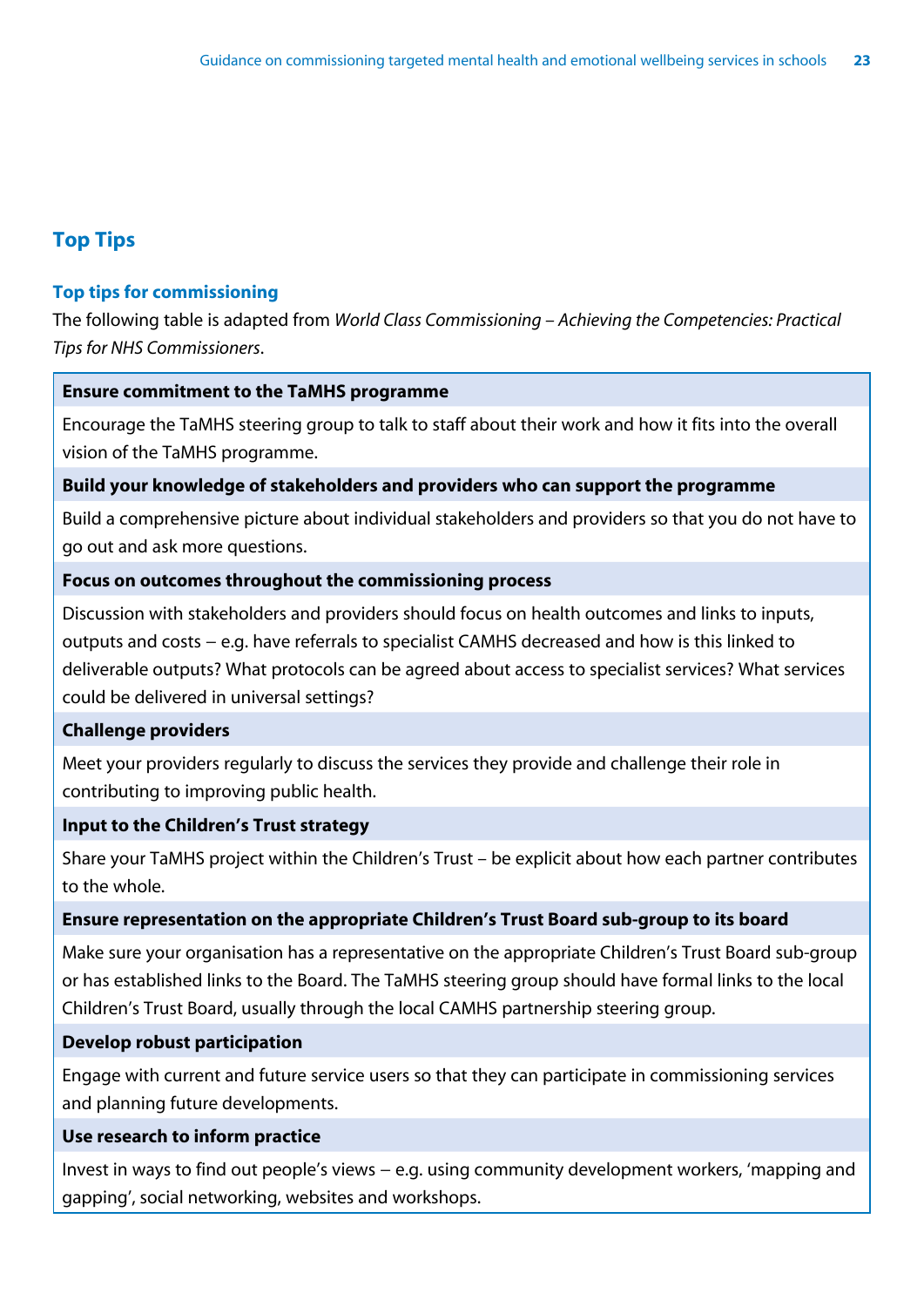### **Promote leadership**

Make sure there is adequate leadership capacity for the TaMHS project to link with other key strategic programmes.

## **Develop clear governance arrangements**

Make sure you have governance arrangements and accountability between commissioners and providers in place and that they are understood.

## **Assess needs**

Use your local Joint Strategic Needs Assessment and CAMHS strategy to help develop your service.

## **Data and information**

Identify available data/information/knowledge and understand how it is being used to support commissioning.

#### **Programme budgeting**

Establish how much funding is available, whether it is recurring and where additional financial support could be found.

## **Whole pathway review**

Create a process for 'whole pathway review', which is comprehensive and broader than health providers.

## **Align the priorities**

Identify your key strategic priorities and focus on developing your relationships with the providers who are working in the areas of the market you want to change.

## **Understand your providers**

Establish and develop effective formal and informal relationships with existing and potential providers.

## **Develop internal capacity**

Resource your commissioning team effectively, with the right number of appropriately skilled staff.

## **Build measurable improvement into the commissioning process**

Use benchmarking data to identify a number of improvement priorities that matter to local service users and publish these widely with providers, the public and other stakeholders.

#### **Engage with providers**

Engage in early dialogue with all potential providers while ensuring transparency and fairness.

## **Define your procurement strategy**

Make sure your procurement strategy is clearly defined and that you bring in professional procurement expertise where you have gaps in capacity or capability.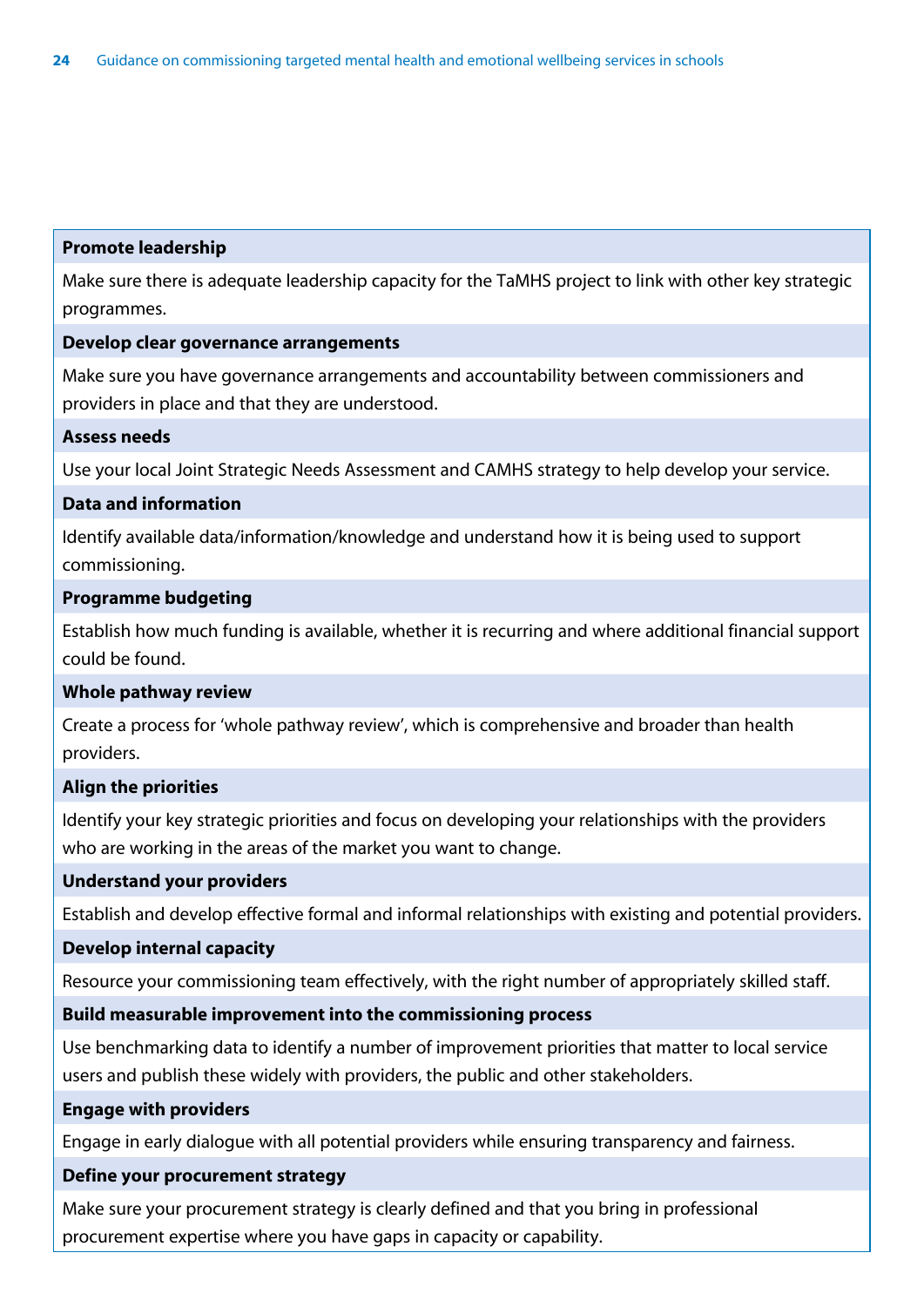## **Contracts**

Have a contract for everything you buy and be prepared to exercise sanctions built into service level agreements if agreements are breached.

## **Share your vision**

Share your vision for TaMHS with providers to give clarity and purpose and explain the outcomes you are looking for.

## **Work collaboratively**

Develop constructive and collaborative relationships with providers rather than adopting an adversarial approach.

## **Integration**

Teams need to work together throughout the commissioning cycle – this includes finance, commissioning, contracting, procurement and TaMHS project teams.

## **Training requirements**

Build training needs into your programme to make sure staff are fully competent to support TaMHS.

## **Access support and expertise**

Ensure contact is made with the CAMHS regional development worker for your area to support your TaMHS project.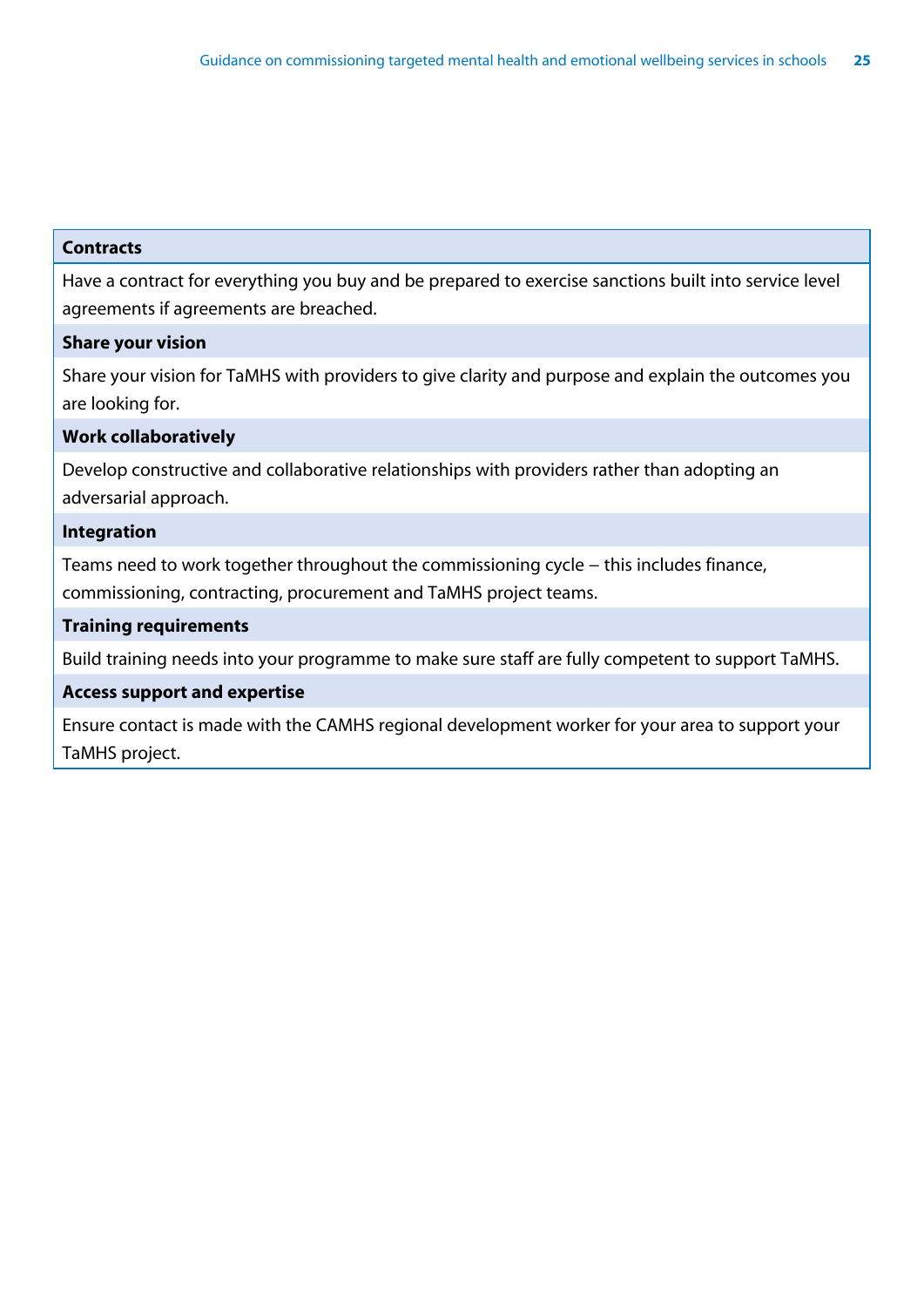## 3 Learning from TaMHS phase 1 and schools

The following case studies illustrate how some TaMHS phase 1 pathfinders and TaMHS service providers from the third sector experienced the commissioning and procurement process. There is a focus in these case studies on how third sector providers can be included in TaMHS service models to work alongside statutory specialist CAMHS providers.

There is also a case study from a special school providing specialist therapeutic interventions. This illustrates the differences between the targeted and specialist levels of provision, and how these sit in different types of schools.

## **Case study 1 − Southwark TaMHS**

## **Strengthening schools' commissioning roles**

A key component of Southwark's TaMHS has involved setting out to strengthen the commissioning role of the 13 schools and to develop a partnership approach to commissioning third sector and statutory organisations to contribute to delivering the three strands of the programme.

Expected outcomes to be evaluated locally are:

- $\bullet$  increased commissioning knowledge and skills in schools
- $\bullet$  increased confidence in procuring services and measuring impact
- $\bullet$  strengthened partnership working across schools and provider agencies
- $\bullet$  commissioned organisations delivering appropriate and effective universal mental health promotion services.

Work streams to achieve these outcomes include:

- **•** Family Action's Building Bridges project working with the CAMHS schools team to provide family support to referred families
- $\bullet$  The Place2Be supporting a whole-school framework including parenting, strengthened SEAL and Enhanced Healthy Schools provision by delivering a programme of staff training to improve emotional health and wellbeing
- $\bullet$  schools purchasing themed universal mental health promotion services from local organisations, including drama and peer mentoring.

In addition to the core TaMHS services, each school was given £3,000 to purchase a universal health promotion service with the intention of using a structured commissioning approach to this. A provider market place was held to bring together interested organisations with the participating schools, and a commissioning toolkit has been developed to support the process. Tools include:

 $\bullet$  templates for schools to customise, including provider applications, specifications, letters of agreement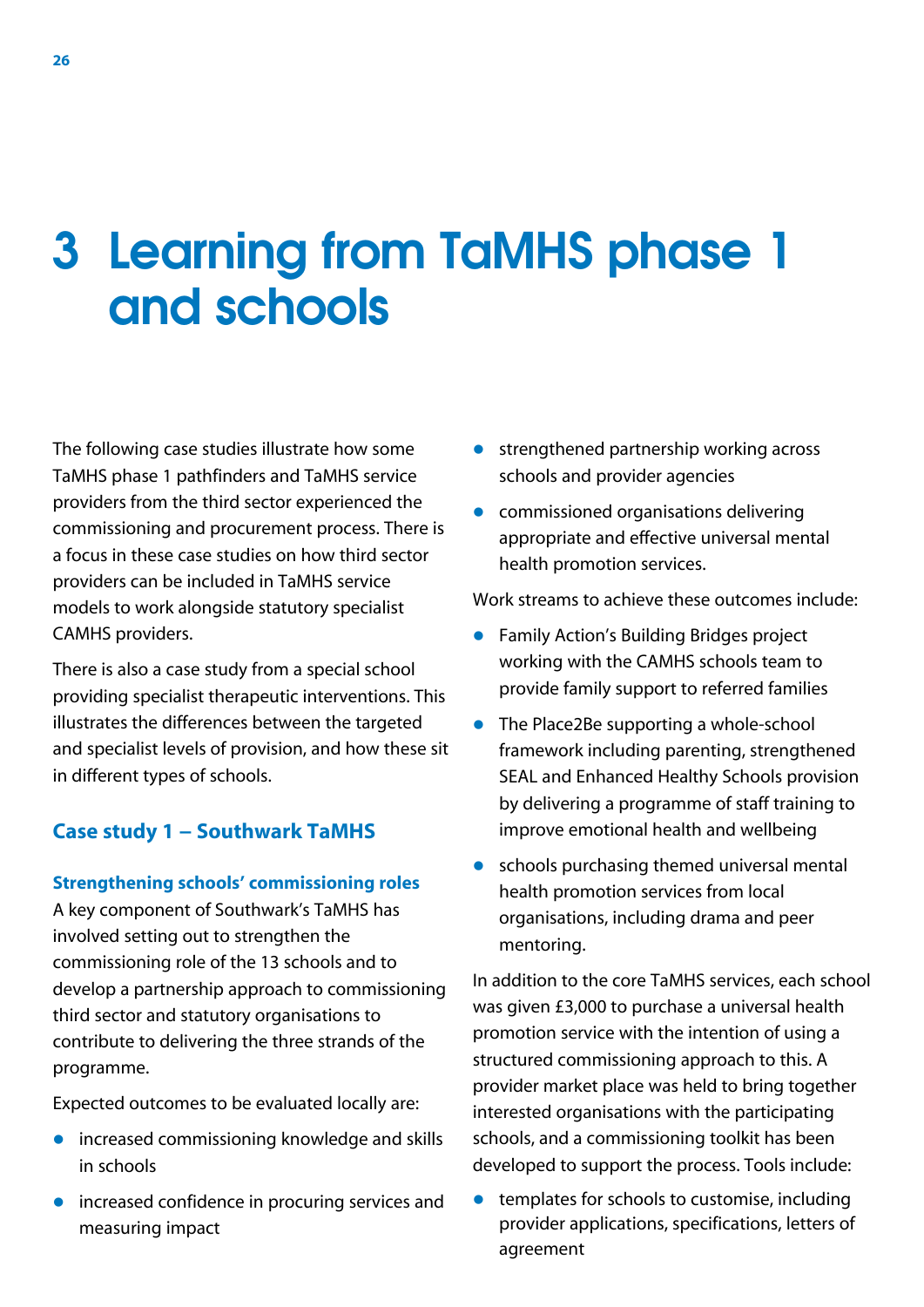$\bullet$  monitoring and evaluation tools, including the 'outcome star'.

The golden thread running through the focus on establishing a commissioning approach has been building up relationships with schools and providers. The starting point for this was carrying out an in-depth review of schools' needs. This was then built on through holding termly school workshops to establish commissioning intentions and one-to-one visits to develop a bespoke set of services for each school.

The anticipated benefits of this approach in developing local joint commissioning capacity are:

- strengthening accessibility, effectiveness and quality of mental health services in the longer term
- $\bullet$  contributing to development of key skills in the school community through supported commissioning of additional services
- $\bullet$  providing schools with evidence of impact which Ofsted school inspectors can consider in assessing aspects of wellbeing and the Enhanced Healthy Schools requirements as well as to support the future sustainability of the programme.

## **Case study 2 − Northumberland**

## **Commissioning third sector counselling providers**

The TaMHS model of service delivery in Northumberland includes a significant contribution from third sector organisations providing targeted interventions in schools. The decision to involve them was based on three objectives:

 $\bullet$  To increase access for children in schools to high-quality, targeted therapeutic support.

- $\bullet$  To evaluate the impact of third sector provision in schools and to compare two different models of delivery in Northumberland.
- $\bullet$  To show that the third sector was able to deliver a counselling service at Tier 2 that is currently not offered by mainstream CAMH services in schools.

## *The commissioning process*

Northumberland identified the third sector providers through a competitive tendering process, in line with the local authority's procedures. All local third sector providers were invited to express their interest in delivering a counselling service as part of the TaMHS project.

Two providers, The Place2Be and Action for Children, were chosen − based on the robustness of their systems and evidence of working in an integrated way with mainstream services. Both demonstrated that they could offer effective counselling provision for children and young people, and that they had processes for continual evaluation of their services. They were both considered to provide good value for money. The two were chosen to provide two different models of delivery that could be compared and evaluated for effectiveness and acceptability.

Schools in the partnership were initially offered the opportunity to match-fund one day of counselling, with TaMHS providing funding for a second day. Some schools have been unable to provide matched funding, but still receive one day of counselling funded by TaMHS.

The third sector organisations are now delivering school-based counselling in 10 of the 37 TaMHS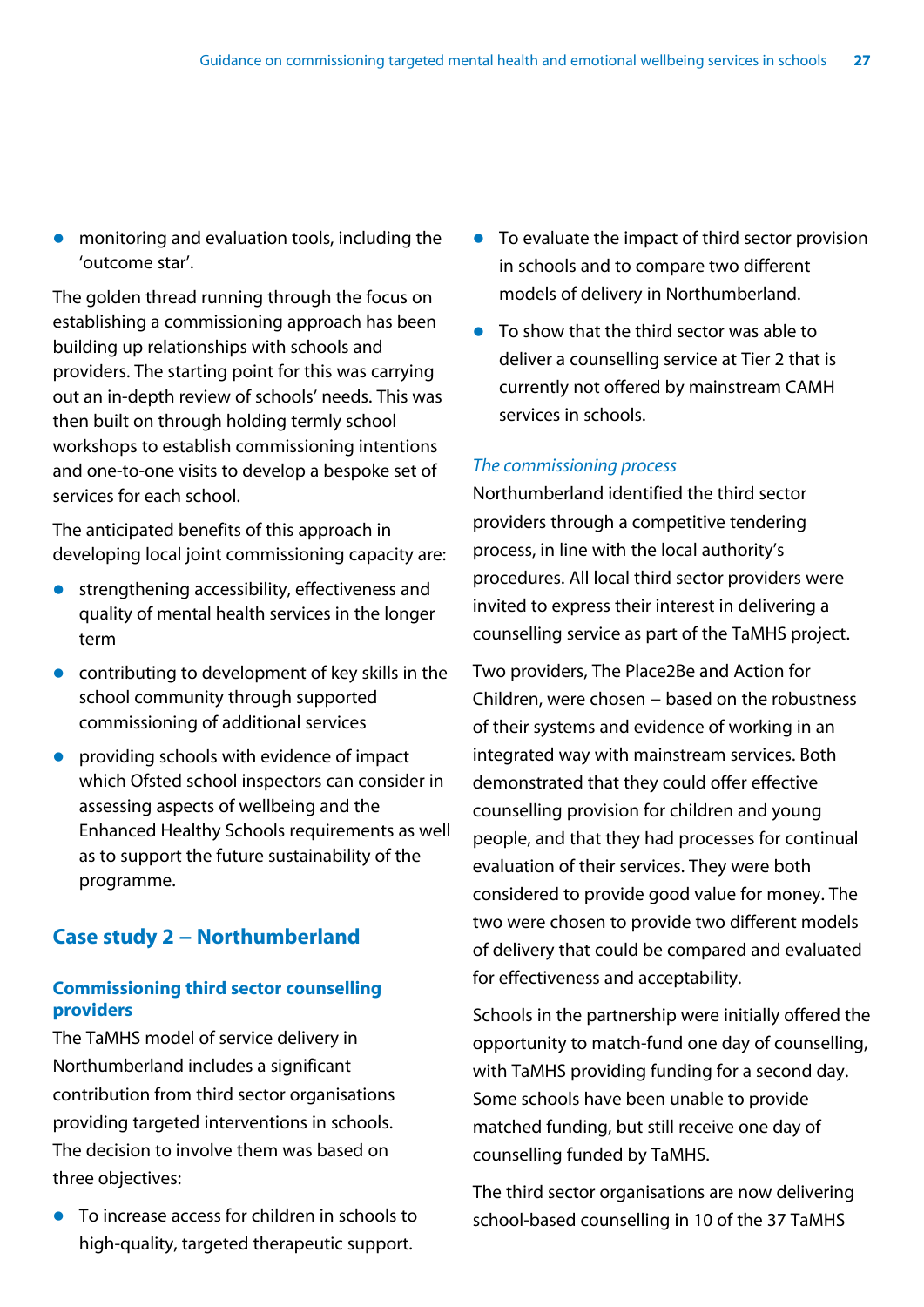schools in addition to the schools that were already receiving a service from The Place2Be in the Blyth area.

#### *The services*

Both service providers provide one-to-one counselling to children in first and middle schools. Children are referred to The Place2Be and Action for Children by school staff, school nurses, primary mental health workers, GPs, families and by the children themselves.

The Place2Be delivered a training programme for school staff as part of the project start-up, introducing its work and making the links between the SEAL and Healthy Schools initiatives. It offers a lunchtime drop-in for children, called Place2Talk, which is fully operational in all of the schools. There is a high demand for this lunchtime selfreferral service. Children attend for a variety of reasons, including bullying, family issues, bereavement, personal issues and friendship issues.

Action for Children aims to:

- $\bullet$  provide weekly one-to-one counselling for a contracted block of six weeks
- $\bullet$  identify with the referrer, parent/carer and child/young person their concerns and establish goals for the counselling
- $\bullet$  work in a solution-orientated way while integrating creative methods to engage the clients, so that the impact of counselling can be assessed
- $\bullet$  signpost to other community and school support services, and refer on to CAMHS

• work in partnership with CAMHS and other specialist Tier 3 services to meet the needs of children.

The Place2Be has also worked with a local building company to develop appropriate therapeutic spaces in the schools that receive their service. The Action for Children school counsellors worked with key staff to develop a referral system and embed the service in school. They needed a suitable room, and storage for resources and casework.

#### *Running the service*

Representatives from both providers attend the regular TaMHS multi-agency steering group meetings. This helps information flow between the public and third sector workers and raises awareness of the role they each play in offering a Tier 2 service in TaMHS schools. The TaMHS project managers also attend The Place2Be steering group, which is attended by local stakeholders, and have regular meetings with the service manager from Action for Children to discuss progress.

As The Place2Be are embedded in the school environment and are part of the school team they have easy informal access to SENCOs, emotional literacy support assistants, inclusion workers and other support staff who have a role in the emotional wellbeing of children.

Action for Children are not embedded in the school in the same way. However, they have robust systems of information sharing and regularly refer children on to other agencies. They are also developing support systems for school staff.

The third sector providers were also involved in a working group looking at a single point of referral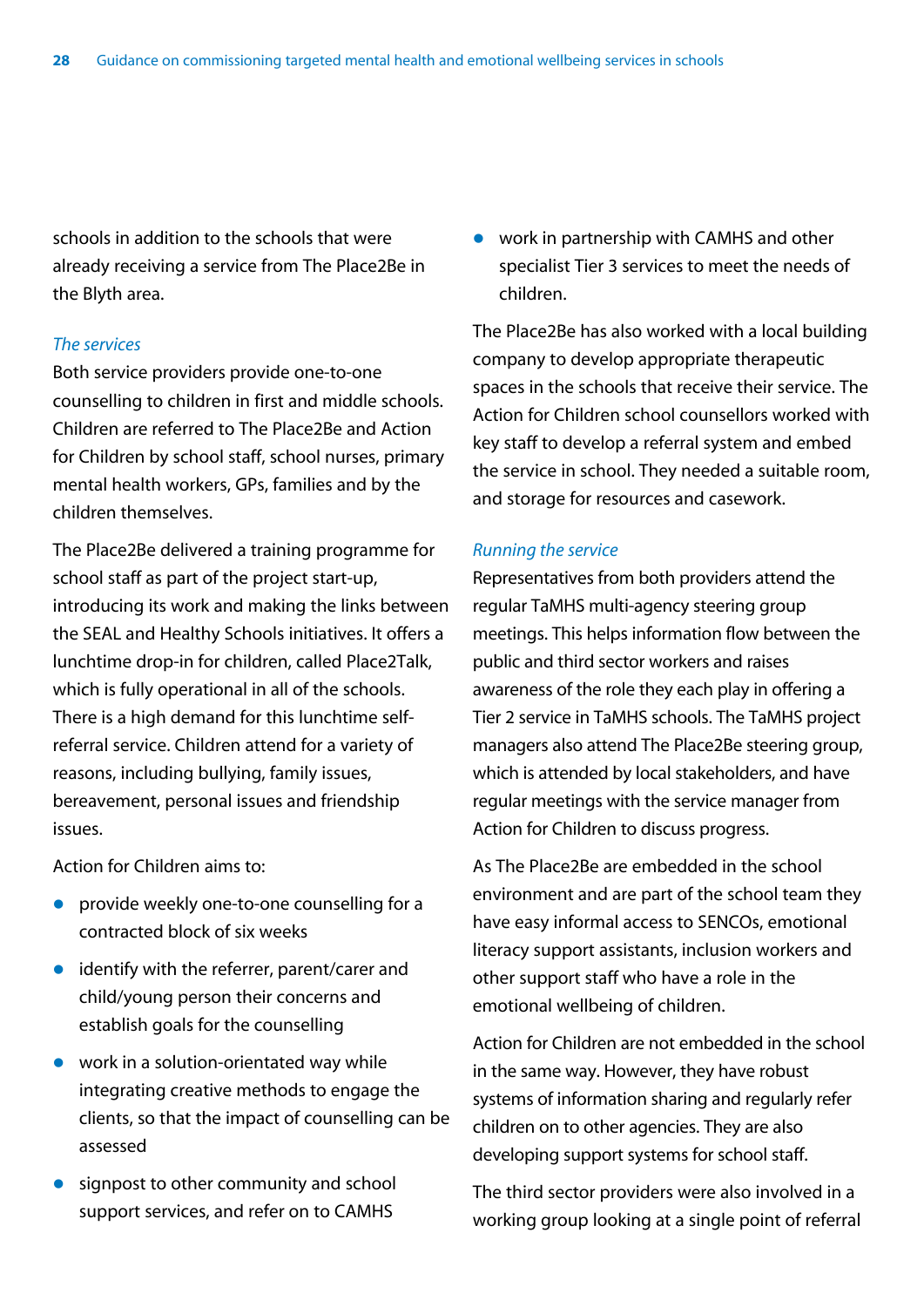for children who need additional support, and this work will be carried forward into the development of the new Children's Early Intervention Teams in Northumberland in 2009/10.

The benefits to Northumberland TaMHS of using the third sector providers include:

- $\bullet$  a quality service offering therapeutic interventions in schools
- $\bullet$  an easily accessible service for children and families
- $\bullet$  trusted and robust systems for information sharing and safeguarding
- $\bullet$  strong principles of involving children and families in service provision
- $\bullet$  greater capacity in schools where there are gaps in public service provision
- $\bullet$  support and training for school staff on the emotional wellbeing of children.

## **Case study 3 − Sunderland Counselling Services**

## **Commissioning from a service provider's point of view**

Sunderland Counselling Services (SCS) is a wellestablished local third sector organisation. It has a long-standing and positive relationship with Community CAMHS services (CCAMHS). SCS provide an individual counselling service for children and young people facing a range of issues including bereavement, loss, family breakdown and bullying. This service is now co-located and integrated with CCAMHS at their locality bases throughout Sunderland. SCS formally employs the counsellors, but they are managed by CCAMHS.

The Young People's Counselling Service, known as YPCS, is co-located and integrated with CCAMHS at their base in Carley Hill Education Centre. Sunderland Counselling Services formally employ YPCS, but the counsellors are managed by CCAMHS.

In June 2008, as part of the Sunderland TaMHS project, the Children's Health Improvement Commissioning Lead at Sunderland Teaching PCT contacted the SCS Service Manager to ask SCS to recruit an additional counsellor for the CCAMHS counselling service. This additional post was planned to increase capacity in the existing CCAMHS counselling service so that the roles of all of the counsellors could be expanded to provide support for delivering the TAMHS pathfinder. SCS advertised and recruited the new counsellor in August 2008. The selection process demonstrated the positive partnership working between SCS and CCAMHS, as the interview panel was made up of the SCS Service Manager, the CCAMHS Manager and the Acting TAMHS Project Manager.

The planned service delivery model was as follows. Before the TaMHS project, three counsellors provided city-wide coverage within the structure of the CCAMHS team. This existing service was enhanced by recruiting an additional paid counsellor and a team of volunteer counsellors under the TaMHS funding. The service is also being extended to work directly in schools, providing much more comprehensive coverage. The system is organised around clusters of schools – made up of a secondary school and its feeder schools − with a team of counsellors operating in each cluster.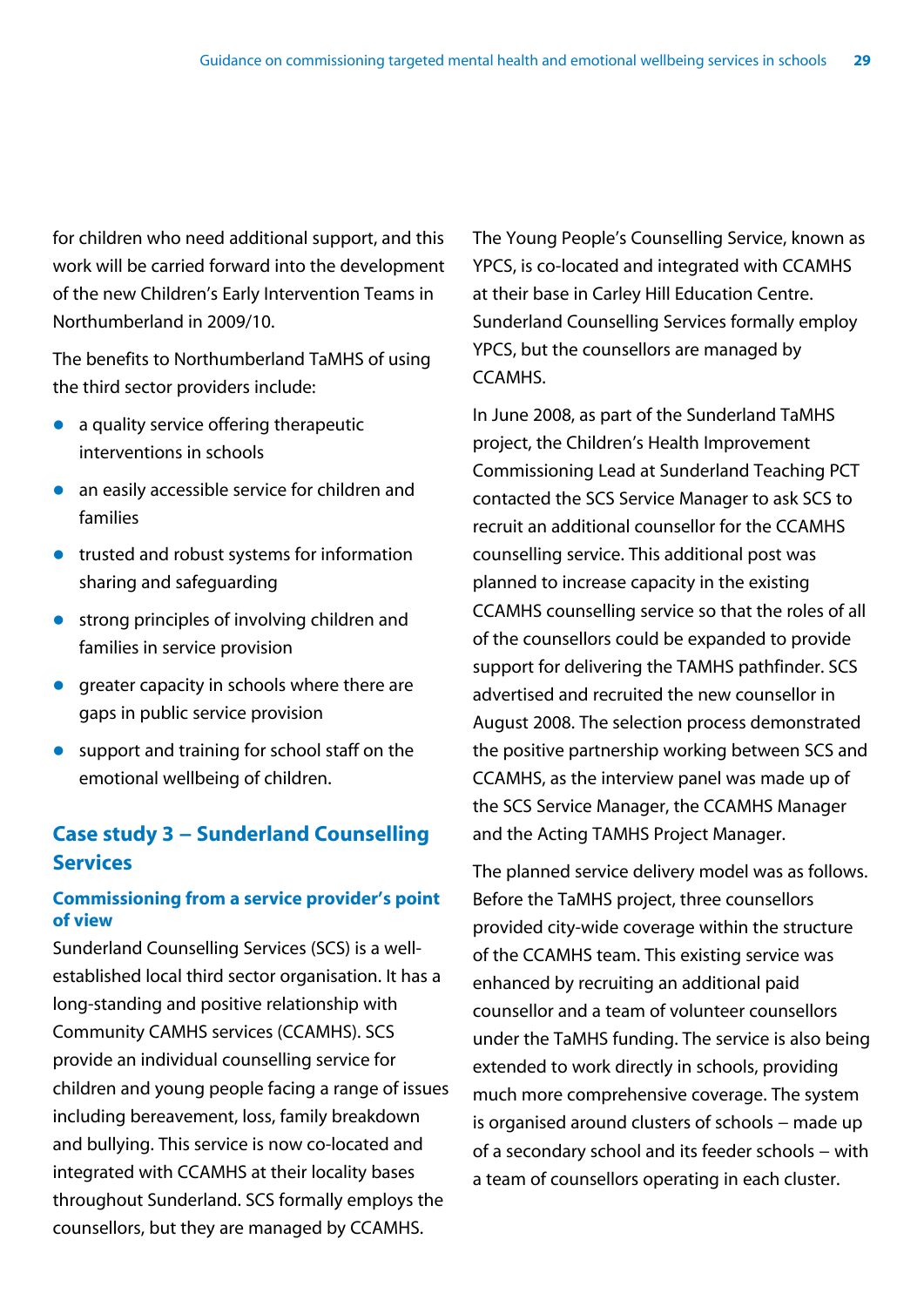Interventions will be provided at a range of levels:

- **Peer mentoring/support:** A group of peer mentors will be recruited in each school and trained to provide support directly to other children and young people in distress. These mentors will act as a first port of call for support and advice and as a bridge to the next level of support, the volunteer counsellors. They will be able to refer young people on where necessary.
- **Volunteer counselling:** 10 volunteer counsellors were recruited during the summer of 2008. Some are trainee counsellors who need a counselling placement, and others are trained counsellors wanting to develop their skills and experience. The specialist CCAMHS counsellors give them support and counselling supervision, and have trained them in techniques and approaches for working with children and young people. Each volunteer counsellor will be attached to a cluster of schools, and they will provide a bridge between the peer mentors and the specialist counsellors. They have access to the CCAMHS counsellors if they feel that a problem brought by a child or young person requires more specialist provision.
- **Specialist counselling:** The specialist CCAMHS counsellors are each attached to a CCAMHS locality base in the city, and one specialist counsellor will oversee each cluster, providing support and supervision.
- **Supervision:** The model provides for all counsellors to be supported and supervised; the peer mentors receive supervision from the volunteer counsellors and volunteer counsellors receive supervision from the specialist counsellors. The CCAMHS counsellors have all taken a counselling supervision course from September 2008 to prepare them for this role. The CCAMHS counsellors themselves already have a supervision structure.
- **Training and advice:** The CCAMHS counsellors contribute to the training of the peer mentors, volunteer counsellors and staff in schools, working with the Pathfinder Project Manager and other CCAMHS professionals. They have also given advice to the schools joining the pathfinder project on defining and developing an appropriate therapeutic space in each school.

The SCS Service Manager has been involved with Sunderland pathfinder steering group since it first met in September 2008. The TaMHS Project Manager ensured that the SCS Manager was involved in the initial meetings with schools, where the project and its scope were put forward. The Commissioning Lead has also been instrumental in making sure the SCS Service Manager is involved in developing national commissioning guidance. It is very positive that the Commissioner and Project Manager have promoted this level of involvement.

In its first year (2008/09) Sunderland has been preparing in detail for:

 $\bullet$  recruiting volunteers and paid staff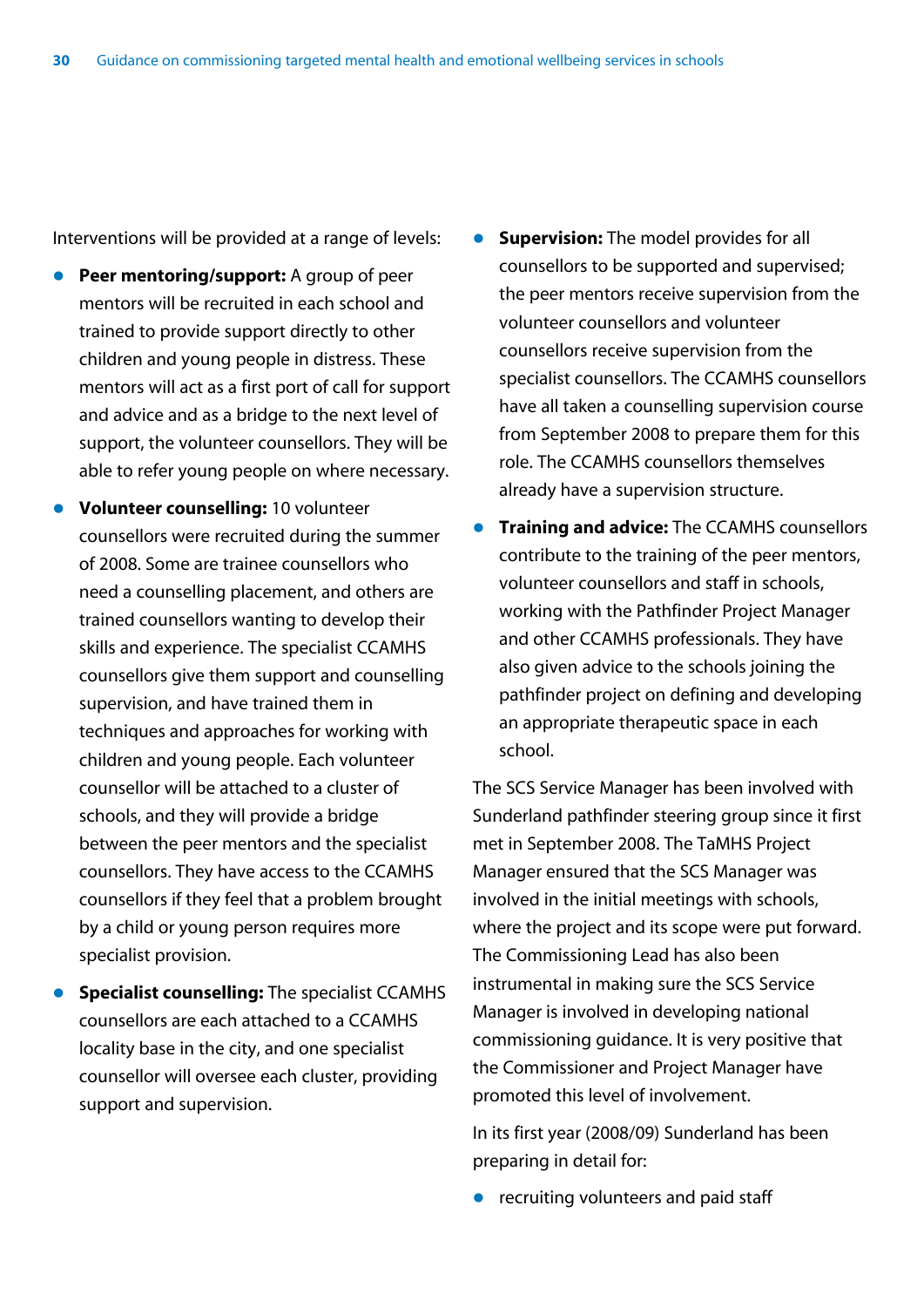- $\bullet$  training volunteer counsellors and staff in schools
- $\bullet$  supervision training for the CCAMHS counsellors.

Some direct counselling will be provided in schools, with the remainder delivered from CAMHS locality bases. In 2009-10, Sunderland plans to train peer mentors and increase the amount of counselling offered in each school.

## **Case study 4 − Norfolk TaMHS**

## **Commissioning and delivering bereavement services**

Following an assessment of need undertaken with the 44 TaMHS schools in west Norfolk, a range of interventions and training courses were identified as elements of provision to be commissioned through partner agencies. The TaMHS commissioners identified training on bereavement and loss, for teaching and non-teaching staff, as a high priority. As part of the tendering process, the TaMHS project manager developed an outcomefocused brief to make sure the training would provide the right balance between theory and practical strategies to support staff in a classroom environment.

Nelson's Journey, a local child bereavement charity, used a costing tool to prepare a proposal using the principle of full cost recovery. This included resources, travel and management costs. The Norfolk TaMHS pathfinder commissioned Nelson's Journey to deliver three days' training − days two and three would be delivered if the evaluation of day one showed it was a success.

The Nelson's Journey Child Bereavement Services Manager wrote a new training course which included facilitator's notes and further information on other services and school-based resources. As training in bereavement can often raise difficult personal experiences of loss for participants, the sessions were delivered by tutors working in pairs so that they could respond effectively to the delegates' needs. The TaMHS Project Manager has worked closely with the charity to develop the learning outcomes and produce an evaluation plan.

## **Case study 5 − Luton TaMHS**

Luton TaMHS pathfinder comprises 13 schools: three secondary schools and most of their feeder primary schools.

Luton follows the TaMHS wave model of intervention very robustly, as shown in the diagram below. The model includes:

- specialist CAMHS
- ACCESS services provided by Luton Council, including educational psychology, behaviour support and tuition
- $\bullet$  school improvement services provided by Luton Council
- $\bullet$  family workers and other school support staff provided by both the schools and third sector agencies.

Luton TaMHS is jointly led by a clinical psychologist and commissioner.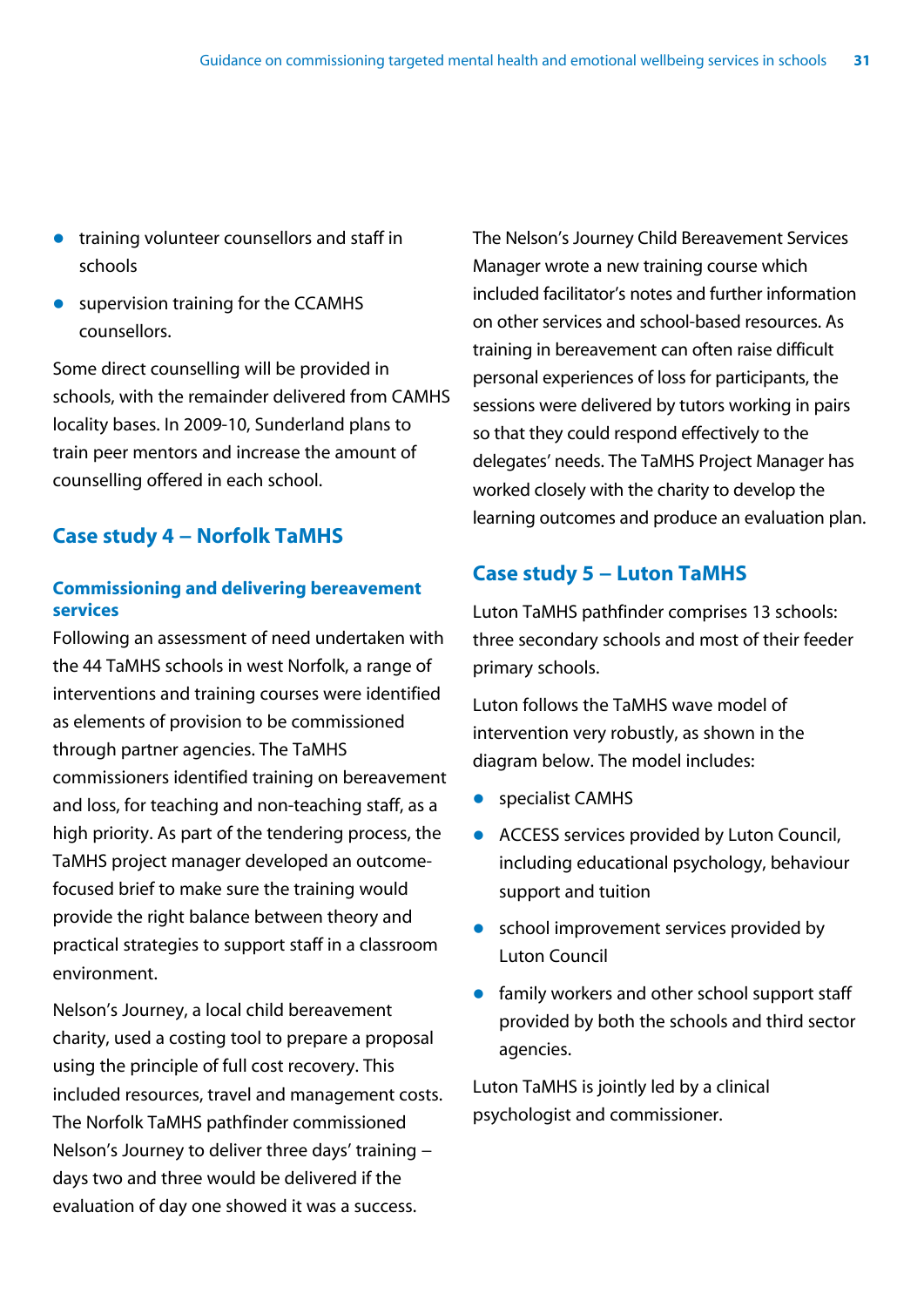#### **Luton's TaMHS model of Intervention**

#### **TaMHS team:**

- **PTaMHS team:**
- Consultation
- **•** Direct intervention: groups and individual/ family

#### **Relate**

- One-to-one counselling (1 secondary school)
- Group work (3 primary schools) coping with change

#### **Relate**

- **Peer listening/** mentoring course
- (every secondary school) ● Bullying workshops
- (12 schools)

#### **PLP:**

- Groups for parents supporting children's learning and development
- Individual targeted support for families (as above)

#### **LCET:**

- Group work selfharm (secondaries)
- **Smaller group work** activities (unspecified − secondaries)

#### **TaMHS team:**

- **•** Support of front-line targeted work
- **Targeted skills-focused** group work

#### **The Place2Be:**

Training for non-teaching and teaching staff on transition

#### **Relate:**

Assembly talks (open topics mental health) – 4 schools per cluster

#### **PLP:**

Pop-in/coffee mornings for parents Possibility – parent mental health and children

#### **LCET:**

Whole-school activities − mental health awareness (unspecified) Small group activities − universal/drop-in (unspecified) years  $7 + 8$ 

#### **TaMHS team:**

#### Training:

- **Six-month training for front-line workers**
- Mental health awareness and model of working
- Domestic abuse
- Parents with mental health problems: impact on children
- Risk/resilience and attachment
- Other topics (on request)
- Sustained support for front-line workers Work discussion groups
- 
- Health promotion initiatives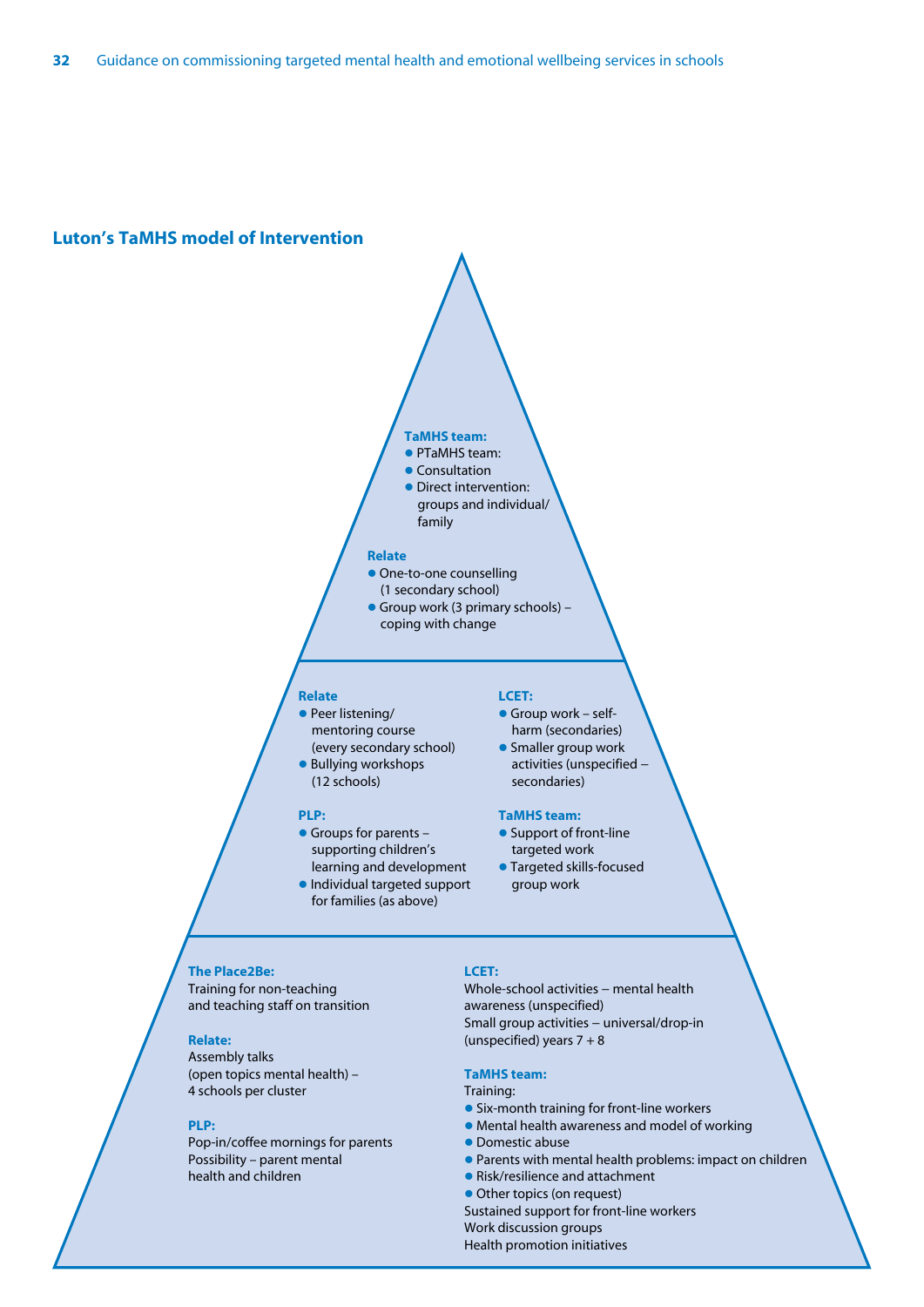To offer a range of services, Luton TAMHS carried out a tender exercise. Four third sector organisations were informed that they had been successful in January 2009. Relate Bedfordshire and Luton was one of these, along with Parentline Plus, The Place2Be and Luton Churches Education Trust (LCET).

Following the tender exercise, the third sector providers awarded contracts have been represented on the TaMHS strategic and operational steering groups from the time their contracts were awarded, and have regular one-toone meetings with the children's services commissioner and TaMHS project clinical lead. The management time to attend multi-agency meetings and for service planning and recruitment was built into the service proposal.

Relate Bedfordshire and Luton initially spent time engaging with partners and assessing how it would fit with the TaMHS strategic and operational structures. Their staff attended school cluster meetings to work out how their services would fit with the existing wellbeing activities in the school and the services of the other organisations. It is also delivering a pilot project working with the younger age range, so needed time to recruit appropriately qualified staff and give them Relate core training.

Relate Bedfordshire and Luton began delivering services in June 2009. The services are on a phased basis so not all the provision is starting at once, and some services are to be reviewed following discussions with schools.

The third sector agencies complement other TaMHS work by providing training for school staff on transitions (Place2be), group work for children and young people to build resilience (LCET), and support for parents through individual and group work (Parentline Plus). This has supported the Luton project by providing a broader range of interventions, most of which are already tried and tested, but also allowed some newer interventions to be developed with the schools.

## **Case study 6 − Gloucestershire TaMHS**

## **Checklist for commissioning a therapeutic service**

This checklist is part of a complete commissioning guidance document created by Gloucestershire TaMHS pathfinder for use by its schools and partners.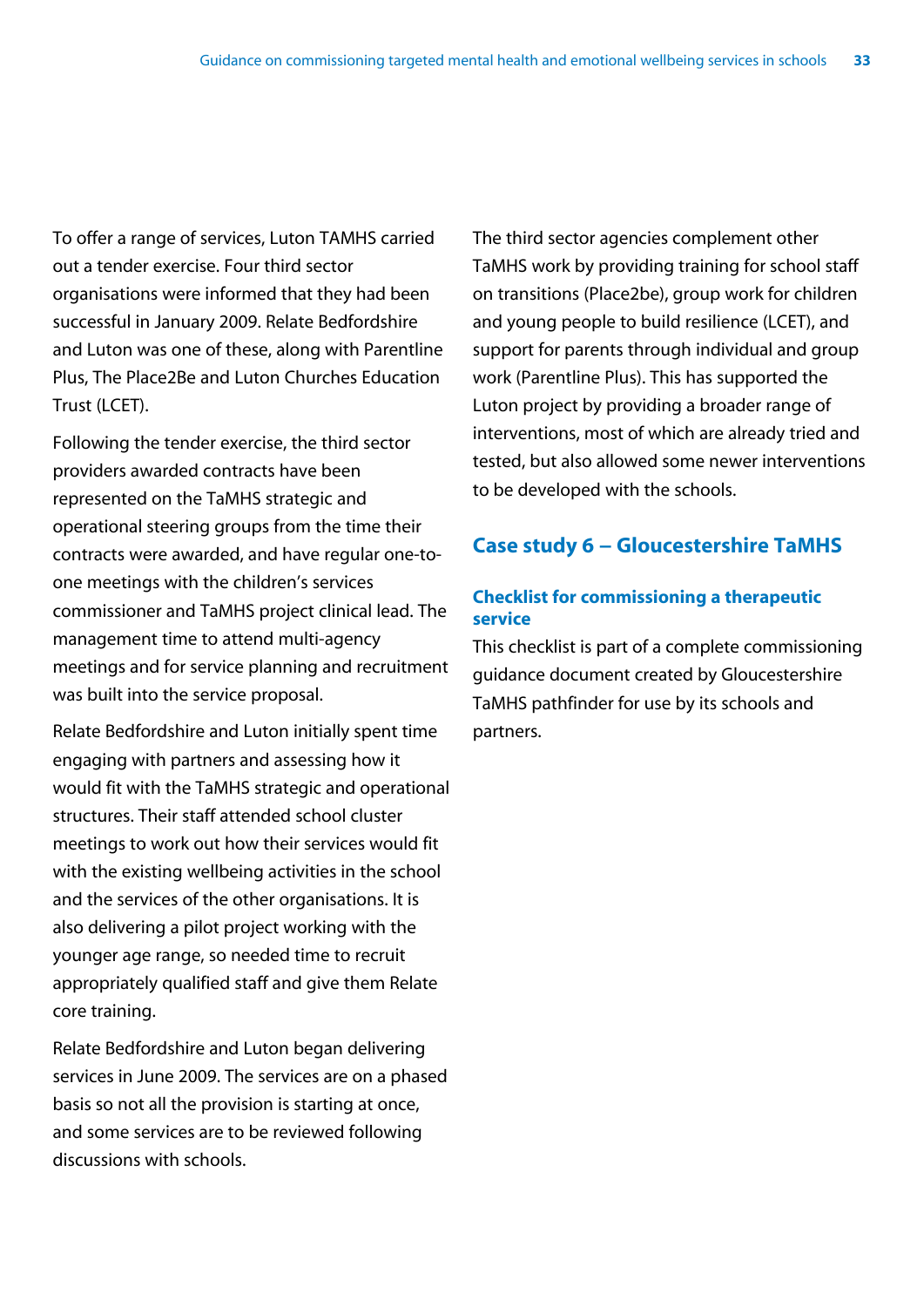## **Checklist for commissioning a therapeutic service**

| <b>Questions</b>                                                                                             | <b>Checked</b> |
|--------------------------------------------------------------------------------------------------------------|----------------|
| <b>About the therapy</b>                                                                                     |                |
| What is the therapy and how might it help?                                                                   |                |
| What supporting evidence is there for the effectiveness of the therapy from other                            |                |
| professionals or parents, or available research?                                                             |                |
| What involvement is required from the young person, their family and the professionals<br>working with them? |                |
| Does the therapy use methods that are appropriate for children and young people?                             |                |
| Qualifications and experience of staff and therapists                                                        |                |
| What qualifications and training does the therapist have?                                                    |                |
| Is the therapist registered with a recognised professional governing body?                                   |                |
| Do they have enhanced CRB clearance for work with children?                                                  |                |
| Does the organisation or therapist have public or professional liability insurance?                          |                |
| Do they follow a recognised ethical code and can they give you information about it?                         |                |
| Who supervises their work?                                                                                   |                |
| Is there a complaints procedure?                                                                             |                |
| What is their experience with children and young people?                                                     |                |
| Have they worked with children who have similar needs before?                                                |                |
| Is the person warm, caring and non-judgemental, and are you comfortable with them                            |                |
| working with your child or young person?                                                                     |                |
| Costs                                                                                                        |                |
| How many sessions are planned and what is the cost per session? What does the cost<br>include/not include?   |                |
| What are the terms if the therapy is terminated before it is finished?                                       |                |
| What are the arrangements for payment?                                                                       |                |
| <b>Practical arrangements</b>                                                                                |                |
| When and where will the therapy take place?                                                                  |                |
| Will any special equipment be needed?                                                                        |                |
| Will it be necessary to suspend any other treatments or activities?                                          |                |
| What are the arrangements if the child needs to be taken out of school so that they are<br>not victimised?   |                |
| What are the arrangements for monitoring, review and evaluation when the therapy<br>comes to an end?         |                |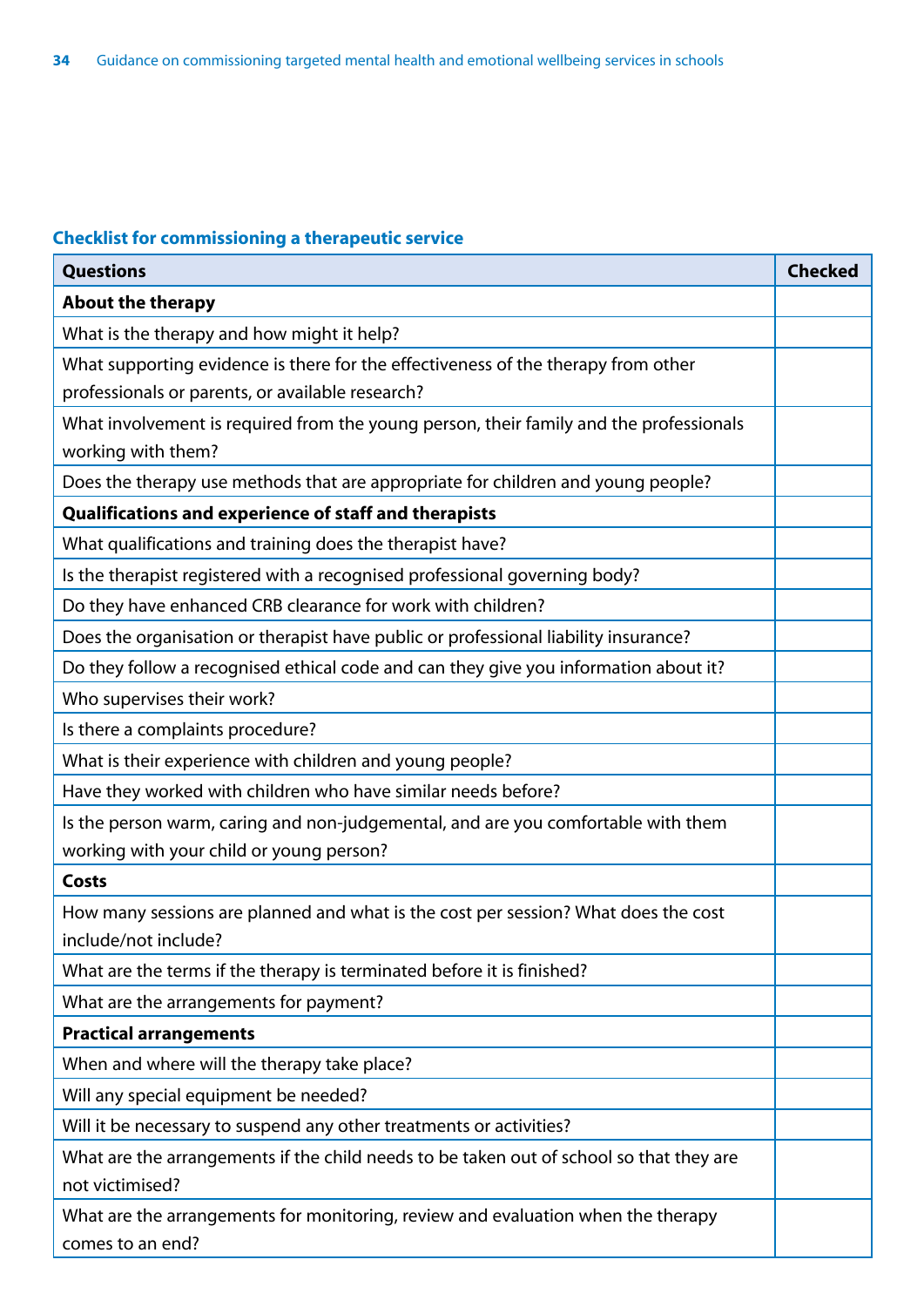## **Case study 7 − Specialist children's mental health provision in a special school**

The therapeutic intervention model that Nugent House School offers at specialist level is comparable to the models found in schools in the Targeted Mental Health in Schools programme. Many features are the same. The difference is that at Nugent House School there is a range of Tier 3 specialist CAMHS provision delivered in school, as well as interventions usually found at a targeted level. This is appropriate given its special school status.

Nugent House School is an independent special school with charitable status in the North West. It provides primary and secondary education for boys, 38 or 52 weeks a year, on a residential or day basis. Referrals to the school are made through the child's local education service or children's services and boys from across the North West and whole of England attend the school.

Taught in small groups, pupils follow the national curriculum at primary and secondary level, working to gain academic and vocational qualifications at this stage. A number of classes are organised on a nurture group basis for those boys in both primary and secondary age groups who benefit more from the consistency that this brings.

The specialist therapeutic resources at Nugent House School enable an holistic package of education, care and therapeutic intervention. The therapy team, which includes a consultant psychiatrist, clinical psychologist, educational psychology and mental health practitioners, facilitates a wide range of assessments. Therapies

offered include speech and language therapy, person-centred counselling, cognitive behavioural therapy, loss and bereavement work, solutionfocused therapy, occupational therapy, horticultural therapy, play therapy and music/ drama/art therapy. Individual needs-led packages are built around the pupil and additional professionals commissioned where the skills do not lie within the current team.

In addition, the school works with the organisation A Quiet Place, which offers an holistic, emotional intelligence learning programme based on managing physiology through a variety of media including massage and computer-aided biofeedback programmes in a specially designed sensory room. This learning programme is facilitated by a member of residential care staff who has received specialist training and ongoing CPD and supervision.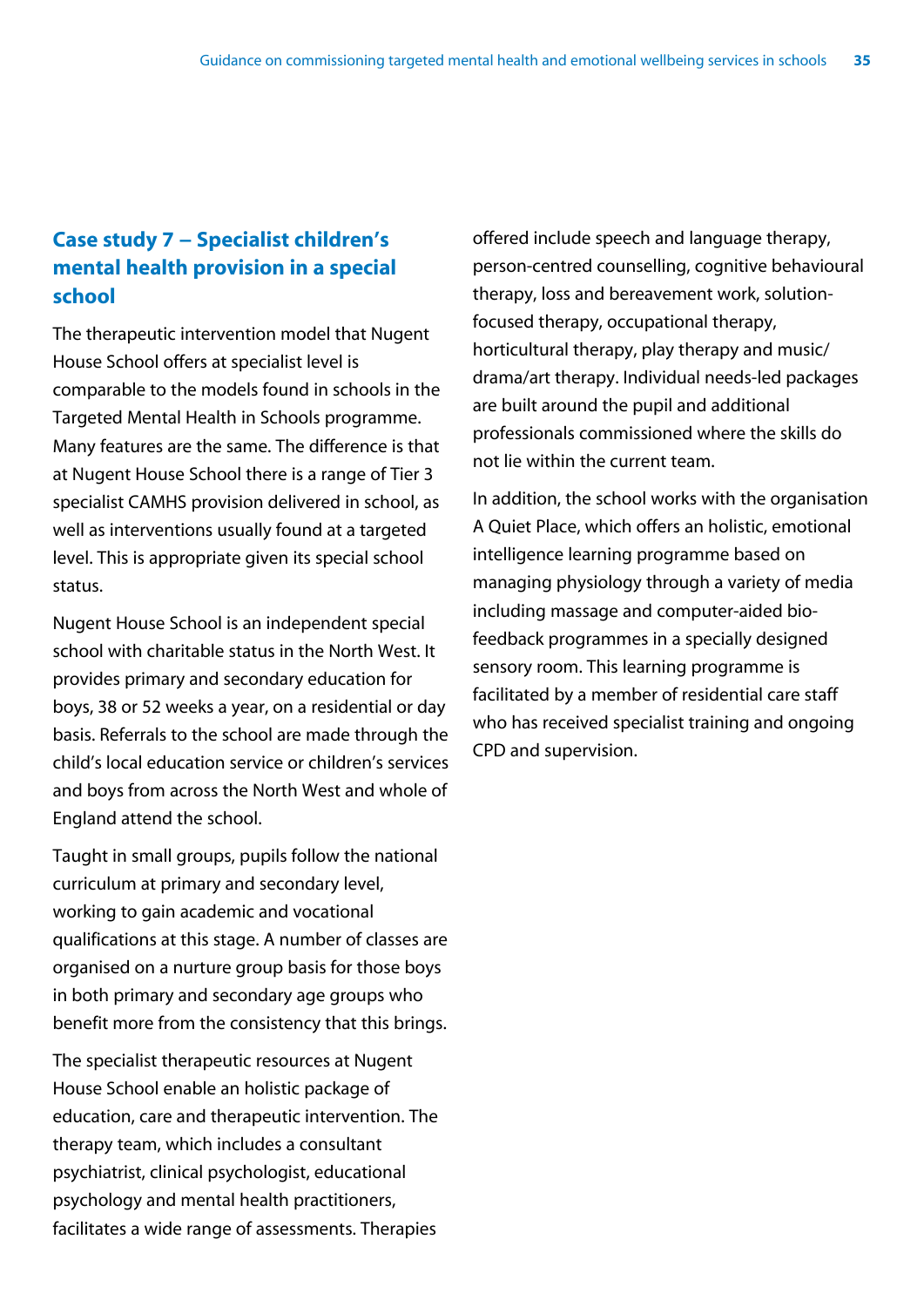## Annex 1: Understanding third sector and non-statutory providers

A key principle of TaMHS is partnership working with a range of providers at strategic and operational level, including non-statutory providers, to deliver high-quality evidenced-based interventions and support through schools.

TaMHS local areas are required to set out in their TaMHS project plans how they are working with a range of partners including third sector providers within the TaMHS service model at both strategic and operational level.

For many local areas this was an opportunity to formalise some existing delivery arrangements with the third sector and other non-statutory providers.

For other local areas this was an opportunity to develop proactive partnerships with a range of providers including the third sector and nonstatutory providers in the delivery of emotional wellbeing and mental health services.

This annex is offered to clarify the role of the third sector.

Third sector organisations are independent, nonstatutory organisations run on a not-for-profit basis. The term 'third sector' is increasingly being used interchangeably with 'voluntary and community sector' or 'VCS'. It describes the whole range of organisations between the state and the

private sector, including local community and voluntary groups, registered charities, foundations and trusts, as well as the growing number of social enterprises and cooperatives.

The third sector is complex and diverse. Organisations may be large national charities staffed almost entirely by paid professionals, or small community groups run by a few volunteers. Third sector organisations also fulfil different functions. Some concentrate exclusively on delivering services, while other, usually larger, organisations also undertake capacity building activity such as training and development. There are also umbrella organisations, such as Councils for Voluntary Service or Councils for Voluntary Youth Services, that facilitate, support and coordinate a group of third sector organisations. These can also offer schools a way to reach a diverse range of voluntary and community sector organisations.11

## **Strengths of the third sector**

Every Child Matters is based on a vision of improving outcomes for children and young people that is shared by the third sector. As well as being major providers of services to children, young people and their families, third sector organisations have significant expertise to offer in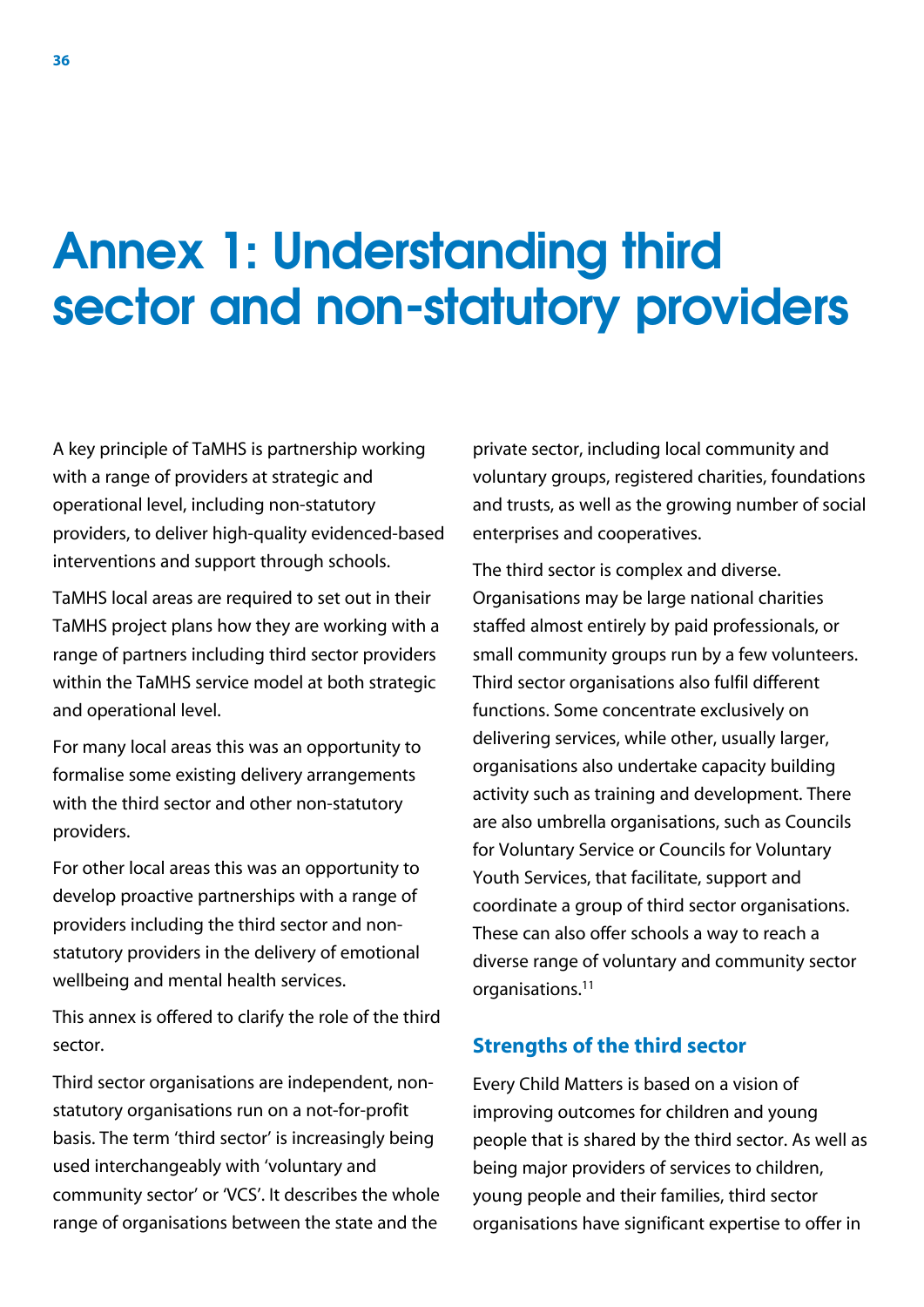developing commissioning strategies and planning services. Their distinctive contribution grows from particular characteristics common to many third sector organisations. These include:

- **Strong community roots:** third sector organisations, especially those that are locally based, are often deeply embedded in local communities and have a thorough understanding of the political and social environment in which they operate. The trust and value that local communities place in these organisations means that they can often reach groups that public sector organisations may find more difficult to reach. This also means that they are in a good position to spot and address emerging needs and gaps in provision. They can draw on resources from the community and gain local support for new projects.
- z **The ability to be flexible and responsive to needs:** as third sector organisations are independent and driven by their charitable aims rather than profit margins, they are generally less constrained in that they do not operate under complex structures and rules. This means that they can be well placed to offer fresh and innovative solutions. They can also draw on a range of funding sources that public sector bodies cannot.

z **Expertise in support for particular client groups:** because of their experience providing highly specialised services, the third sector has skills and experience in collaborative and cooperative working. They also know how to encourage service users – including children and young people – to take an active part. Their independence from the public sector means that they are often well placed to provide preventative services which are acceptable and accessible to the community.<sup>12</sup>

## **Local third sector organisations who could provide mental health and emotional wellbeing services**

The local Council for Voluntary Services (CVS) is the local strategic and developmental support organisation for third sector organisations. In some areas the organisation will have a slightly different name, such as Council for Voluntary Organisations or Voluntary Service Council. Your nearest CVS can be found from the National Association for Voluntary and Community Action website: www. navca.org.uk

The local CVS will be able to give you the contact details for local third sector organisations and groups who offer services and support for children and young people's mental health and emotional wellbeing.

They will also have representation to local strategic partnerships and Children's Trust Board subgroups.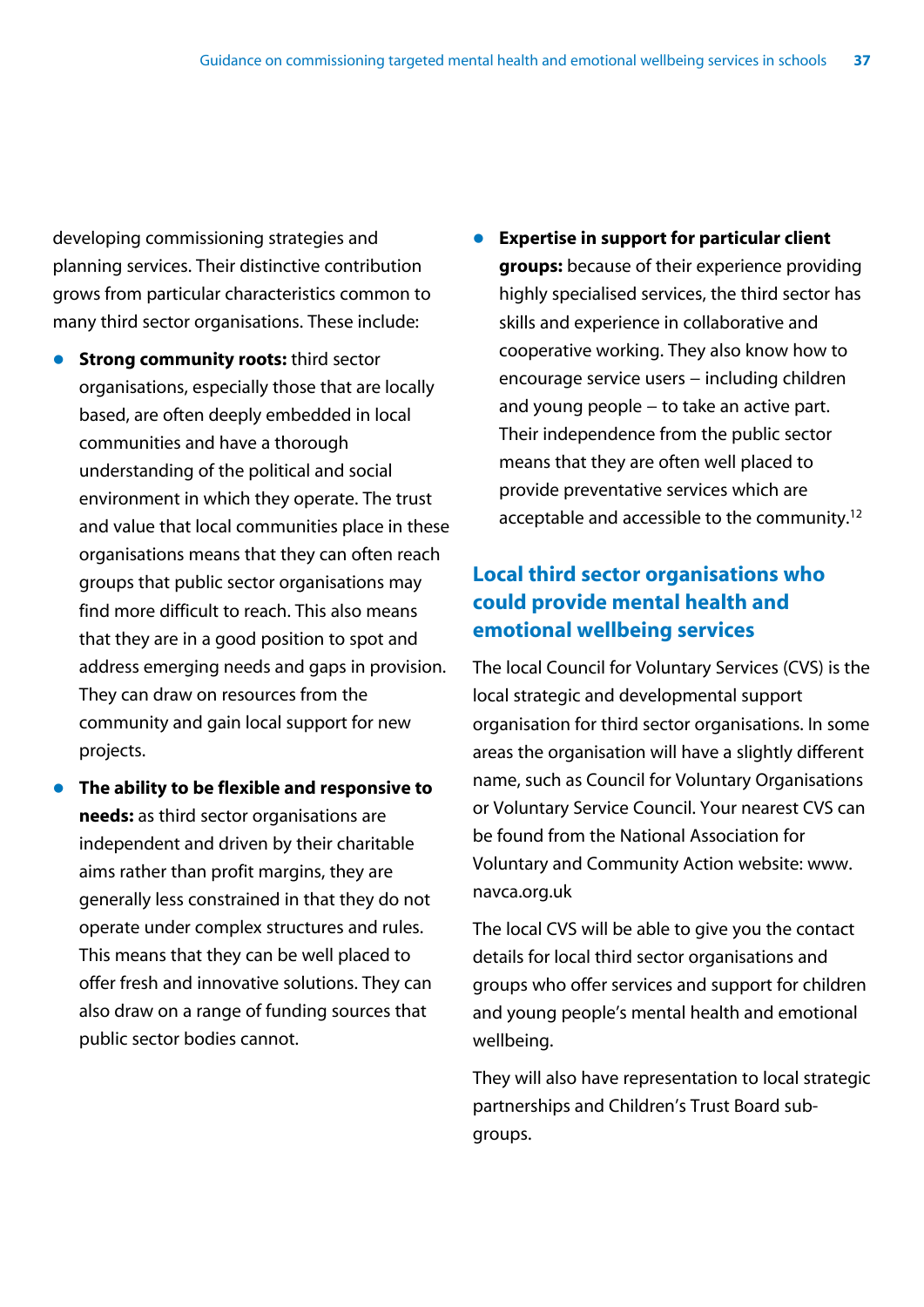## Annex 2: Top tips for procurement

Contracts are a critical part of the commissioning cycle and they represent a legally binding obligation between the commissioner and provider for delivering the services.

There is an example of a contract used when commissioning mental health services at: www.dh.gov.uk/ en/Managingyourorganisation/Commissioning/DH\_085048

## **Full cost recovery**

Contracts need to be let on a full cost recovery basis, particularly when they involve the third sector. This is because most third sector organisations have very small core budgets and will appoint staff and create other capacity based on the individual contracts they are awarded in order to deliver to that particular contract. The survival of the entire third sector organisation may be threatened if contracts are not let on a full cost recovery basis.

## **Expertise on legal and business issues**

Make sure someone who understands the legal and business issues is on the decision-making panel when letting contracts, so that the contract is tailored to the service and the provider. The local authority can provide procurement expertise to inform the decision-making panel as it receives and then devolves the TaMHS funding.

## **Use plain English**

The contract may be written in legal language and based on a standard template from the local authority or PCT, but the actual service level agreements and service level specifications can be written in plain English. That way both the provider and the commissioners understand exactly what each other's expectations are.

## **Define targets and outcomes**

Clear targets and outcomes need to be defined in the service level agreement, with agreed methods of measuring them.

## **References**

Ask for references from organisations or schools that have already used the service provider you are considering.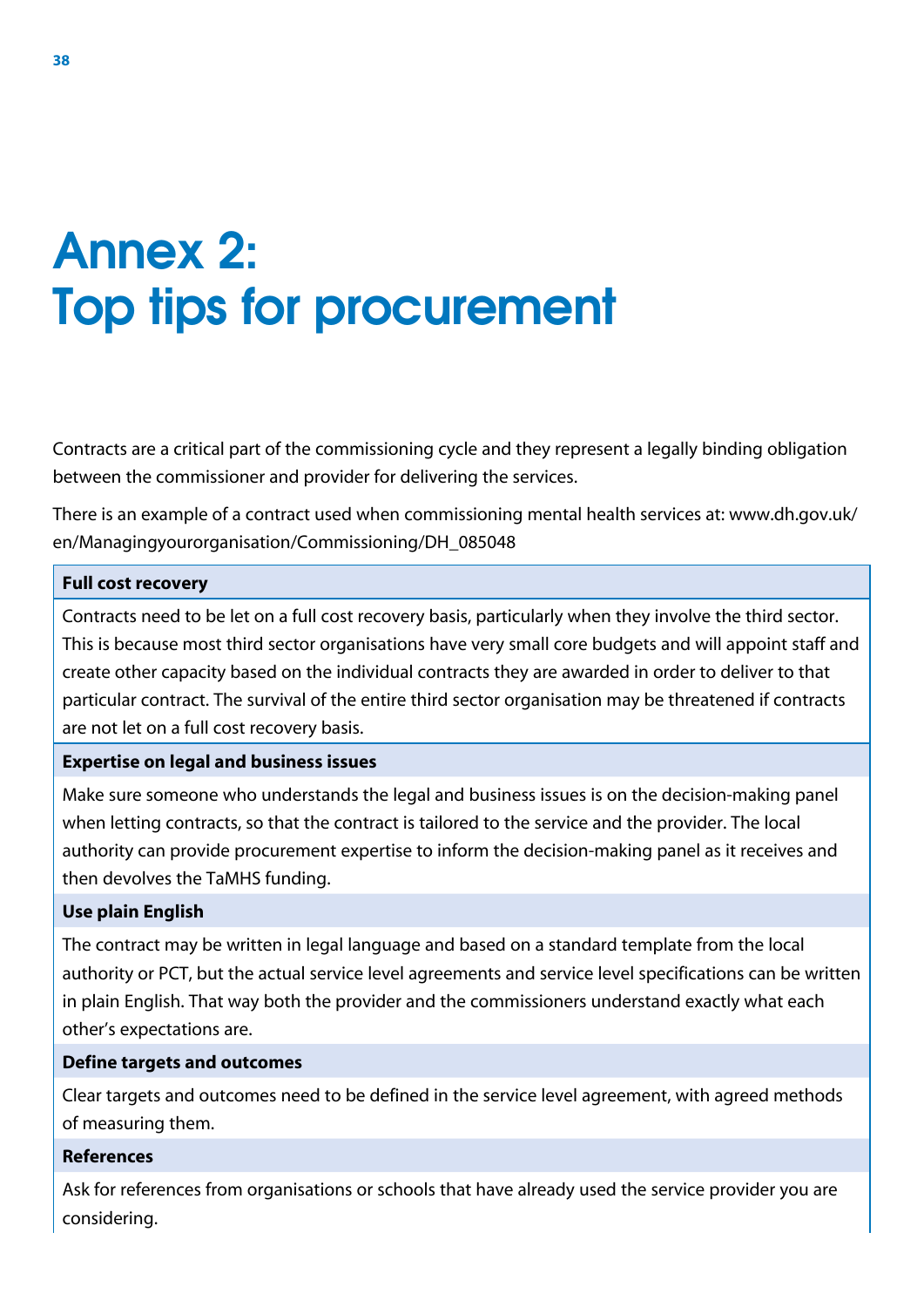## **Allow for inflation**

Recognise that costs will rise over time as salaries increase in line with inflation. Don't assume that organisations can continue to provide the same level of service at the same cost indefinitely. Discuss the likely costs of next year's service in good time at a review in quarter 3 of the financial year so that you can adapt the service level agreement if necessary.

## **Flexibility**

Be flexible once the service is up and running, and remain open to potential improvements or changes to what you originally expected. Build into the contract a commitment to regular reviews. The service level agreement can then be amended to take account of improvements or innovative changes that suit the commissioner and the service provider. Regular reviews also enable the commissioner to monitor the quality of the service being provided and can enable issues of poor quality or failure to deliver to be addressed in a timely manner with the provider.

## **User experiences**

Contracts should include reference to providers gathering user experiences as part of the outcomes expected.

## **Safeguarding**

Contracts should include a clear requirement for providers to follow safeguarding arrangements.

## **Standards for providers**

Contracts should include reference to the professional and regulatory standards that providers must meet.

To see a template for a CAMHS service specification template go to:

www.dh.gov.uk/en/Publicationsandstatistics/Publications/PublicationsPolicyAndGuidance/DH\_091451

## *Financial regulations*

The procurement procedure chosen depends on how much the service will cost. If the contract falls below the financial threshold set in the EU procurement directives then it can be awarded without involving the corporate procurement unit. For further details, please see:

www.dh.gov.uk/en/Procurementandproposals/Procurement/Procurementpolicy/FAQ/DH\_065834#\_6

## **Top tip: always refer to local procurement rules when commissioning TaMHS services and follow the guidance of local procurement and finance specialists.**

## *Grants*

Grants are an essential part of the local funding mix for community organisations, and are essential for thriving local communities. Grants, even relatively small ones, can mean that local third sector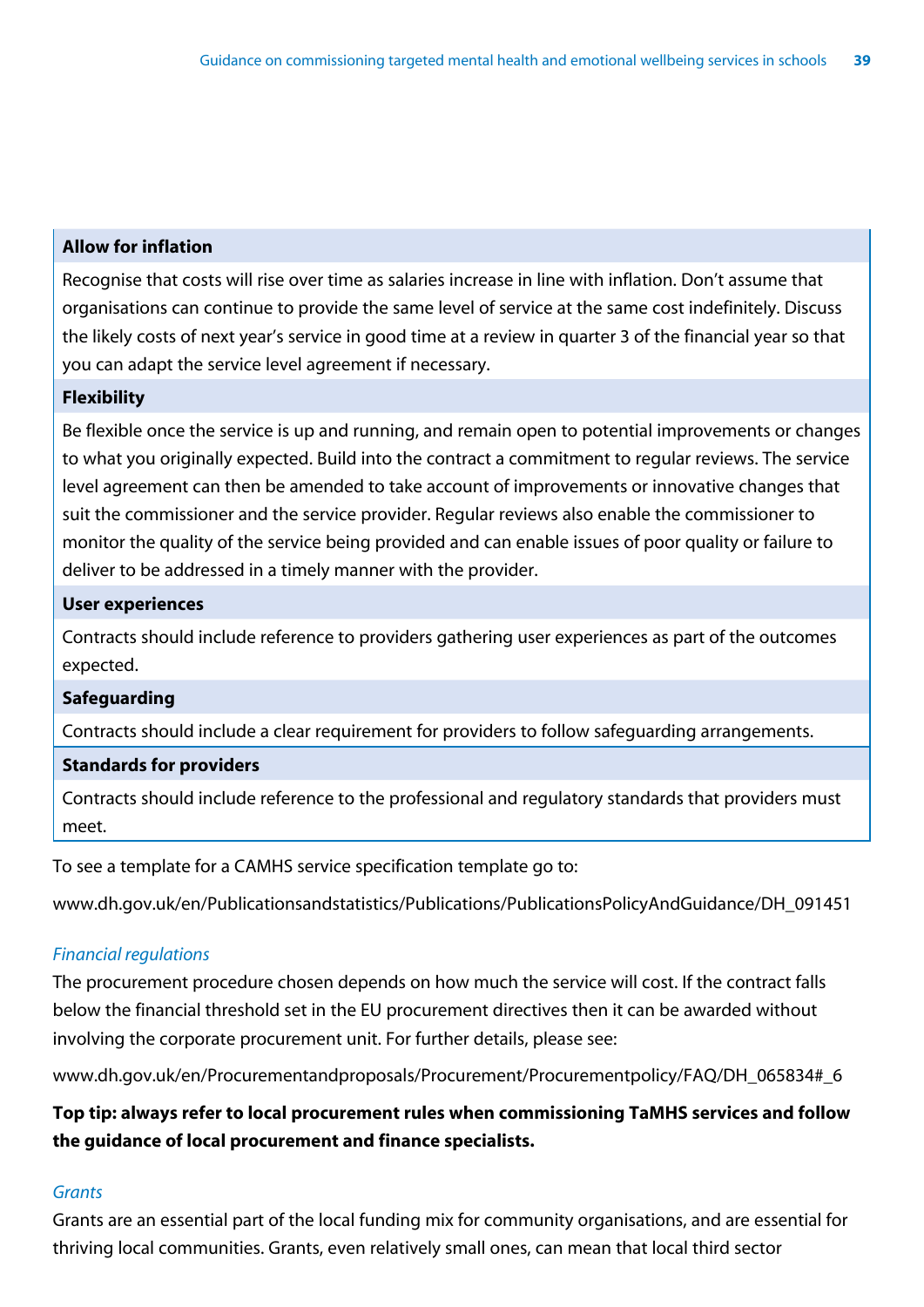organisations are able to make things happen for local people. They can often use an initial grant to lever funds from other sources.

## *The service specification*

The service specification should include explicit elements relating to the place in school where counselling or therapeutic work will be carried out and the training that will be needed for school-based staff and other TaMHS service providers to enable them to link in effectively with the services from this particular provider.

There is an example of a service specification at: www.dh.gov.uk/en/Publicationsandstatistics/ Publications/PublicationsPolicyAndGuidance/DH\_091451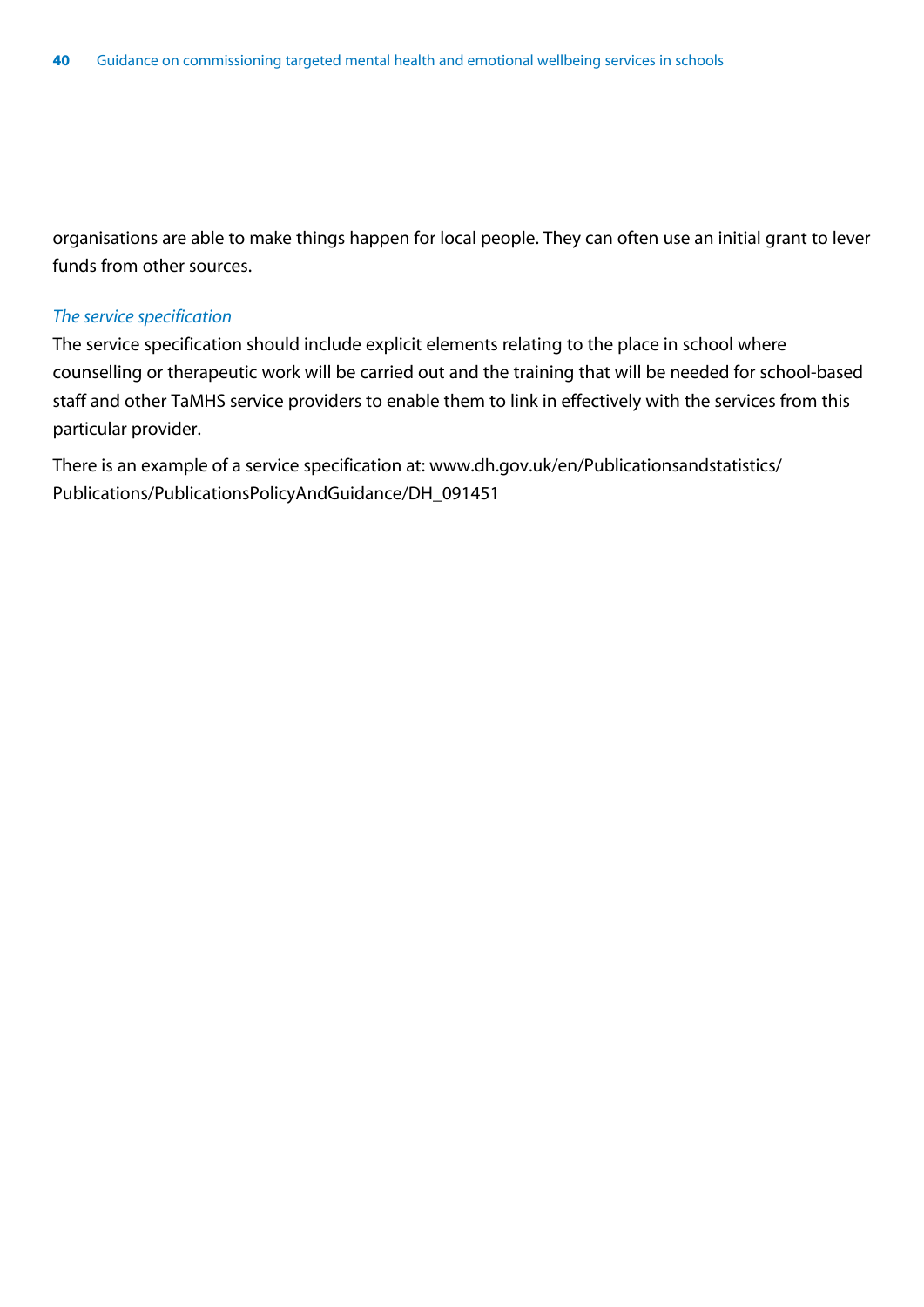## Annex 3: Top tips for effective partnership with providers

## *Information that providers need from their commissioners*

There are a number of things you can do to make it easier for partner organisations to develop bids to deliver TaMHS provision.

#### **Keep the strategy clear**

Make sure there is a clear and explicit commissioning framework across local government. Consistently involve providers in developing the commissioning strategies, purchasing plans and specifications, as well as in developing information and monitoring systems and reporting and monitoring arrangements.

## **Offer developmental support**

This might mean running joint training and development groups, to enable providers to participate and to meet standards and other challenges. These also help everyone to reach a shared understanding of commissioning and commissioners' roles and responsibilities. Hold regular partnership meetings with providers, or provider forums, to monitor progress and resolve any issues.

#### **Give longer lead-in times**

It takes time to put together a good contract bid, and to prepare for delivering the service when a contract has been won.

#### **Provide a clear contract**

You need to clarify exactly what the contract entails, and be specific about the level of information required in the bid.

## **Make the effort proportional to the contract**

There should be a direct correlation between the size of the contract being tendered for and the amount of work and time it will take to submit a bid.

## **Choose a realistic contract length**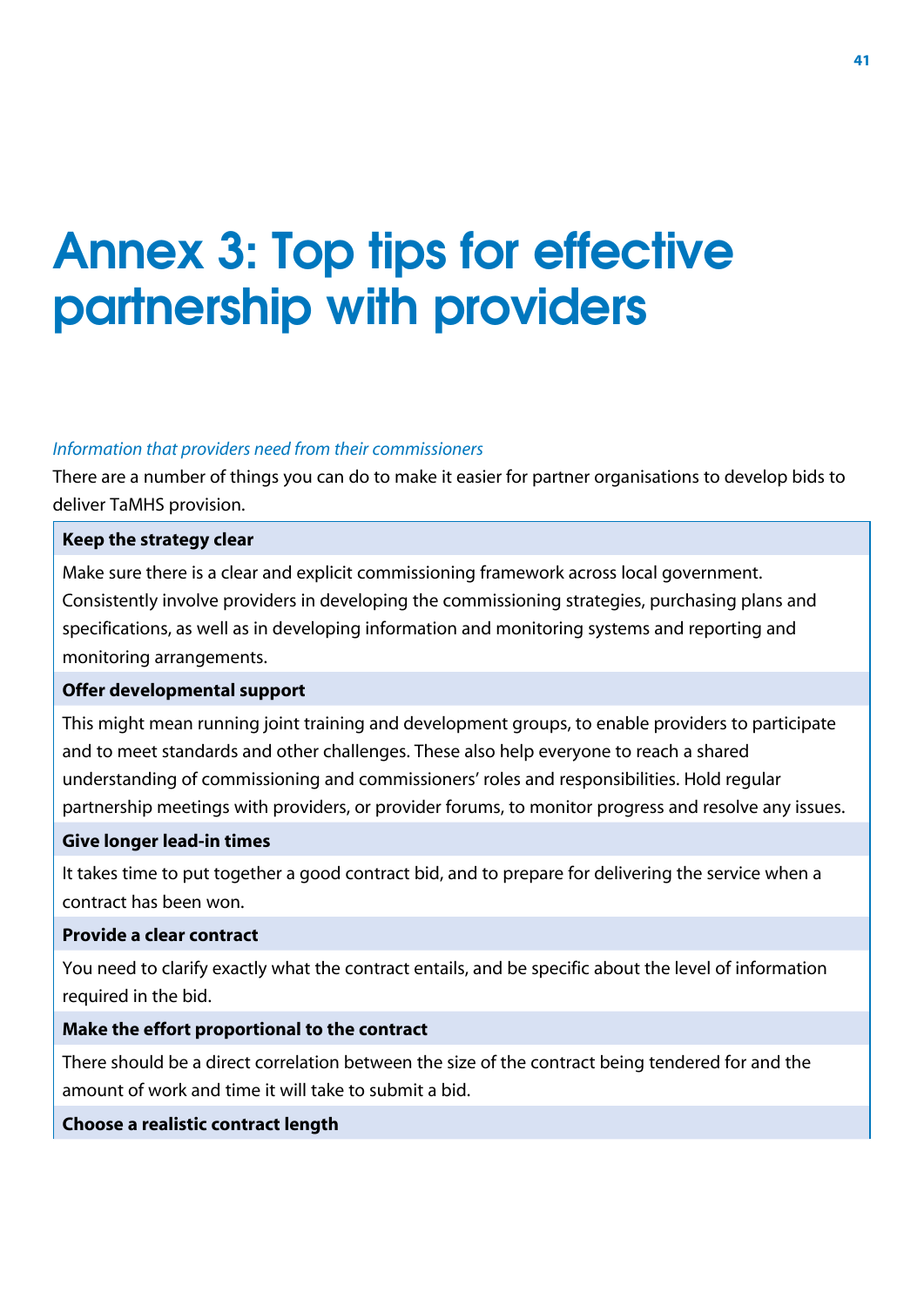The contract must be long enough to make it worth tendering for. For example, third sector organisations have limited time, money and resources to commit to the application process, so unless a contract is of a significant length, it may not be worth them diverting valuable resources from their day-to-day activity of actual service delivery.

## **Develop local compacts with the third sector**

Make a formal agreement for a local framework for the role of the third sector – procurement activities then take place in the context of that agreement.

## **Provide a level playing field**

Make sure third sector organisations are subject to the same set of requirements and evaluation criteria as their private sector counterparts. Equally, you should use the same procurement process with statutory providers to make sure the system is transparent.

## **Commit to full cost recovery**

You should also demonstrate a commitment to full cost recovery and make sure everyone understands what it means.

## **What do you need from providers?**

## **A proactive approach**

Organisations already working at the grassroots level can use their unique skills and qualities to propose solutions that meet the community's needs.

## **Attention to detail**

Potential providers should read the tender documents carefully to make sure they provide exactly what you are asking for.

## **A businesslike attitude**

Providers must be transparent about how they are using funds and what they have achieved to ensure value for money can be assessed.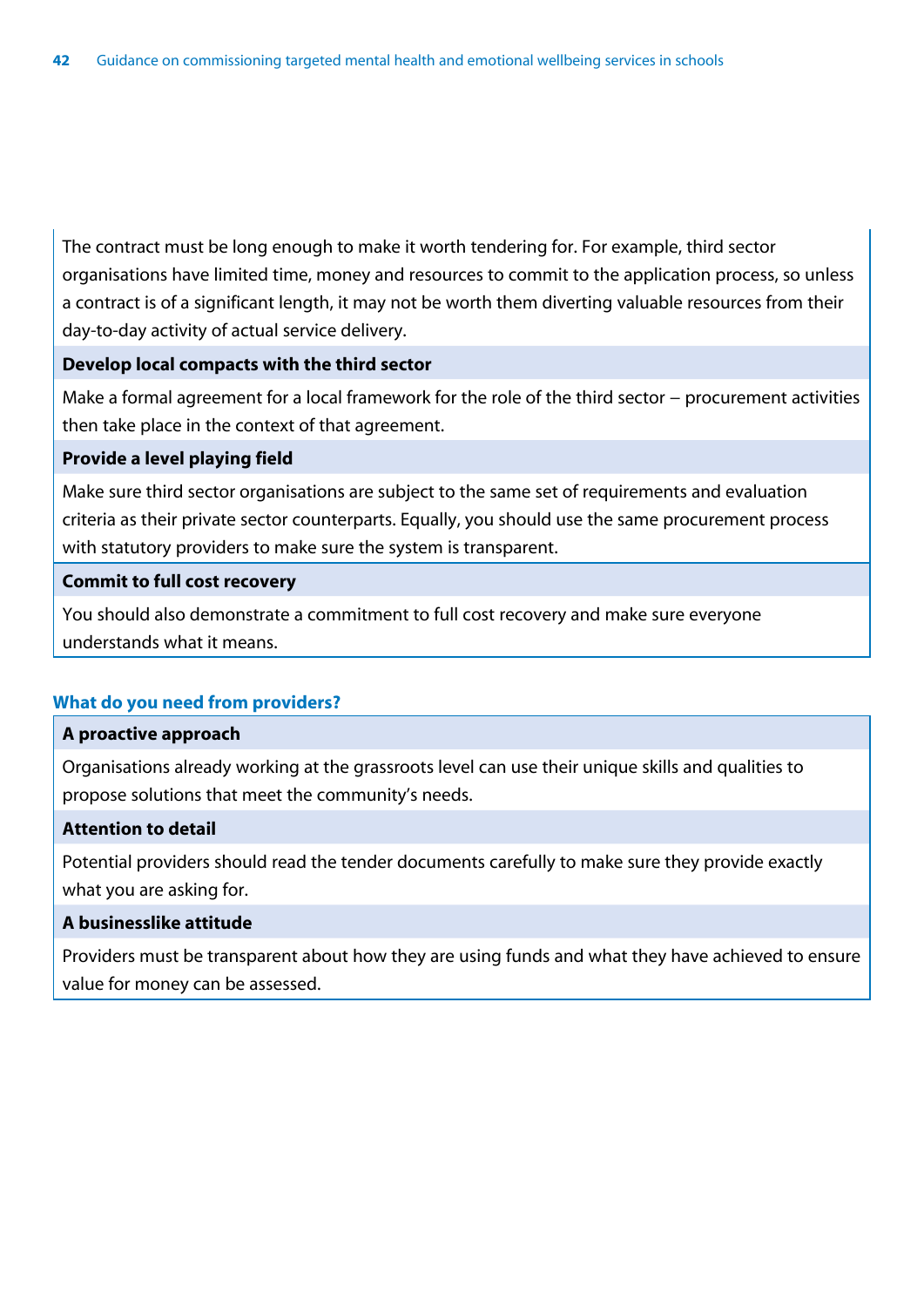## Annex 4: Where to find out more on commissioning

There are other sources available to support the commissioning of TaMHS services. They are as follows:

- **•** Improving the emotional wellbeing and *mental health of children and young people: commissioning early intervention support services*, can be accessed at: www.everychildmatters.gov.uk/health/camhs/
- z **The Commissioning Support Programme will run until April 2011**. This will:
	- − help Children's Trust partnerships plan, design and implement services more effectively and sustainably
	- − provide tailored support as and when Children's Trust partners need it
	- − provide online resources and networks to help commissioners share best practice.

The programme covers commissioning any services for children, young people and their families, including both health and education. (For further information visit see www.commissioningsupport.org.uk )

Securing better health for children and young people through world class commissioning. This guidance is designed to support any form of commissioning − from strategic planning (e.g. *The PCT Strategy Plan* and the *Children and Young People's Plan*) through to case-by-case commissioning. It is intended for anyone involved in commissioning for better health outcomes for children, young people and their families, including all partners in the Children's Trust. If you are part of the commissioning process, then this document will help you to develop as a world class commissioner, to make sure children, young people and their families have the best possible chances of good health. It is available at:www.dh.gov.uk/en/ Publicationsandstatistics/Publications/ PublicationsPolicyAndGuidance/DH\_094401

z *Targeted Mental Health in Schools – Using the evidence to inform your approach: a practical guide for Head Teachers and Commissioners***.** This document summarises existing knowledge about effective interventions in a school context. It offers a framework for using this evidence locally, building on local strengths and knowledge. It is intended for TaMHS local areas to help shape their TaMHS services. www.dcsf.gov.uk/everychildmatters/resourcesand-practice/IG00345/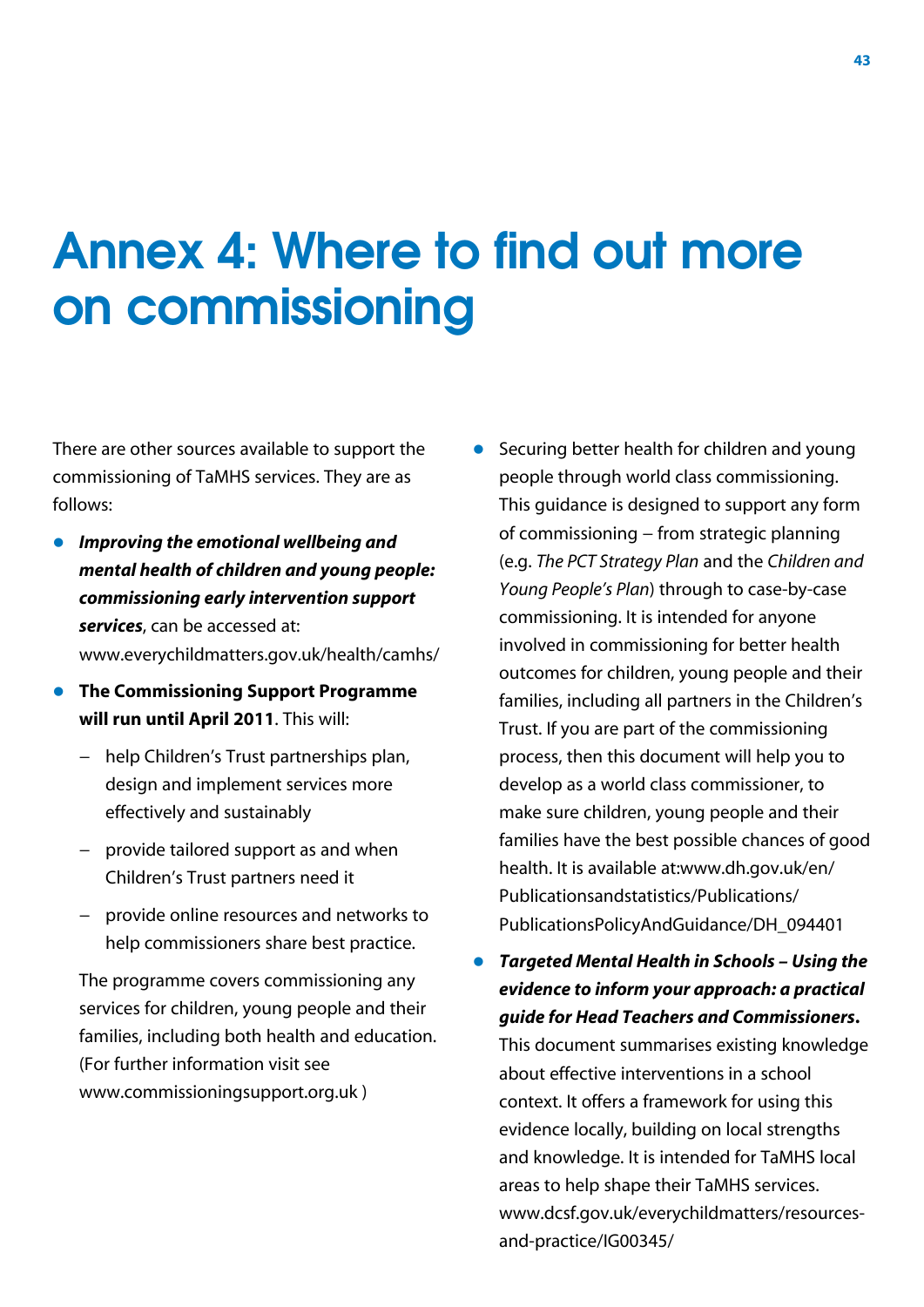TaMHS commissioning should also be informed by the following guidance

- **•** Promoting the emotional health of children *and young people: Guidance for Children's Trust partnerships, including how to deliver NI 50***.** This guidance contains a detailed service specification (using evidence-based approaches) that sets out the core support and services for children, young people and families. This will support Children's Trusts in developing a comprehensive, strategic approach to promoting emotional health. www.dcsf.gov.uk/everychildmatters/resourcesand-practice/IG00639/
- z *Improving the psychological wellbeing and mental health of children and young people: Commissioning early intervention support services. Guidance for commissioners on the requirements of PSA 12, indicator 4, 4th proxy measure available* should also be referred to and is available at www.dcsf.gov.uk/everychildmatters/resourcesand-practice/IG00640/
- z **Children and Young People: Promoting Emotional Health and Wellbeing**. This fact sheet summarises key public health issues, based on evidence, to facilitate good practice and improve health at both local and regional levels. www.sepho.org.uk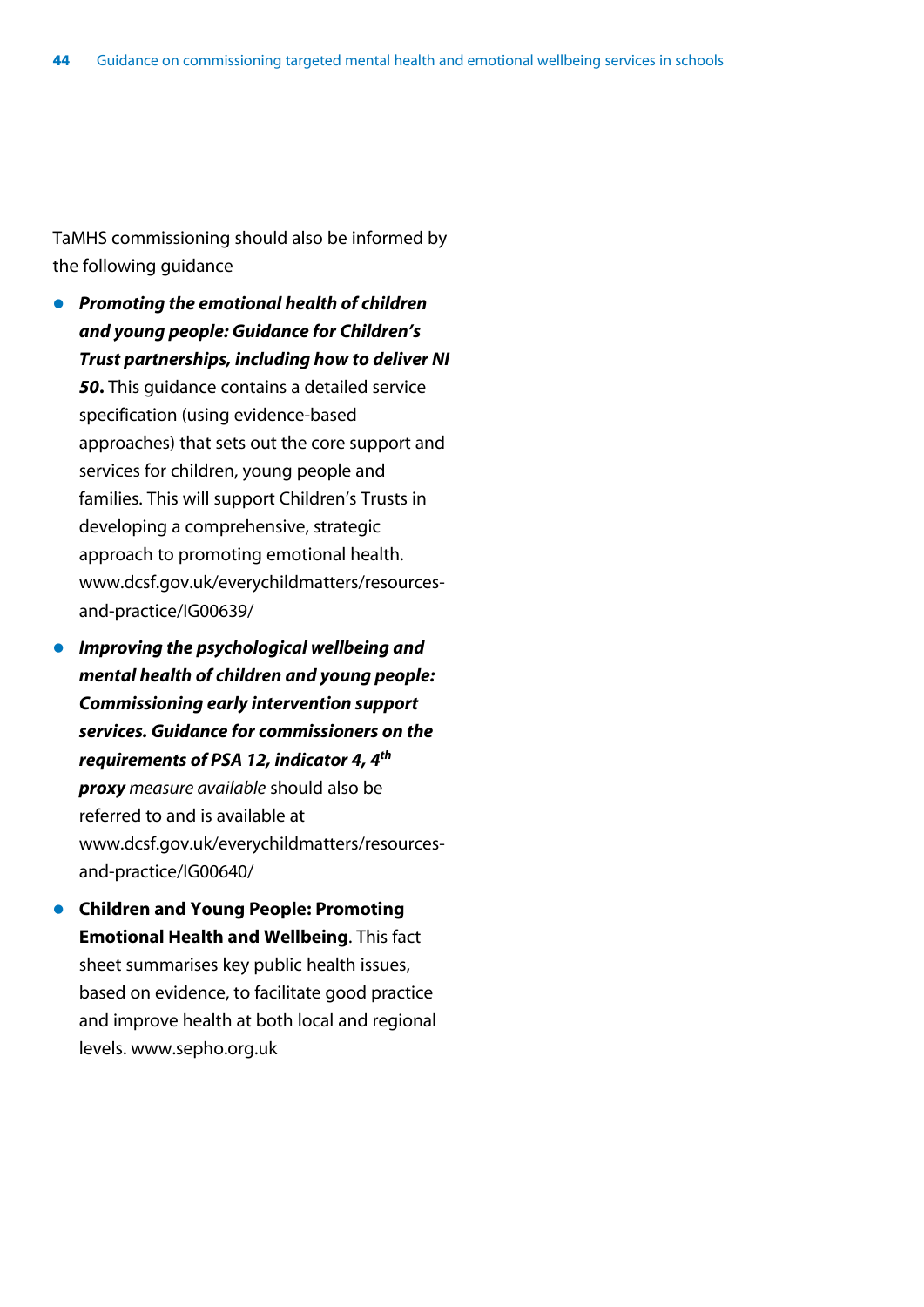## Annex 5: How emotional health can contribute to other priorities

## **HOW EMOTIONAL HEALTH (INCLUDING NI50) CAN CONTRIBUTE TO OTHER PRIORITIES**

| <b>NI 51</b><br><b>VSB 12</b> | <b>Effectiveness of CAMHS:</b> NI 51 concerns the effectiveness of CAMHS, including<br>the delivery of early intervention support services in universal and targeted<br>settings. NI 50 complements this through its focus on promotion and prevention.<br>Action on both indicators can help ensure the delivery of a comprehensive range<br>of services to tackle mental health problems before they become entrenched.                                                                                                                                                                                                                         |
|-------------------------------|---------------------------------------------------------------------------------------------------------------------------------------------------------------------------------------------------------------------------------------------------------------------------------------------------------------------------------------------------------------------------------------------------------------------------------------------------------------------------------------------------------------------------------------------------------------------------------------------------------------------------------------------------|
| <b>NI 54</b>                  | Services for disabled children: This indicator is based on parental ratings of the<br>quality of provision available for their child. Many negative perceptions of services<br>centre on the fact that disabled children and young people say that they are not<br>treated with respect, that they experience bullying, that they do not have full<br>access to community facilities, and that they do not always have their needs met<br>in school and college settings. The service specification outlined in this guidance<br>addresses some of the specific issues in relation to participation, bullying and<br>support when problems arise. |
| <b>NI 58</b>                  | Emotional and behavioural health of looked after children: Vulnerable groups,<br>including looked after children, require universal approaches to promote their<br>emotional health, as well as targeted CAMHS support where necessary. Positive<br>health outcomes for looked after children are important in relation to improved<br>education outcomes.                                                                                                                                                                                                                                                                                        |
| <b>NI 69</b>                  | Children who have experienced bullying: School-based emotional health and<br>peer support programmes have been shown to reduce bullying.                                                                                                                                                                                                                                                                                                                                                                                                                                                                                                          |
| <b>NI 72</b>                  | Achievement across the Early Years Foundation Stage: Emotional health is a<br>core aspect of this indicator, which focuses on personal, social and emotional<br>development alongside communication, language and literacy. The most effective<br>early years programmes see social development and cognitive development as<br>complementary. Promoting emotional health can achieve a range of positive<br>outcomes for children, in particular through work with parents and carers.                                                                                                                                                           |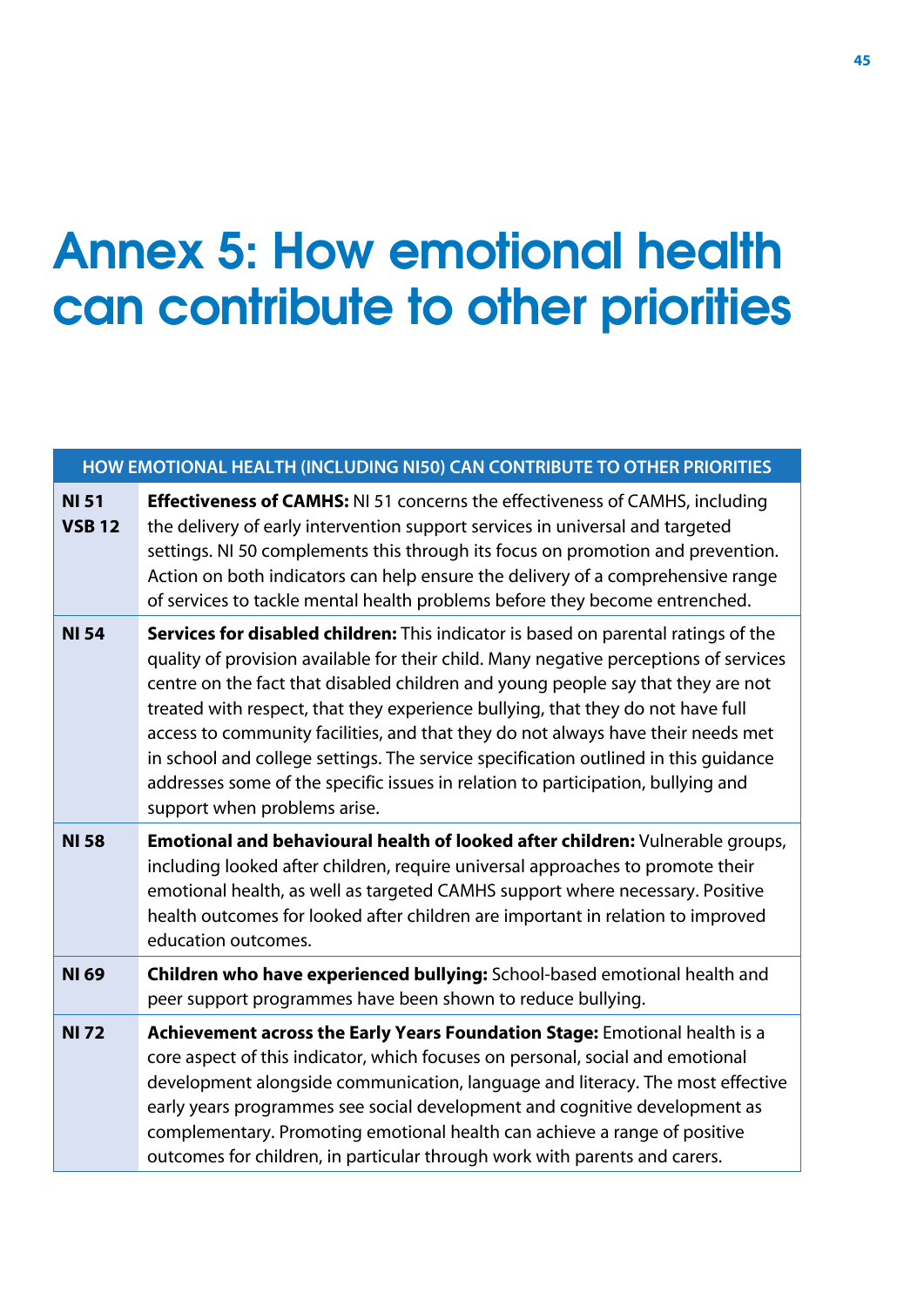| HOW EMOTIONAL HEALTH (INCLUDING NI50) CAN CONTRIBUTE TO OTHER PRIORITIES |                                                                                                                                                                                                                                                                                                                                                                                                                                                                                       |                                                                                                                                                                                                                                                                     |  |  |  |
|--------------------------------------------------------------------------|---------------------------------------------------------------------------------------------------------------------------------------------------------------------------------------------------------------------------------------------------------------------------------------------------------------------------------------------------------------------------------------------------------------------------------------------------------------------------------------|---------------------------------------------------------------------------------------------------------------------------------------------------------------------------------------------------------------------------------------------------------------------|--|--|--|
| <b>NI 73 to</b><br><b>NI 108</b>                                         | Indicators relating to achievement at school and in further education: There is<br>evidence of improvements in levels of achievement and engagement from<br>programmes which promote emotional health (e.g. some social and emotional<br>skills development programmes; nurture groups). Brain research shows that it is<br>difficult for someone to learn if they are feeling angry, while other emotions (such<br>as a sense of wellbeing and feeling valued) can promote learning. |                                                                                                                                                                                                                                                                     |  |  |  |
| <b>NI 86</b>                                                             | Secondary schools judged as having good or outstanding standards of<br><b>behaviour:</b> The characteristics associated with an emotional health promoting<br>school also have a positive impact on behaviour - e.g. a positive ethos in which<br>each pupil is valued and respected; good relationships between pupils and staff;<br>an orderly and safe environment; good pastoral support systems.                                                                                 |                                                                                                                                                                                                                                                                     |  |  |  |
| <b>NI 87</b>                                                             | Secondary school persistent absence rate: School absence in many cases has an<br>emotional health component - e.g. anxiety (in the case of school refusal) or<br>conduct problems (in some cases of truancy).                                                                                                                                                                                                                                                                         |                                                                                                                                                                                                                                                                     |  |  |  |
| <b>NI 111</b>                                                            | <b>First time</b><br>entrants to<br>criminal justice<br>system                                                                                                                                                                                                                                                                                                                                                                                                                        | The risk factors for youth offending, substance misuse,<br>educational underachievement and young parenthood overlap<br>to a large degree with those for adolescent mental health<br>problems, though causal links have not been established.                       |  |  |  |
| <b>NI 112</b>                                                            | <b>Under 18</b><br>conception rate                                                                                                                                                                                                                                                                                                                                                                                                                                                    | Action taken to address these risk factors (and to increase levels<br>of protection) can help to prevent a range of negative<br>outcomes. Moreover, because these outcomes are closely                                                                              |  |  |  |
| <b>NI 114</b>                                                            | <b>Rates of</b><br>permanent<br>exclusions from<br>school                                                                                                                                                                                                                                                                                                                                                                                                                             | related, a broad-based approach to prevention is likely to offer<br>the greatest prospect of securing lasting reductions in negative<br>outcomes. Because children and young people are influenced<br>by the prevalent behaviour, norms and values held by those to |  |  |  |
| NI 115                                                                   | <b>Substance</b><br>misuse by<br>young people                                                                                                                                                                                                                                                                                                                                                                                                                                         | whom they feel attached, there is an important role for parents,<br>teachers and community leaders to lead by example and hold<br>clearly stated expectations regarding young people's<br>behaviour.                                                                |  |  |  |
| <b>NI 116</b>                                                            | <b>Proportion of children in poverty:</b> Children in families living on the lowest<br>incomes have a higher risk of mental health problems than those living in more<br>affluent circumstances. Early intervention helps mitigate the effects and enables<br>children to thrive and learn effectively, reducing the risk of poverty flowing down<br>the generations.                                                                                                                 |                                                                                                                                                                                                                                                                     |  |  |  |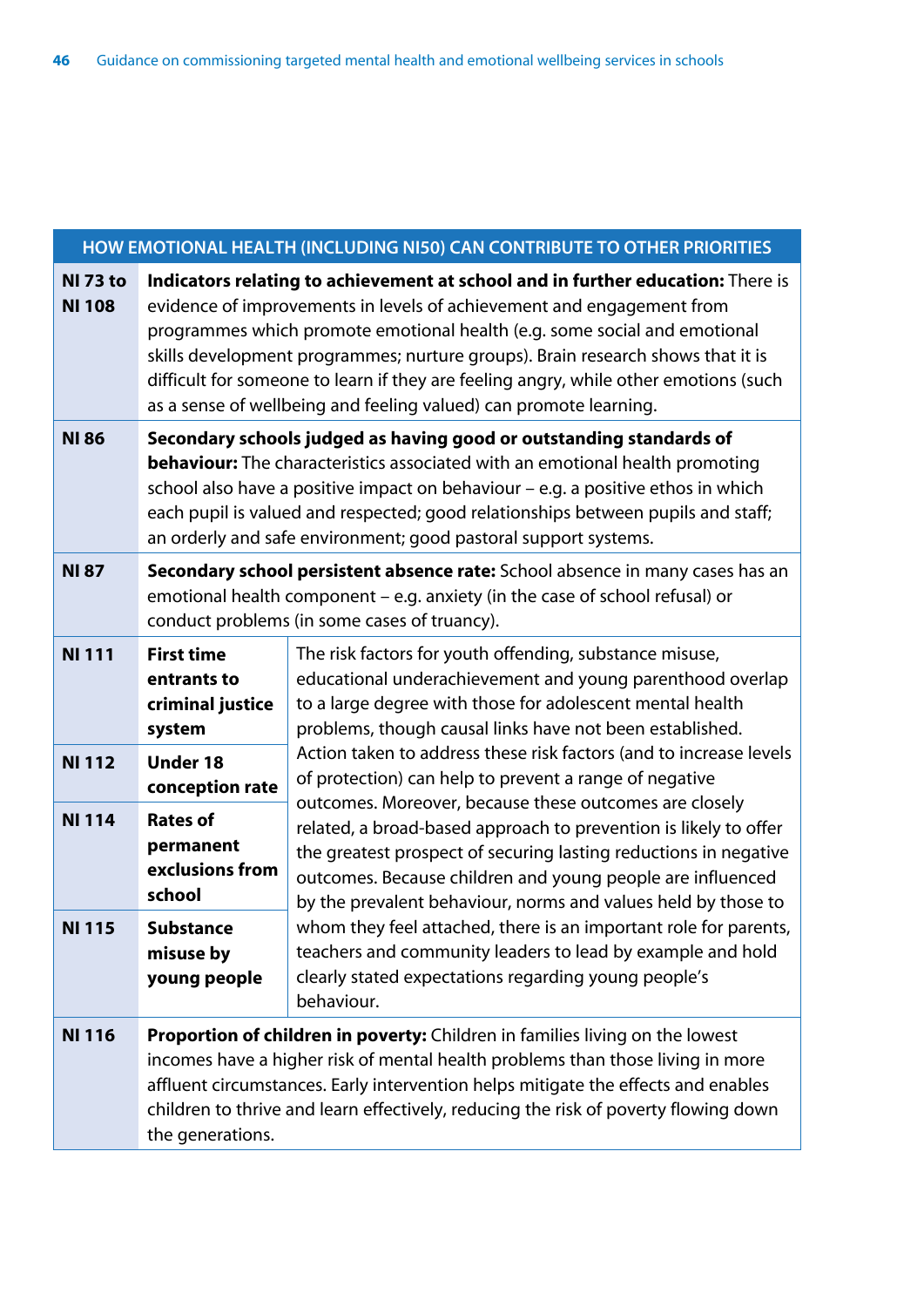## Annex 6: TaMHS commissioning action plan

| <b>Action</b>                                        | <b>Lead</b> | <b>Timescale</b> | <b>Financial/</b><br>resource<br>implication | <b>Completed</b> |
|------------------------------------------------------|-------------|------------------|----------------------------------------------|------------------|
| Identify who in your school or organisation          |             |                  |                                              |                  |
| has contact with the local authority children's      |             |                  |                                              |                  |
| services commissioner and Children's Trust           |             |                  |                                              |                  |
| Board sub-groups                                     |             |                  |                                              |                  |
| Is your local area already involved in a TaMHS       |             |                  |                                              |                  |
| project? Your children's services commissioner       |             |                  |                                              |                  |
| will know which schools or localities are involved   |             |                  |                                              |                  |
| with TaMHS. All local areas will have some           |             |                  |                                              |                  |
| localities and school clusters involved with         |             |                  |                                              |                  |
| TaMHS from April 2010.                               |             |                  |                                              |                  |
| Who in your school or organisation is the            |             |                  |                                              |                  |
| representative on the TaMHS steering group?          |             |                  |                                              |                  |
| Who in your school or organisation knows             |             |                  |                                              |                  |
| about the relevant legislation, policies and targets |             |                  |                                              |                  |
| which influence service provision for TaMHS?         |             |                  |                                              |                  |
| How have policies and plans relevant to TaMHS        |             |                  |                                              |                  |
| been shared between partner agencies through         |             |                  |                                              |                  |
| the TaMHS steering group and the strategic           |             |                  |                                              |                  |
| groups it reports to within the Children's Trust?    |             |                  |                                              |                  |
| If you are a school leader, have you identified      |             |                  |                                              |                  |
| a leader and champion in both your school            |             |                  |                                              |                  |
| leadership team and board of governors for           |             |                  |                                              |                  |
| mental health and emotional wellbeing?               |             |                  |                                              |                  |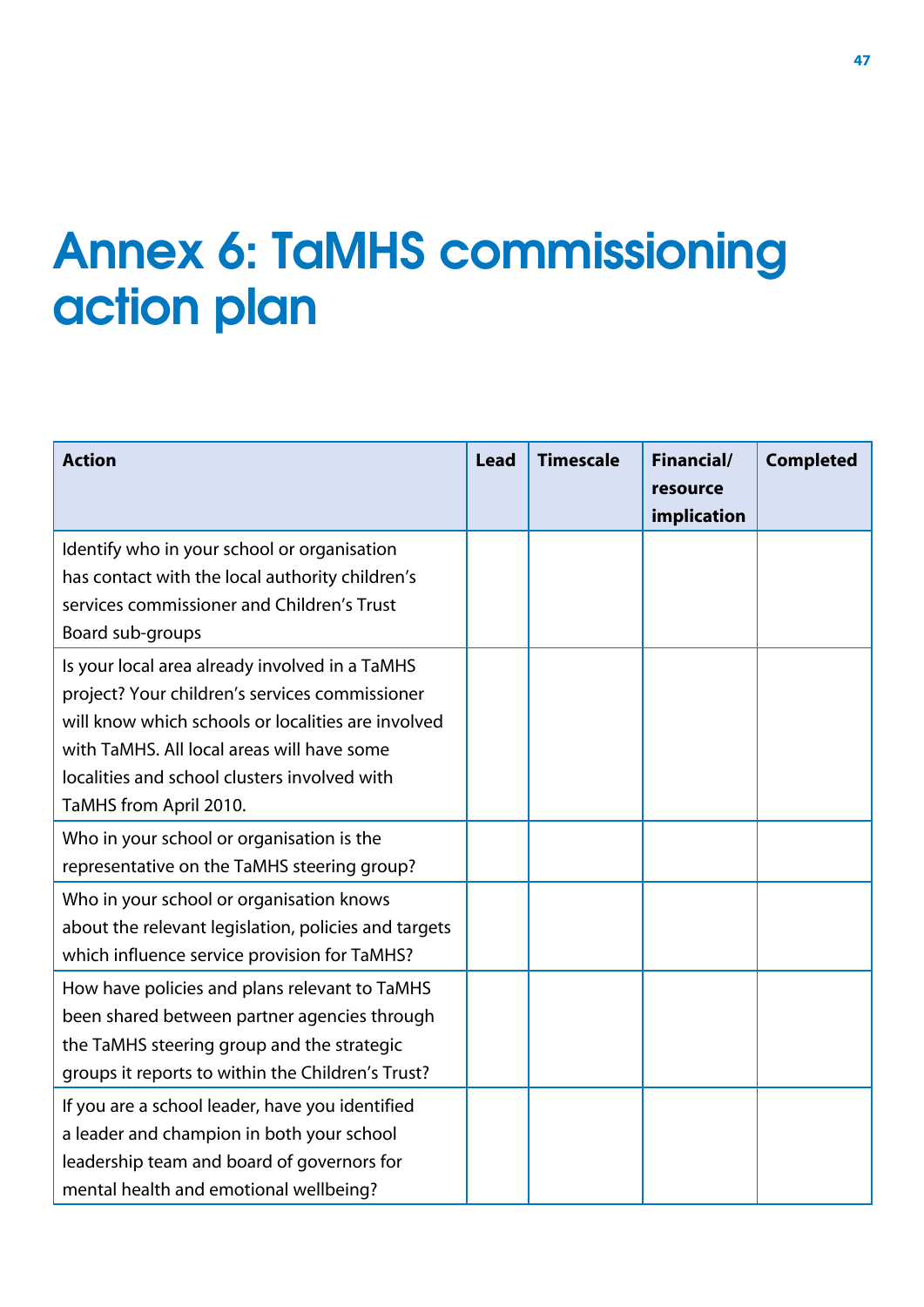| How do the school staff and governing<br>body leads for mental health and emotional<br>wellbeing link in with the school leadership<br>team member responsible for TaMHS to give<br>them the information and support they need<br>to commission targeted mental health and<br>emotional wellbeing services?                      |  |  |  |
|----------------------------------------------------------------------------------------------------------------------------------------------------------------------------------------------------------------------------------------------------------------------------------------------------------------------------------|--|--|--|
| How can you link in with a partnership group or<br>federation of local schools to commission services<br>jointly and to achieve some economies of scale?<br>How should this partnership group or federation<br>link in with the Children's Trust?                                                                                |  |  |  |
| Access the following to identify the priority<br>groups for the school and TaMHS cluster:<br>local area's Children and Young People's Plan<br>local area agreement<br>CAMHS partnership needs assessment<br>Behaviour and Attendance Partnership for<br>its priorities and local Anti-bullying Alliance<br>lead for their input. |  |  |  |
| How will you enable children, young people<br>and their families and carers to participate<br>in planning your school's TaMHS service?                                                                                                                                                                                           |  |  |  |
| Also refer to the Children and Young People's<br>Plan and local area agreement to see what<br>the other priorities are for developing and<br>delivering services around the school and how<br>children's mental health and wellbeing fits<br>into these priorities.                                                              |  |  |  |
| Discuss these in the TaMHS clusters and in<br>any schools that provide access to extended<br>services clusters to decide the best option<br>for service commissioning and delivery<br>for individual schools.                                                                                                                    |  |  |  |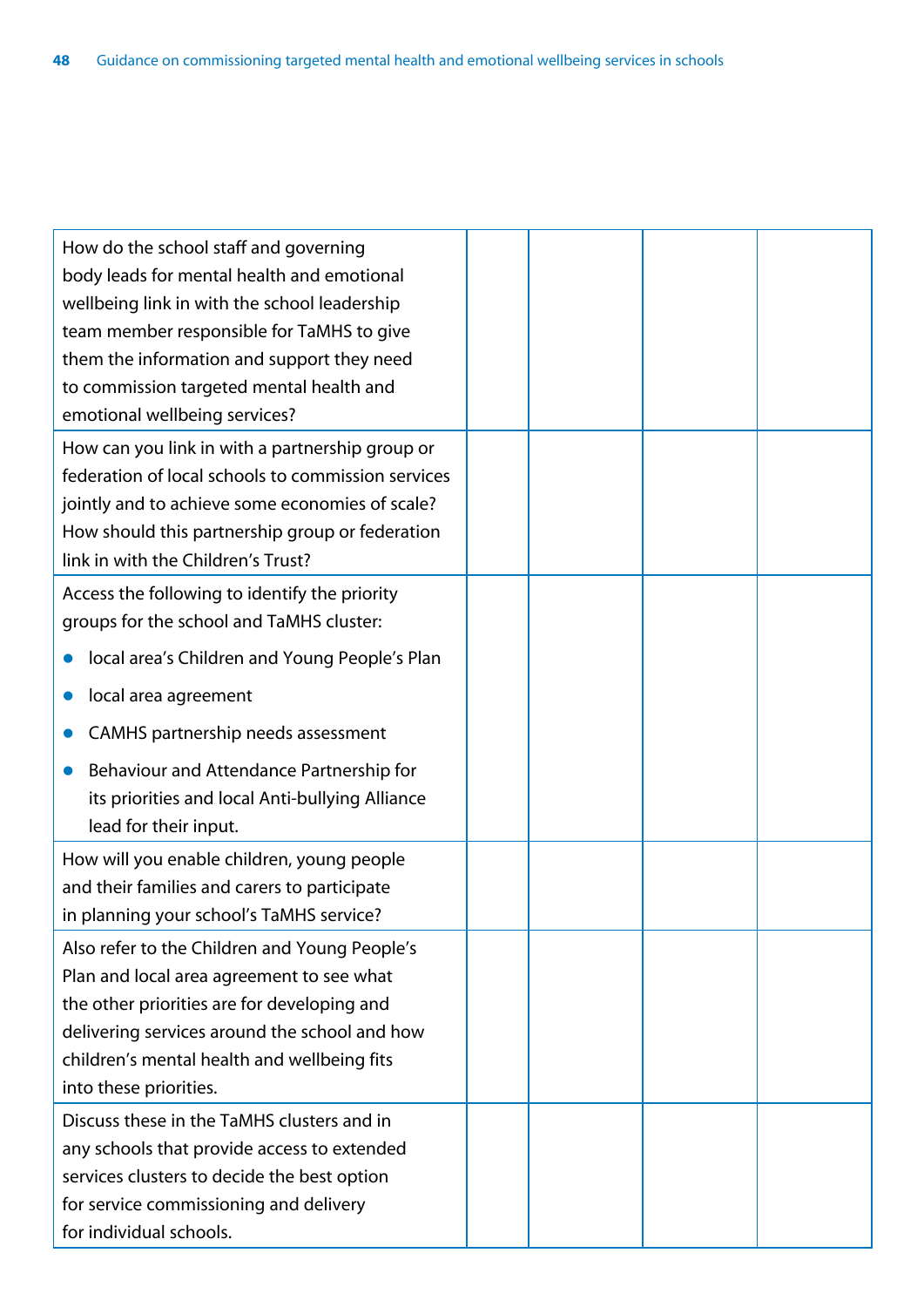## Annex 7: Organisations involved in developing this guidance

4 Children www.4children.org.uk AMY Health in Education Ltd Antidote www.antidote.org.uk Blackpool TaMHS pathfinder Childhood Bereavement Network www.childhoodbereavementnetwork.org.uk **ContinYou** www.continyou.org.uk Barnardo's www.barnardos.org.uk Cornwall TaMHS pathfinder Family Action www.family-action.org.uk Gloucestershire TaMHS pathfinder Hackney TaMHS pathfinder Independence Trust, Gloucestershire www.independencetrust.co.uk Kent TaMHS pathfinder Leeds Voice www.leedsvoice.org.uk Leeds Counselling www.leedscounselling.org.uk

Leeds TaMHS pathfinder Leicester TaMHS pathfinder Lincolnshire TaMHS pathfinder Luton TaMHS pathfinder 'Me and My School' TaMHS national evaluation project team, UCL www.meandmyschool.info Merton TaMHS pathfinder **NSPCC** www.nspcc.org.uk National CAMHS Support Service www.cypf.org.uk/camhs.html Norfolk TaMHS pathfinder North East Lincolnshire TaMHS pathfinder Northumberland TaMHS pathfinder Office for Public Management www.opm.co.uk Relate www.relate.org.uk Samaritans www.samaritans.org.uk Shropshire TaMHS pathfinder Southwark TaMHS pathfinder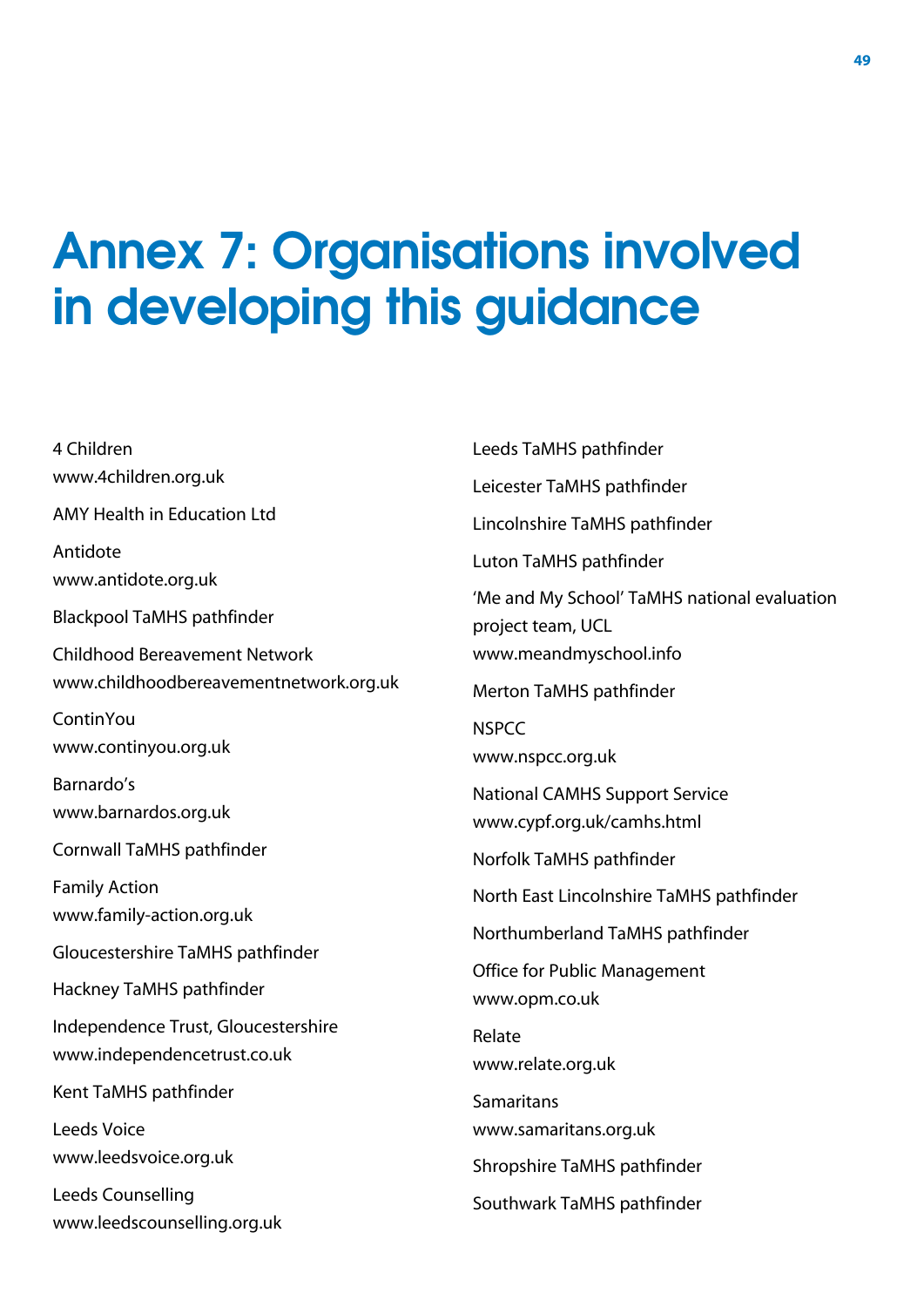Sunderland Counselling Services www.sunderlandcounselling.org.uk Sunderland TaMHS pathfinder Swindon TaMHS pathfinder The Place2Be www.theplace2be.org.uk This Way Up www.twup.org.uk Volition Org www.volition.org.uk Wolverhampton TaMHS pathfinder Yorkshire and the Humber Improvement Partnership www.yhip.org.uk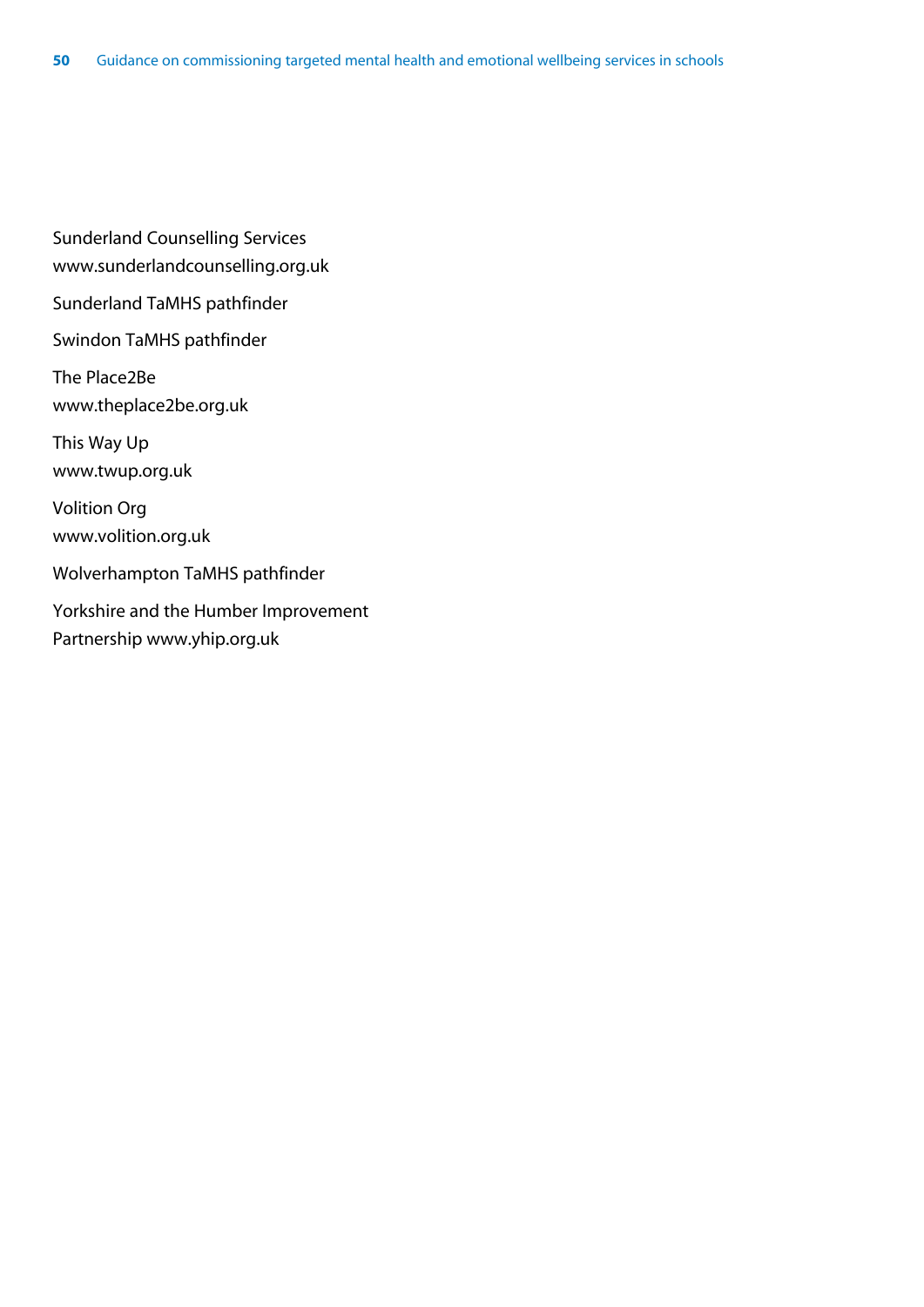## References

- 1 Department of Health, 2004, Mental Health Promotion and Early Intervention
- 2 NSPCC, 2009, Child protection fact sheet: The definitions and signs of child abuse www.nspcc.org.uk/inform
- 3 Audit Commission, 2003, Making Ends Meet
- 4 HMSO, 2006, A Guide to Procuring Care and Support Services
- 5 National CAMHS Support Service, 2008, Knowing Where to Look: How to find the evidence you need www.cypf.org.uk/silo/files/ knowing-where-to-look.pdf
- 6 Cabinet Office, 2009, Real Help for Communities: Volunteers, Charities and Social **Enterprises** www.cabinetoffice.gov.uk/third\_sector/real\_ help for communities.aspx
- 7 Ibid
- 8 Newcastle Council for Voluntary Service, 2008, Quality Assurance in voluntary sector work with children and young people
- 9 DfES, 2005, Engaging the Voluntary and Community Sectors in Children's Trusts
- 10 Office of Government Commerce, 2004, Think smart… think voluntary sector!: Good Practice

Guidance on Procurement of Services from the Voluntary and Community Sector

- 11 CSIP, 2007, Managing Relationships between Commissioners and the Voluntary and Community Sectors: Briefing Paper
- 12 Institute of Public Care, 2008, Managing Relationships between Commissioners and the Voluntary and Community Sector
- 13 DfES, 2004, Scoping the market for children's services, study by Price Waterhouse Coopers
- 14 HMSO, 2003, Every Child Matters
- 15 Commissioning Support Programme, 2009, Achieving Better Outcomes: Commissioning in Children's Services